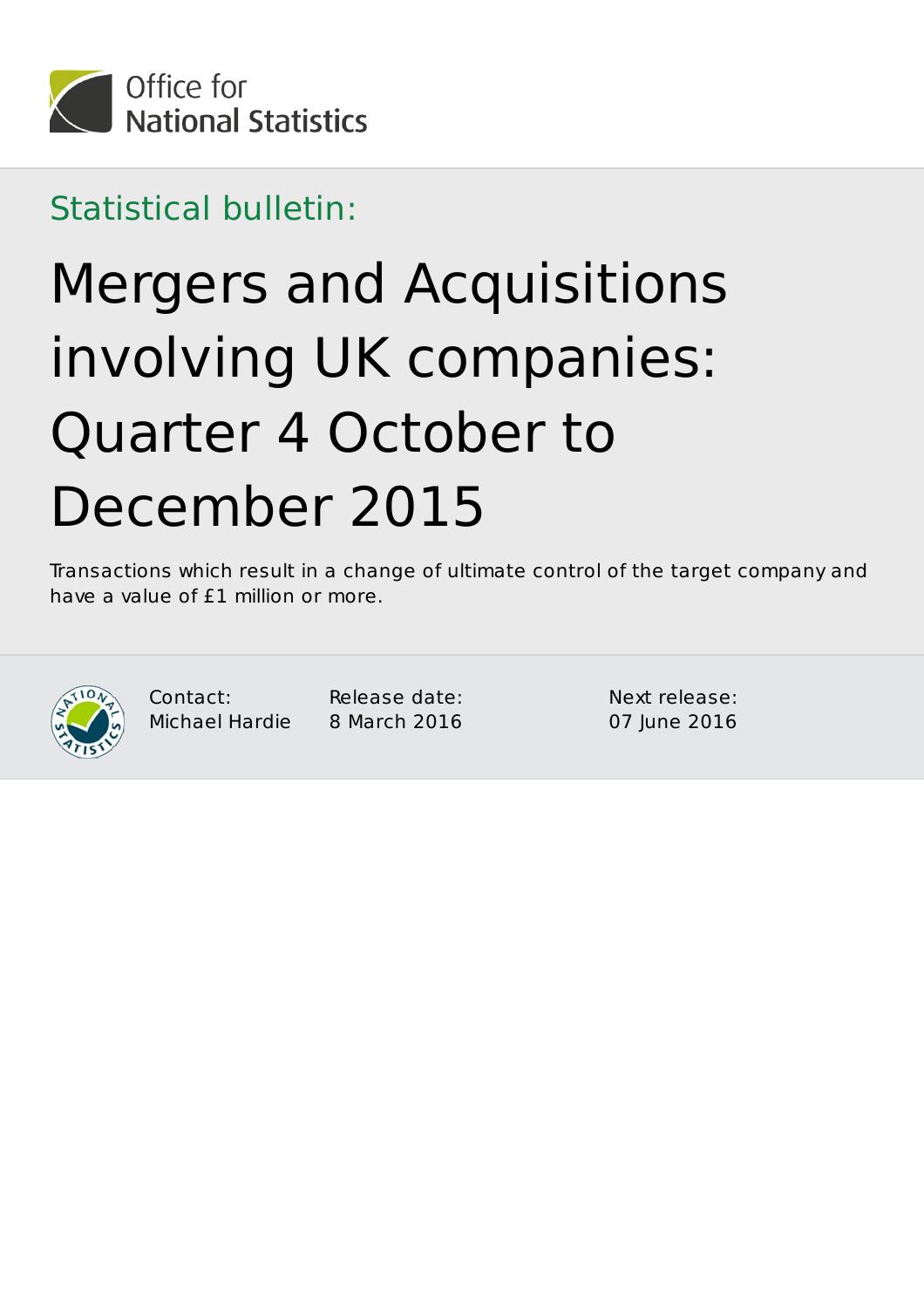# Table of contents

- 1. Main points
- 2. Your views matter
- 3. Uses of Mergers and Acquisitions data
- 4. Summary
- 5. Transaction in the UK by other UK companies (Quarter 4 Oct to Dec 2015)
- 6. Transactions in the UK by foreign companies (Quarter 4 Oct to Dec 2015)
- 7. Transactions abroad by UK companies (Quarter 4 Oct to Dec 2015)
- 8. Transactions in the UK by other UK companies
- 9. Transactions in the UK by foreign companies
- 10. Transactions abroad by UK companies
- 11. Additional information
- 12. How our statistics compare with external evidence
- 13. Background notes
- 14. Methodology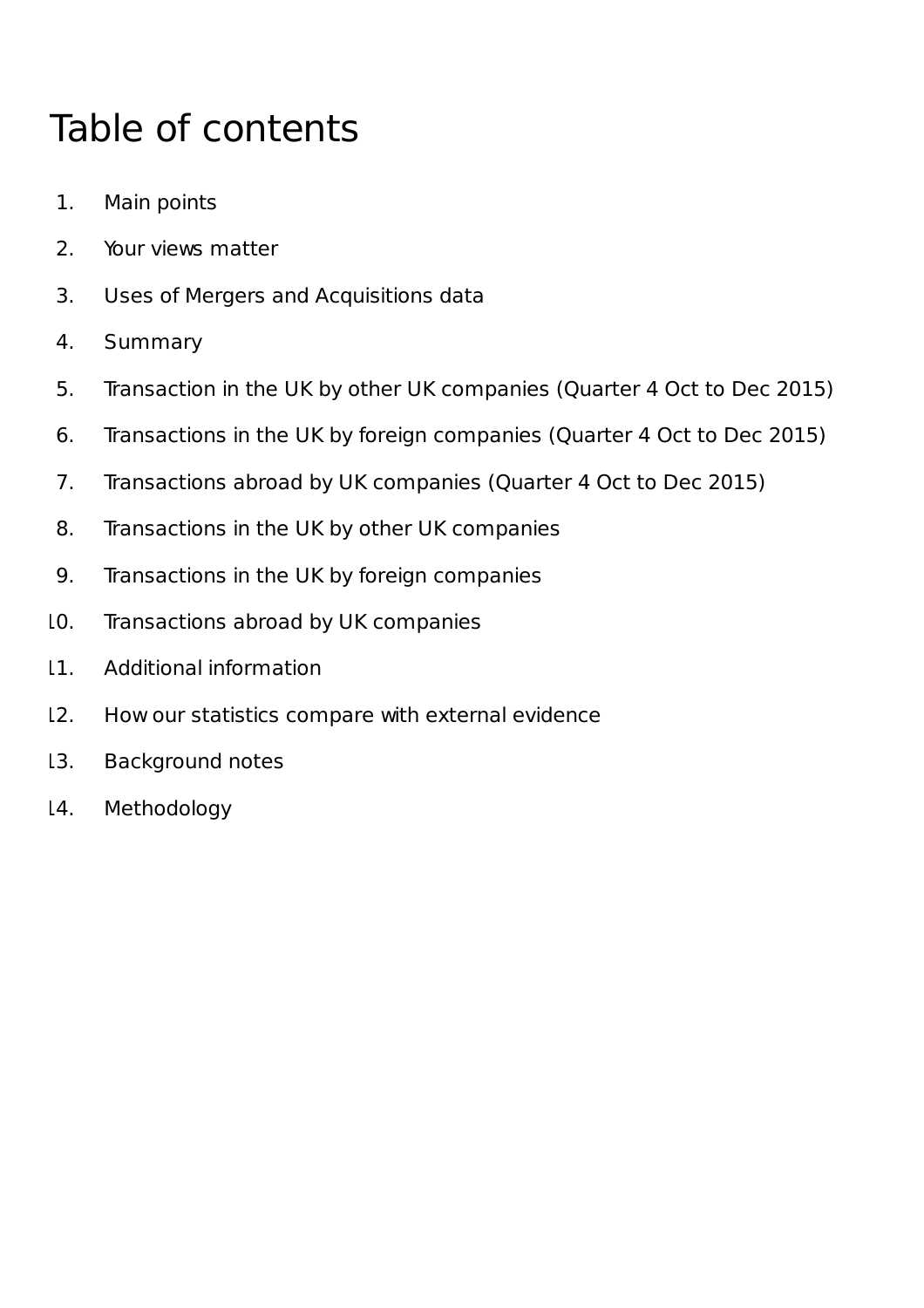# 1. Main points

During 2015 (Jan to Dec) the total number and value of successful domestic and cross border mergers and acquisitions (M&A) involving UK companies continued to show low levels of activity compared with those seen before the 2008 to 2009 economic downturn.

During Quarter 4 (Oct to Dec) 2015 the total number of successful domestic and cross border M&A involving UK companies remained relatively flat when compared with Quarter 3 (July to Sept) 2015 and also with the same quarter of the previous year (Quarter 4 2014).

In Quarter 4 (Oct to Dec) 2015,136 completed acquisitions of foreign companies made by UK companies (outward M&A) were reported, compared with 113 during 2014, a year-on-year increase of 20%.

Quarter 4 (Oct to Dec) 2015 saw an increase in the total number of completed outward cross border M&A (33) compared with Quarter 3 (July to Sept) 2015 (22), showing a quarter-on-quarter increase of 50%.

During Quarter 4 (Oct to Dec) 2015 the number of both inward cross border (24) and domestic M&A (41) saw levels of activity fall by 27% and 25% respectively when compared with the numbers reported for Quarter 3 (July to Sept) 2015.

# 2. Your views matter

We are constantly aiming to improve this release and its associated commentary. We would welcome any feedback you might have and would be particularly interested in knowing how you make use of these data to inform our work. Please contact us via email: fdi@ons.gsi.gov.uk or telephone Michael Hardie on +44 (0)1633 455923.

# 3. Uses of Mergers and Acquisitions data

The estimates produced for mergers and acquisitions (M&A) are vital and important components of Foreign Direct Investment (FDI) flows data (inward and outward) and which is used to calculate the UK Balance of Payments published in the Blue Book and Pink Book.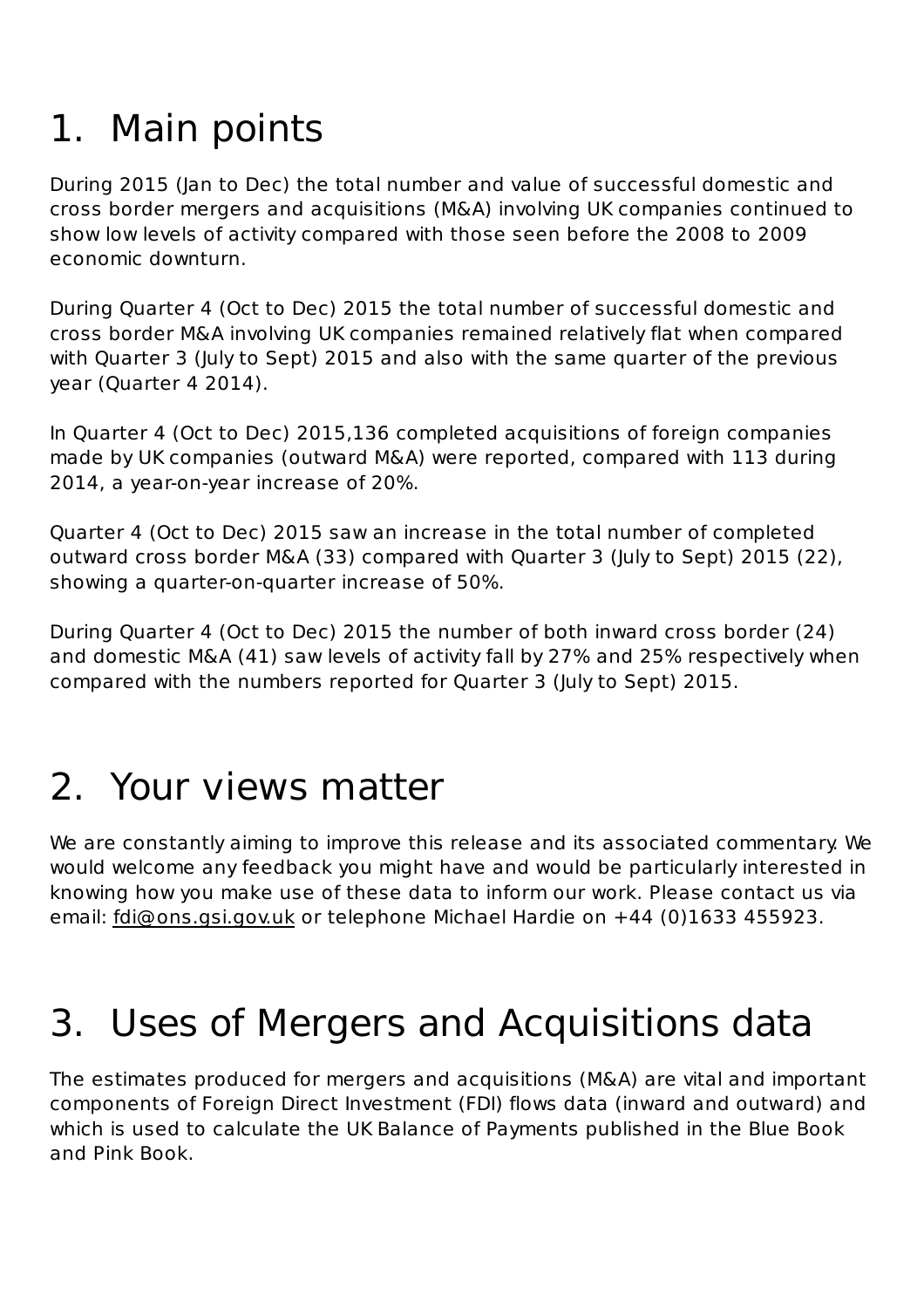# 4. Summary

This release covers mergers and acquisitions (M&A) transactions that have been successfully completed, result in a change of ultimate control of the target company, and have a value of £1 million or more. Information on the number and value of transactions are reported, in addition to whether transactions are acquisitions or disposals.

Figures relating to mergers are included within acquisitions and those relating to demergers are contained within disposals. These statistics are presented on a current price basis, which are prices as they were at the time of measurement and are therefore not adjusted for inflation.

The quarterly numbers and value of M&A activity are prone to large quarter-onguarter movements, as these data relate to specific 'one off' only transactions. For example, one quarter can be heavily impacted by one large transaction. Therefore it can be more appropriate to analyse trends over time.

During Quarter 4 (Oct to Dec) 2015 the total number of successful domestic and cross border M&A involving UK companies remained relatively flat when compared with Quarter 3 (July to Sept) 2015 and also with the same quarter of the previous year (Quarter 4 2014). There were a total of 107 completed domestic and crossborder M&A involving UK companies in Q4 2015. This total includes 41 domestic acquisitions, 33 outward acquisitions, 9 outward disposals and, 24 inward acquisitions. This represents a decrease of 11% on the previous quarter (Quarter 3 2015), when 120 completed domestic and cross border M&A was reported and also a year-on-year decrease of 7% on the number recorded in Quarter 4 2014 (129)  $(Figure 1)$ .

Overall 2015 (Jan to Dec) saw total mergers and acquisitions activity involving UK companies remain at lower levels than experienced during the depth of the 2008 to 2009 economic downturn. There were a total of 447 domestic and cross border acquisitions which completed during 2015 compared with 412 in 2014, an increase of 35 acquisitions. This represents an 8% year-on-year increase overall of total M&A activity involving UK companies.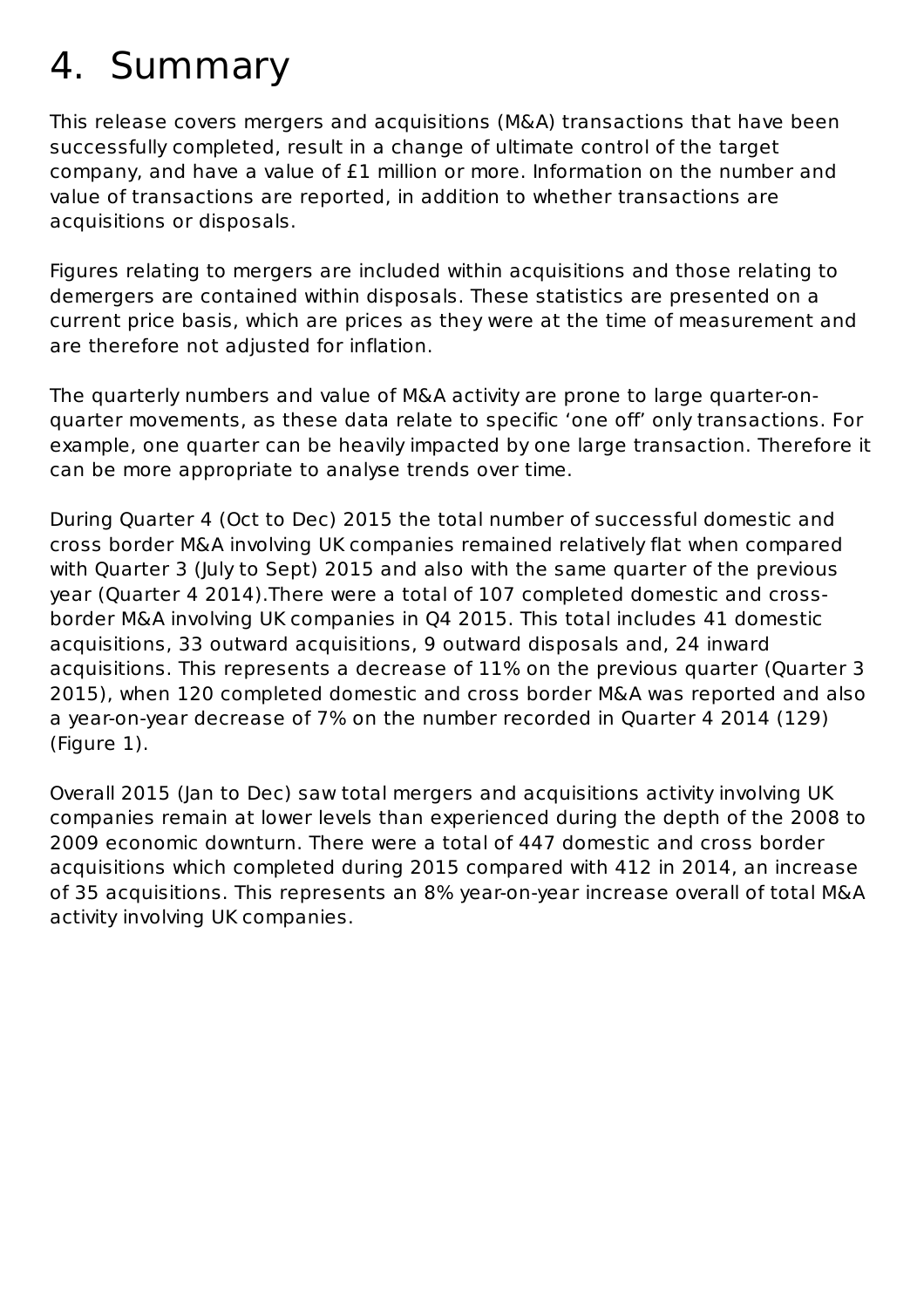### **Figure 1: Number of acquisitions involving UK companies 1990 to 2015**



Recent M&A statistics can be put into context by comparing the low levels of recorded M&A activity involving UK companies over consecutive 5 year intervals since 1997 (Table 1A below).

## Average Outward M&A

The average number of outward acquisitions during 1997 to 2001 (5 year interval) were reported as 128 completed acquisitions with an average value of £159 million per transaction. The average number of outward acquisitions continued to see a decline during the following 10 years reporting 67 outward acquisitions with an average value of £119 million, by the end of 2011. For the period Quarter 1 2012 to Quarter 3 2015 the average number of outward acquisitions fell further to report 26 with an average value of £178 million per transaction.

## Average Inward M&A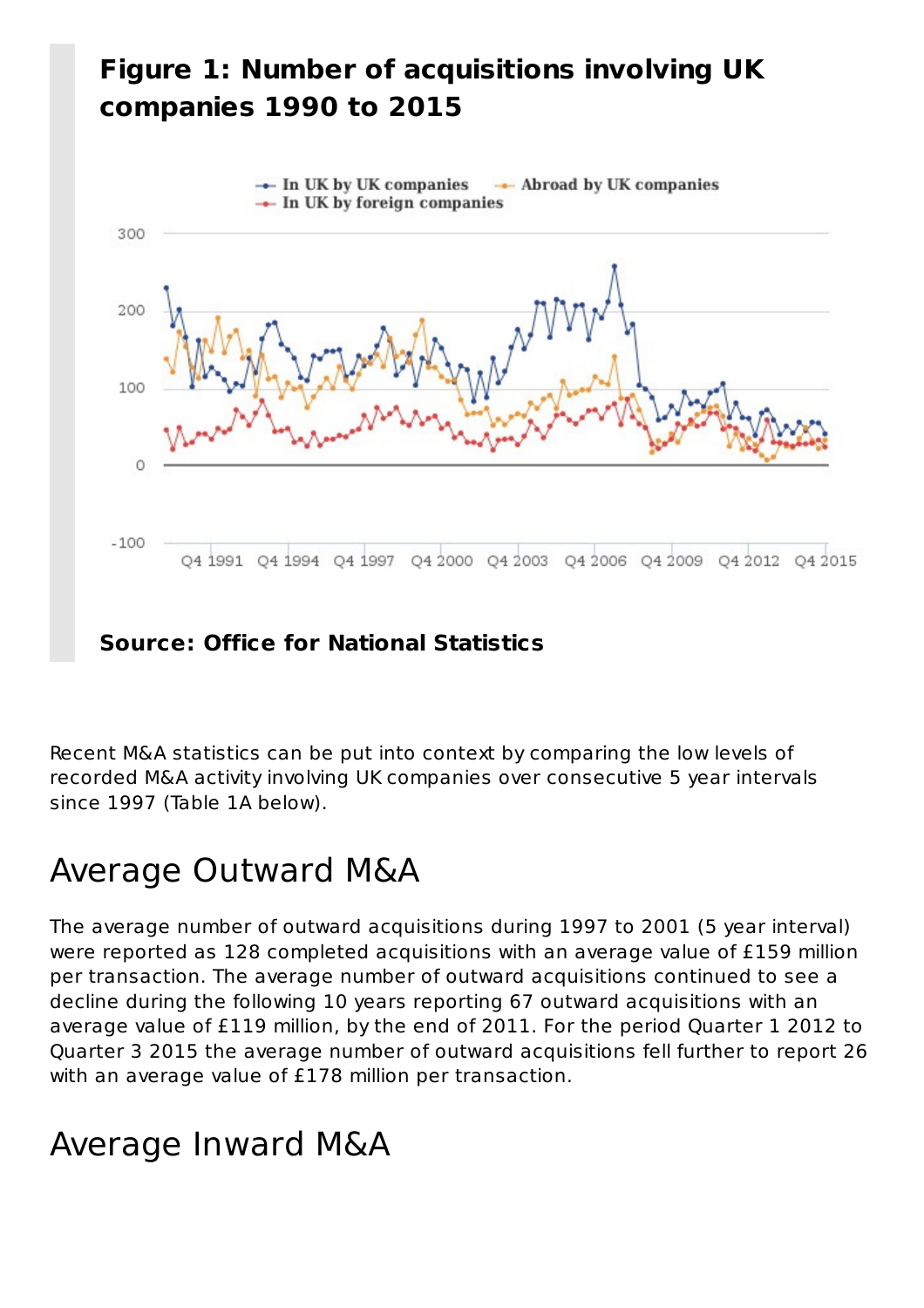During the 5 year period 1997 to 2001 the average number of inward acquisitions was reported as 54 with an average value of £183 million. The following 10 years (2002 to 2011) experienced relatively stable levels of M&A activity before reporting an average number of 34 inward acquisitions with an average value per transaction of £172 million during Quarter 1 2012 to Quarter 3 2015.

## Average Domestic M&A

During the same 15 year period (1997 to 2011) the average number of domestic acquisitions saw a similar downward trend as reported by both outward and inward M&A. The average number of domestic M&A for 1997 to 2001 was 136 with an average value of £80 million per transaction before falling to an average of 57 domestic acquisitions by Quarter 3 2015.

### Table 1A: The average number and value of M&A **involving UK companies, grouped into five year intervals, 1997 to 2015**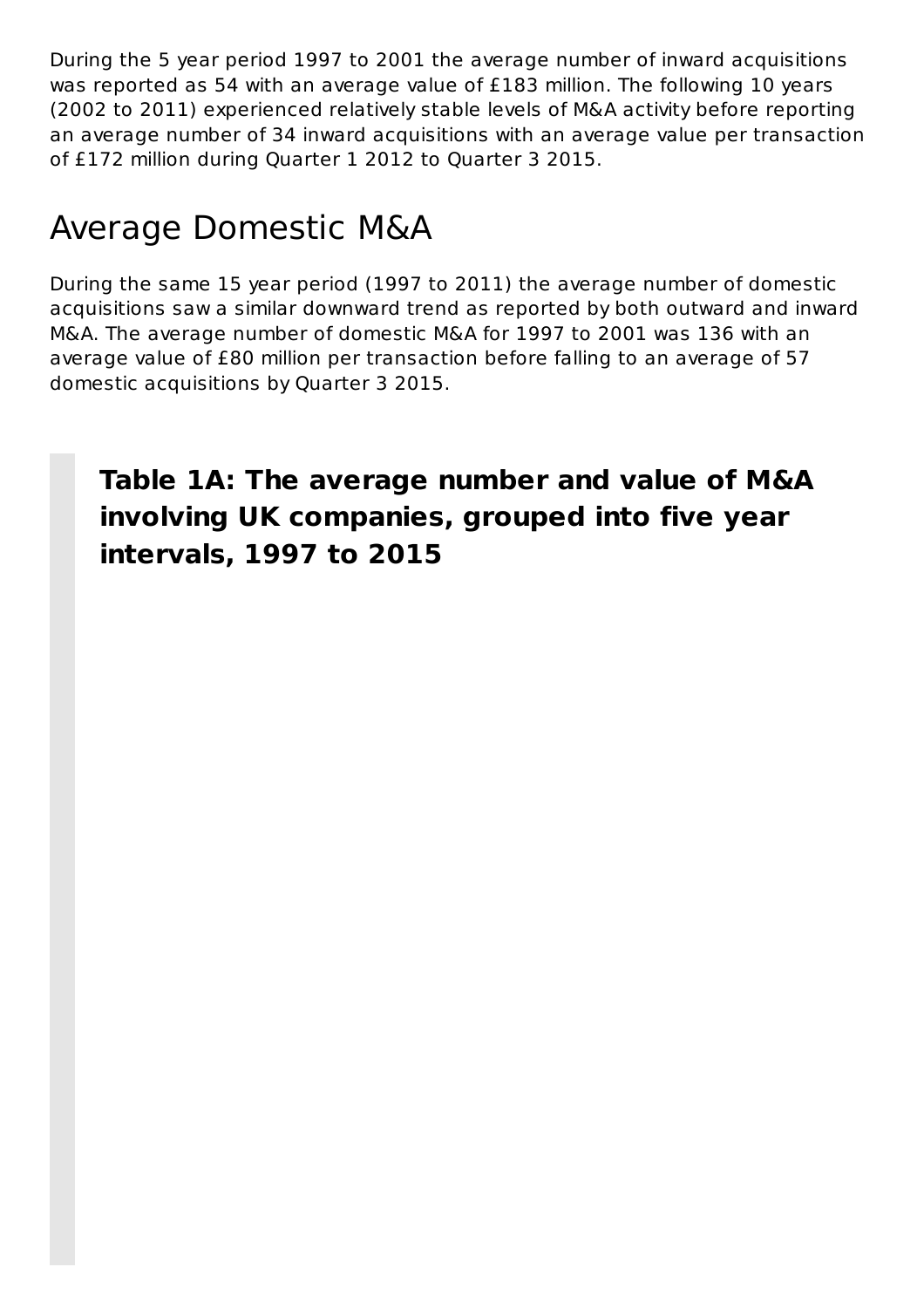|           | Abroad by UK |           |                  | Overseas companies |           |                  | Between UK   |           |                  |  |
|-----------|--------------|-----------|------------------|--------------------|-----------|------------------|--------------|-----------|------------------|--|
|           |              | companies |                  |                    | in the UK |                  |              | companies |                  |  |
|           | Number Value |           | Average<br>value | Number Value       |           | Average<br>value | Number Value |           | Average<br>value |  |
| 1997 to   |              |           |                  |                    |           |                  |              |           |                  |  |
| 2014      |              | 8010440   | 130              |                    | 49 9481   | 193              |              | 126 6426  | 51               |  |
| Quarter 4 |              |           |                  |                    |           |                  |              |           |                  |  |
| 1997 to   |              |           | 159              |                    | 54 9900   | 183              |              | 13610921  | 80               |  |
| 2001      | 12820402     |           |                  |                    |           |                  |              |           |                  |  |
| 2002 to   |              | 79 6812   | 86               |                    | 46 9203   | 200              |              | 164 6448  | 39               |  |
| 2006      |              |           |                  |                    |           |                  |              |           |                  |  |
| 2007 to   | 67           | 8014      | 119              |                    | 5411813   | 219              |              | 121 4807  | 40               |  |
| 2011      |              |           |                  |                    |           |                  |              |           |                  |  |
| 2012 to   |              |           |                  |                    |           |                  |              |           |                  |  |
| 2015      | 26           | 4620      | 178              |                    | 34 5867   | 172              | 57           | 1646      | 29               |  |
| Quarter 3 |              |           |                  |                    |           |                  |              |           |                  |  |
| Q4 2015   | 33           | 2173      | 66               |                    | 24 8036   | 335              | 41           | 670       | 16               |  |

Source: Office for National Statistics

Notes:

1. At Q1 2010 the deal identification threshold for the mergers and acquisitions surveys was raised from £0.1 million to £1.0 million. There is therefore a discontinuity in the number of transactions reported as illustrated above.

2. Average value per transaction.

3. Quarter 4 is Oct to Dec 2015, Quarter 1 is Jan to Mar 2015, Quarter 2 is Apr to Jun 2015, Quarter 3 is July to Sept.

4. At Q4 2015 the actual number of completed deals is used to calculate the average value per transaction.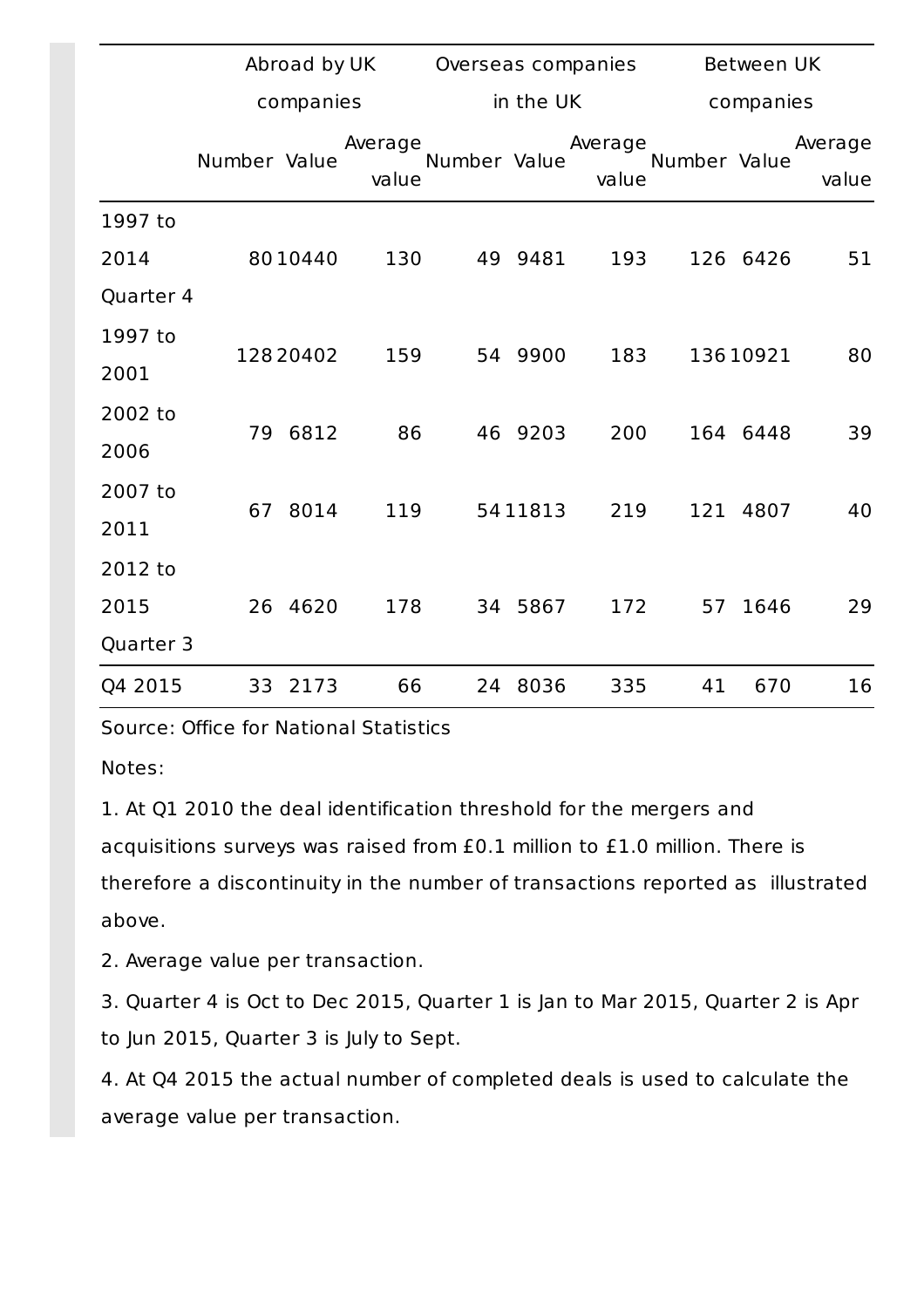## Notes for Summary

1. Quarter 1 is January to March, Quarter 2 is April to June 2015, Quarter 3 is July to September 2015 and Ouarter 4 is October to December 2015.

## 5. Transaction in the UK by other UK companies (Quarter 4 Oct to Dec 2015)

There were 41 completed acquisitions of UK companies by other UK companies in Quarter 4 2015 involving a change in majority ownership. This is similar to the number of completed acquisitions recorded in Quarter 1 2015 (45) and represents a marginal decrease between both quarters of approximately 9%.

During Quarter 4 2015 the value of domestic M&A was reported as £0.7 billion. This is a similar value previously recorded at Quarter 3 2012 (£0.6 billion). However, the Quarter 4 2015 value of domestic M&A (£0.7 billion) shows a considerable decrease of 36% when compared with the value reported at Quarter 3 2015 (£1.1 billion).

Domestic M&A activity showed a slight rise of 4% during 2015 (197acqusitions), increasing on the low number previously recorded in 2014(189 acquisitions) although remaining at lower levels reported during the years before the 2008-09 economic downturn.

The estimates for the total number of domestic M&A continued to be dominated by acquisitions of independently controlled companies. The acquisition of an independent company means the purchase of a company in its entirety, whereas the acquisition of a subsidiary means the purchase of only a part of a company, between 50.1% and 100%.

Of the total 197 successful domestic acquisitions 156 (79%) involved independent controlled UK companies, while 41 (21%) were for acquisitions of subsidiaries that were part of larger companies.

UK companies spent £6.2 billion when acquiring other UK companies during 2015. The vast majority of this expenditure (74%) involved cash transactions, while acquisitions involving the issue of ordinary shares accounted for 22%, with the remaining 4% representing issues of fixed interest securities (Table 9).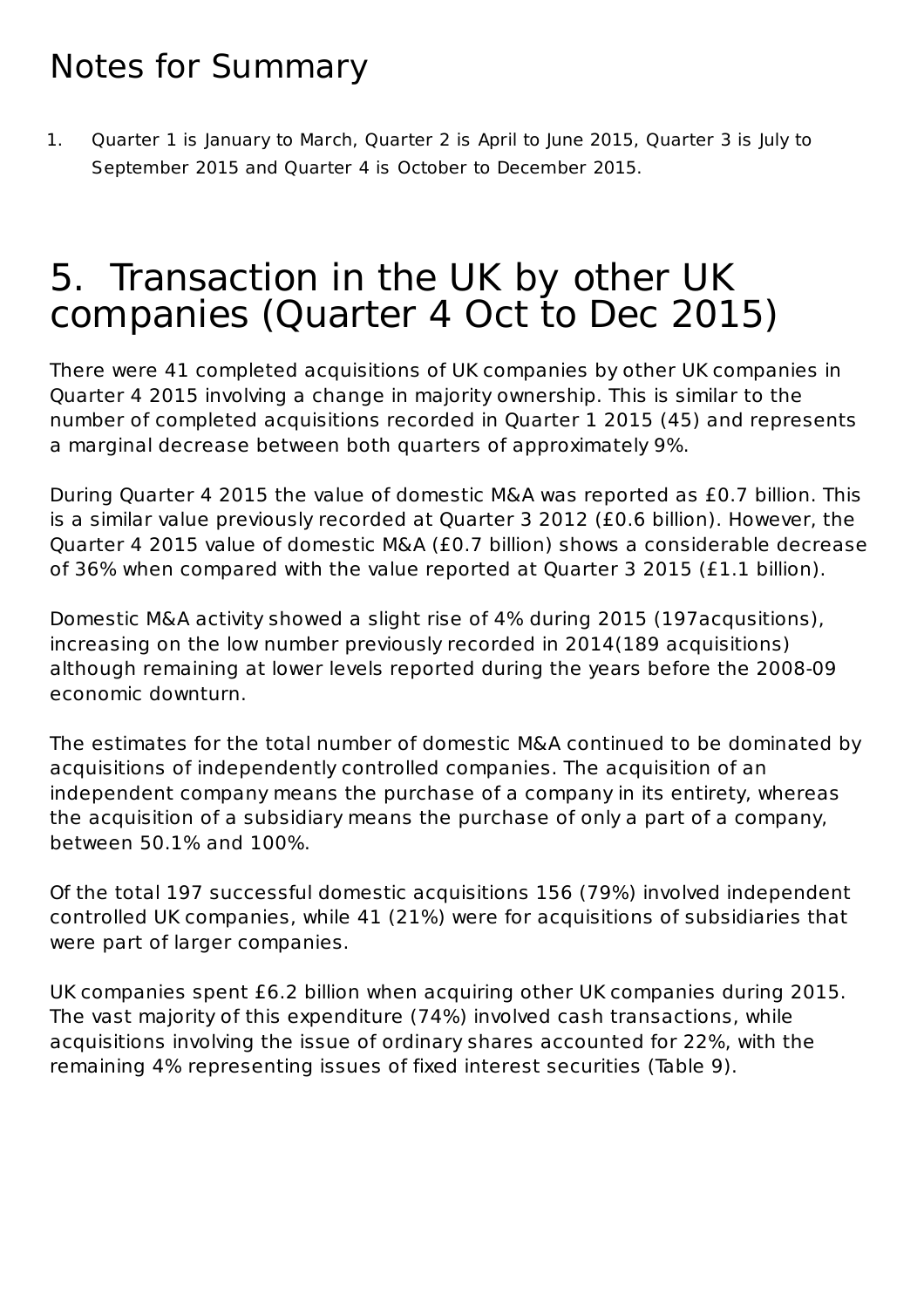## 6. Transactions in the UK by foreign companies (Quarter 4 Oct to Dec 2015)

The number and value of acquisitions of UK companies by foreign companies (inward M&A) remained at flat levels of activity in all four quarters of 2015.

There were 24 successful inward acquisitions involving a change of majority share ownership in Quarter 4 2015, similar to the number reported in Quarter 1 2015 (28) and Quarter 2 2015 (29) However, Quarter 4 2015 recorded the lowest number of guarterly inward M&A since Quarter 1 2013 (19) and some 27% lower than the number recorded previously at Quarter 3 2015 (33 acquisitions).

During Quarter 4 2015, the total value for inward acquisitions also declined slightly, falling to approximately £8.0 billion, compared with £8.2 billion recorded in the previous quarter (Quarter 3 2015).

During 2015 there were a total of 114 acquisitions of UK companies by foreign companies, a small increase of 4 when compared with the number recorded in 2014 (110), although on a par with the number reported in 2009 (112 acquisitions) during the period of economic downturn.

The majority of the 114 inward acquisitions of UK companies which completed in 2015 were made by companies in The Americas (53%) and Europe (30%).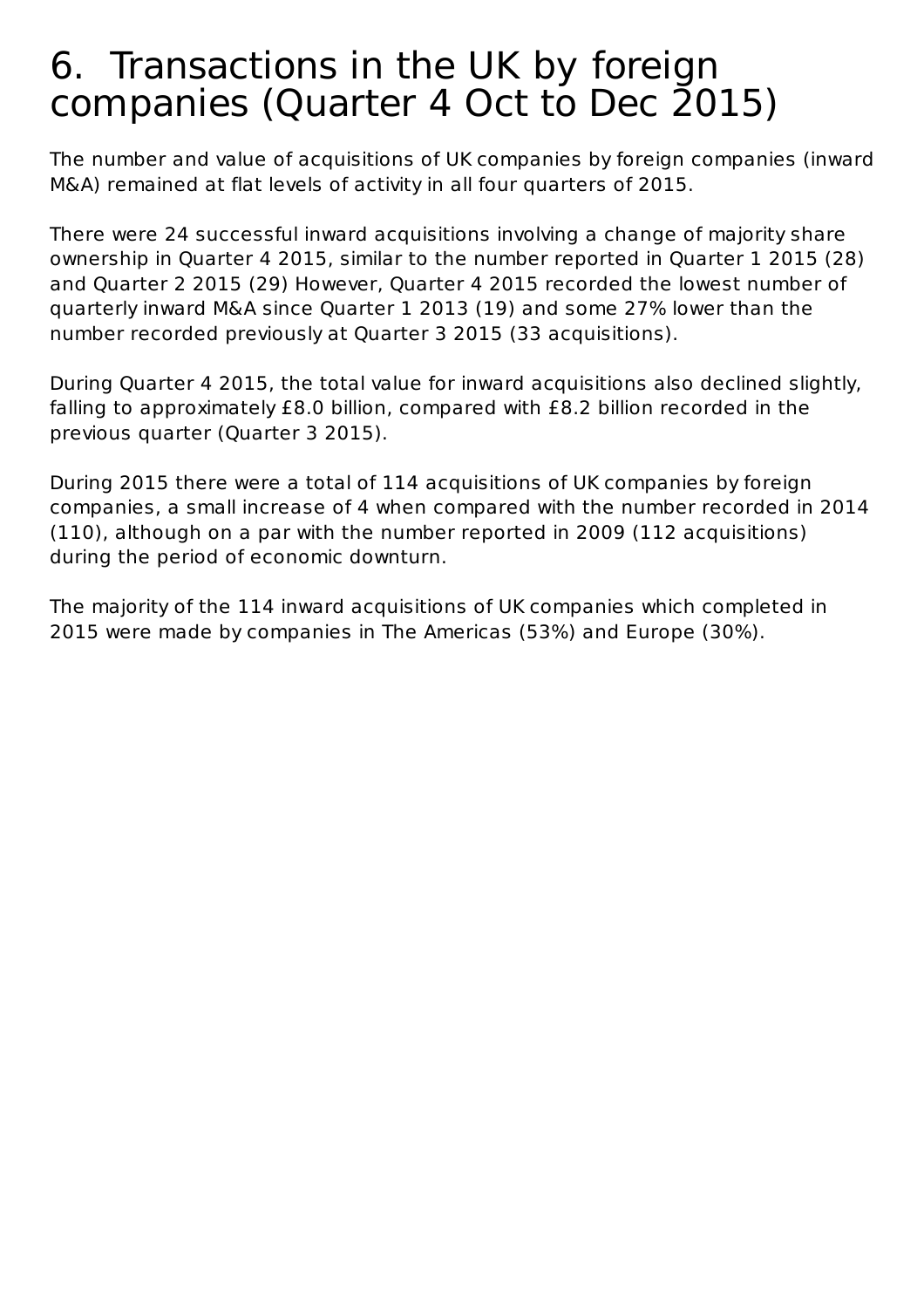## 7. Transactions abroad by UK companies (Quarter 4 Oct to Dec 2015)

The number of completed acquisitions abroad by UK companies stayed consistent between Quarter 2 2015 and Quarter 4 2015, yet continued to show relatively low levels of outward M&A activity. There were 33 acquisitions abroad involving UK companies during the final quarter of 2015, broadly comparable to Quarter 4 2014 (35) and Quarter 2 2015 (32).

During the fourth quarter of 2015 UK companies spent £2.2 billion on acquisitions of foreign companies abroad, compared with previous quarter (Quarter 3 2015) when £1.8 billion was reported, a quarter-on-quarter increase of 22%.

Successful outward M&A activity experienced an upturn during 2015 for both the number and value of acquisitions involving a change of majority share ownership.

In 2015 there were a total of 136 acquisitions of foreign companies abroad made by UK companies, compared with 113 acquisitions recorded previously in 2014; a yearon-year increase of 20%. However, compared with both 2010 (199) and 2011 (286), the number of acquisitions have in fact fallen.

Of the 136 outward acquisitions which completed in 2015 the most noticeable countries in which UK companies undertook M&A were in Europe (44%) and The Americas (43%).

## 8. Transactions in the UK by other UK companies

In Quarter 4 2015 there were 41 acquisitions of UK companies by other UK companies that involved a change in majority ownership, similar to the number of completed acquisitions recorded in Quarter 1 2015 (45). Comparison between Quarter 3 2015 and Quarter 4 2015 shows that domestic M&A has fallen representing a quarter-on-quarter decrease of 25%.

Of these 41 domestic transactions there were 37 acquisitions involving UK independent companies representing the majority (90%) of total acquisitions in Quarter 4 2015, while acquisitions of subsidiaries involving UK company groups (4) accounted for the remaining 10%.

During Quarter 4 2015 the total value of domestic M&A was reported as £0.7 billion, a decrease of 42% when compared with the value reported in the previous quarter (Quarter 3 2015) of £1.2 billion.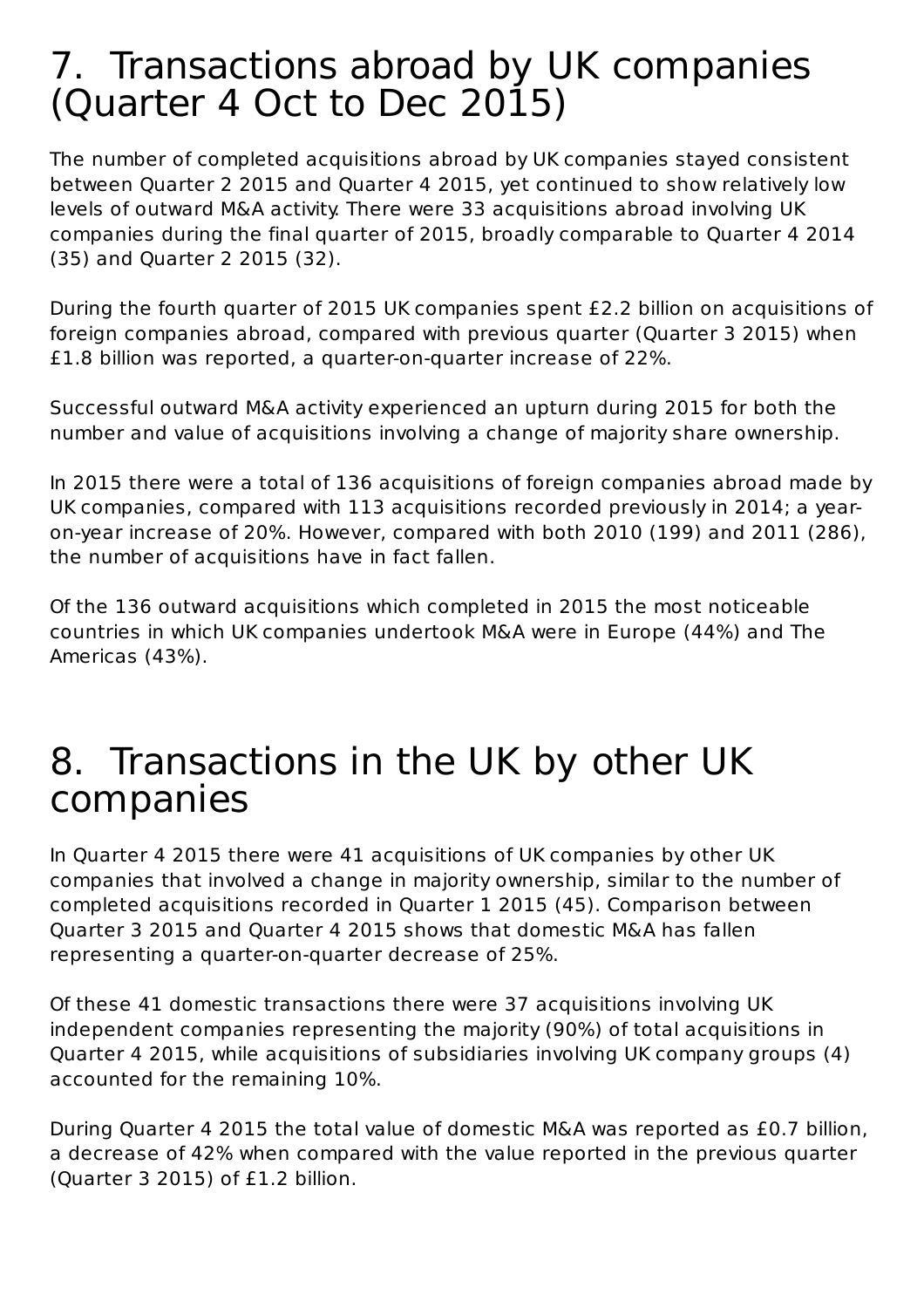## Notable domestic acquisitions, valued at £100 million or more, that took place during Q4 2015:

The Paragon Group Of Companies Plc

(http://www.iii.co.uk/stockmarketwire/275396/paragon-unit-completes-five-arrowsleasing-acquisitio) of the UK acquired Five Arrows Leasing Group Limited of the UK.

Convivality Retail Plc (http://www.investegate.co.uk/punch-taverns-plc--pub-/rns/completion-of-disposal/201510070700134842B/) of the UK acquired Matthew Clark (Holdings) Ltd of the UK.

Trinity Mirror Plc (http://www.trinitymirror.com/pressrelease/trinity-mirror-completeslocal-world-acquisition/2243) of the UK acquired Local World Holdings Ltd of the UK.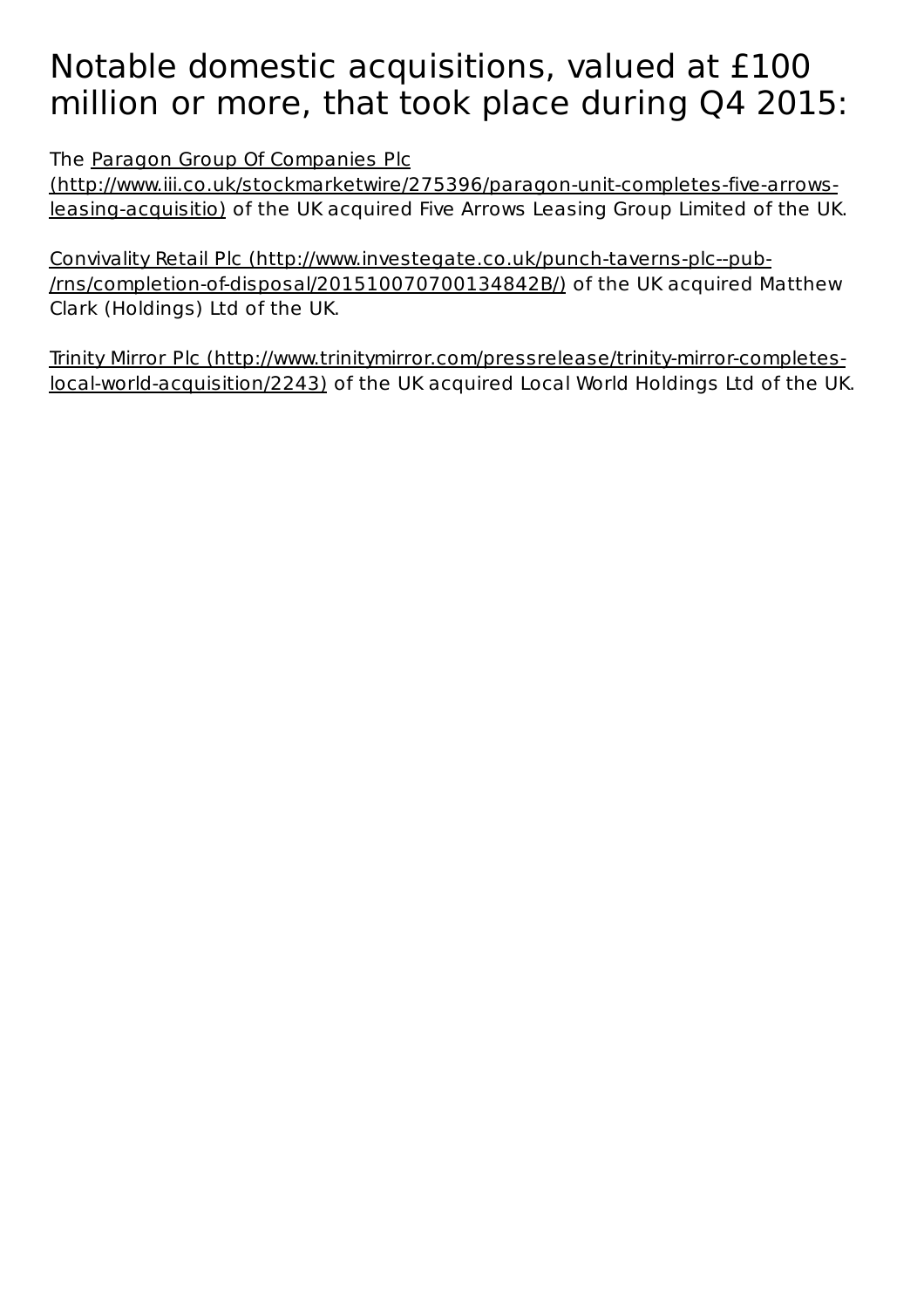### Figure 2: Quarterly value and number of acquisitions of UK companies by other UK companies Quarter 1 (Jan to Mar)2006 to Quarter 4 (Oct to Dec) 2015



### **Source: Office for National Statistics**

#### **Notes:**

- At Q1 2010 the deal identification threshold for the mergers and acquisitions surveys was raised from £0.1 million to £1.0 million. There is therefore a discontinuity in the number of transactions reported as illustrated above. 1.
- 2. All values are at current prices (see Background Notes for definition).

Throughout 2015 the estimates for the numbers and values of domestic acquisitions remained relatively stable, reporting similar levels of M&A activity between Quarter 1 and Quarter 3 2015.

Of the 197 acquisitions of UK companies by other UK companies during 2015, it was notable that Quarter 2 and Quarter 3 2015 saw the highest level of M&A activity, reporting111 acquisitions. In contrast, the number of domestic acquisitions in both Quarter 1 and Quarter 4 2015 reported a total of 86 reflecting a difference of 25 acquisitions.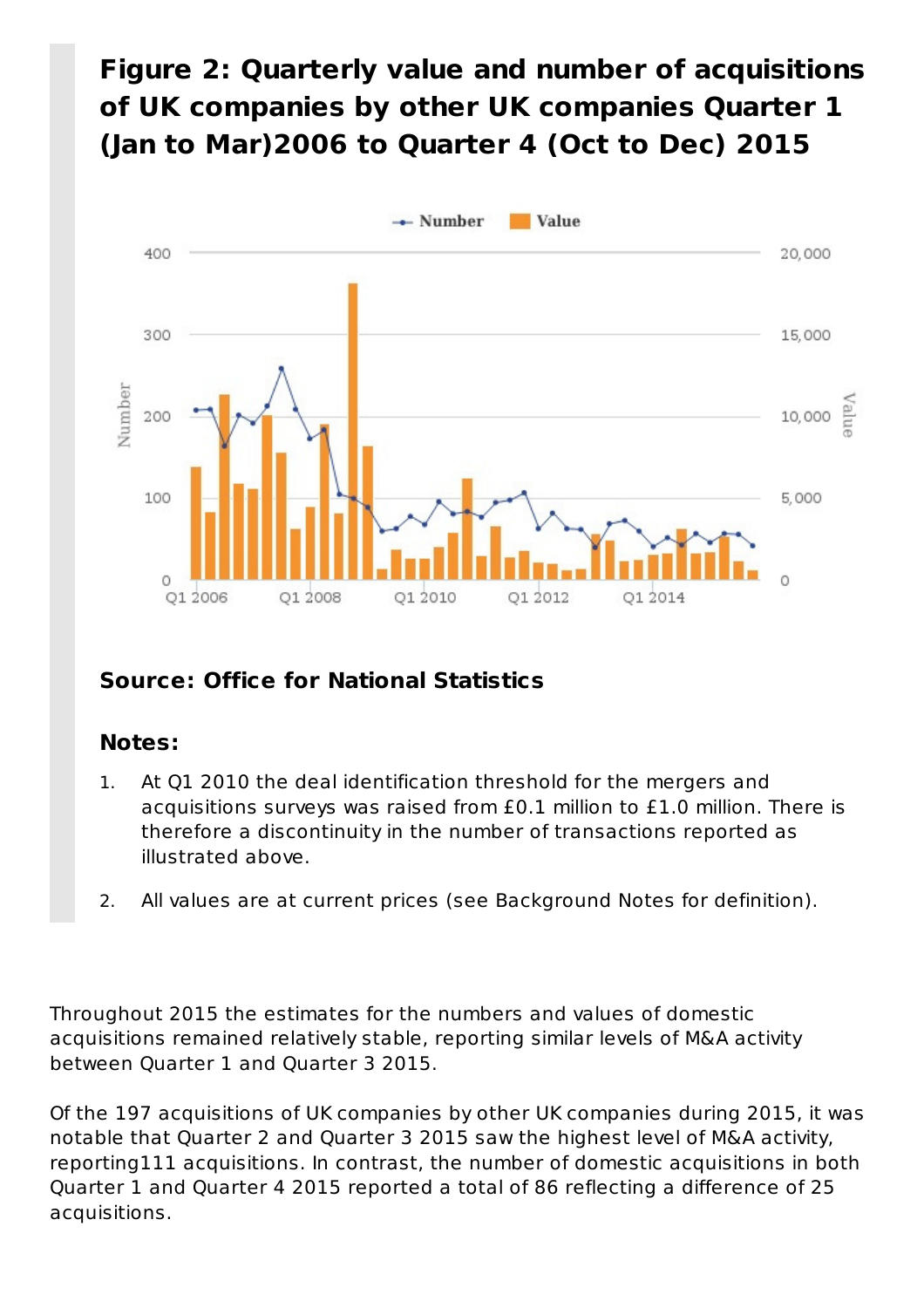The total value of domestic acquisitions for 2015 was £6.2 billion, with approximately £4.4 billion being reported between Quarter 1 and Quarter 2 2015. Quarter 2 2015 saw the highest level of domestic M&A, reporting £2.7 billion; a small number of successful acquisitions with values over £100 million accounted for the majority of this value.

### **Figure 2A: Value and number of acquisitions of UK companies by other UK companies 1987 to 2015**



### **Source: Office for National Statistics**

#### **Notes:**

- At Q1 2010 the deal identification threshold for the mergers and acquisitions surveys was raised from  $£0.1$  million to  $£1.0$  million. There is therefore a discontinuity in the number of transactions reported as illustrated above. 1.
- 2. All values are at current prices (see Background Notes for definition).

There were 197 acquisitions involving a change of majority ownership in 2015, an increase of 8 on the previous year (189).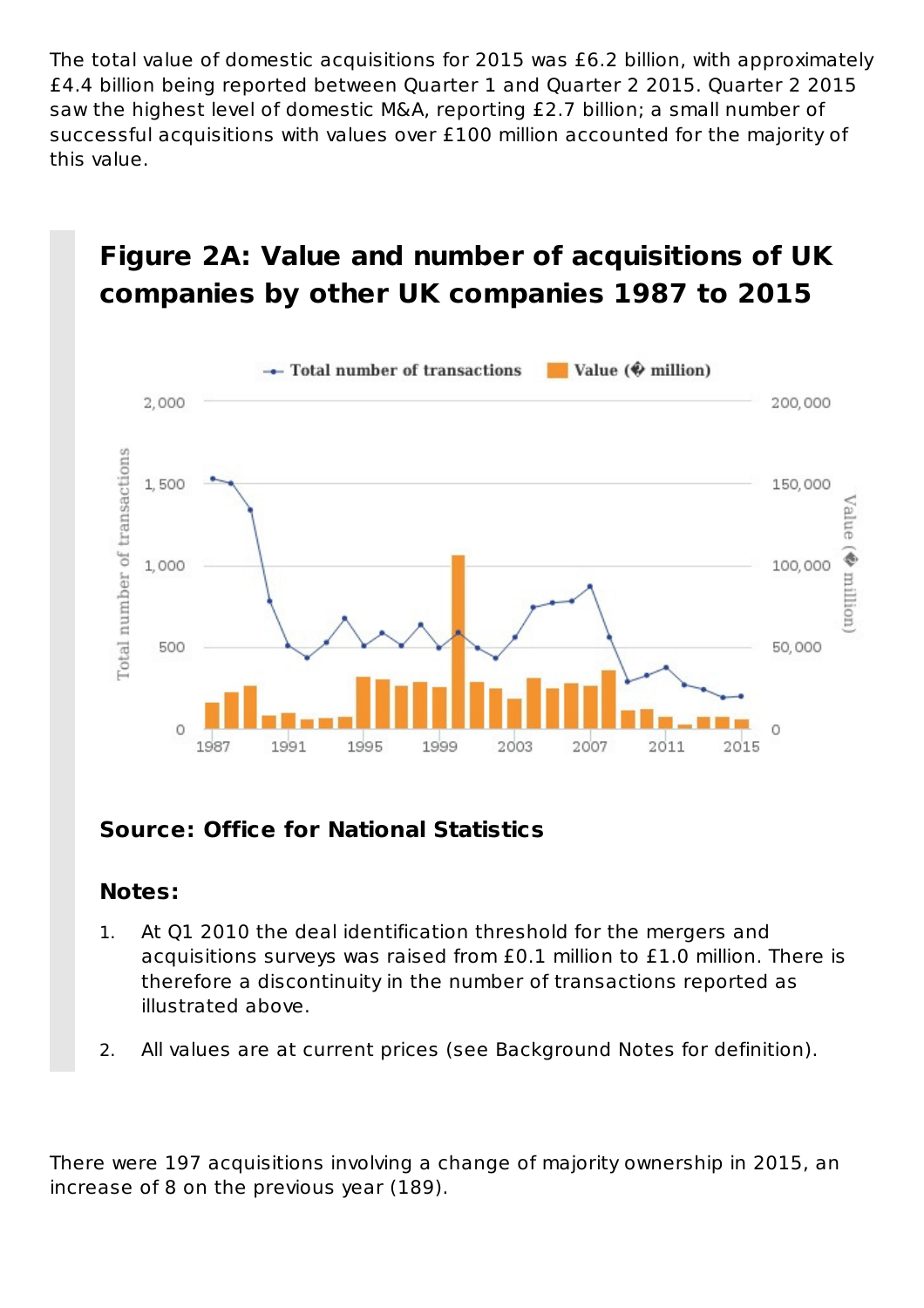The total value of domestic acquisitions in 2015 was £6.2 billion. This shows a decrease of 22% when compared with the value of £8.0 billion reported in 2014 and remains well below the values reported before the 2008-09 economic downturn.

Overall UK domestic M&A activity during 2015 has continued to remain at low levels of activity, a trend which was first seen in 2009 when the total value of domestic M&A was reported to be £12.2 billion.

## **Figure 3: Summary of mergers and acquisitions in** the UK by UK companies Quarter 1 (Jan to Mar) **2006 to Quarter 4 (Oct to Dec) 2015**



### **Source: Office for National Statistics**

It is possible to split out the number of domestic mergers and acquisitions into those made by independently controlled companies and those which are subsidiaries. The acquisition of an independent company means the purchase of a company in its entirety, whereas the acquisition of a subsidiary means the purchase of only a part of a company, between 50.1% and 100%.

During 2015 there were 156 acquisitions of UK independently controlled companies worth £4.1 billion, compared with 150 acquisitions valued at £6.0 billion reported in 2014.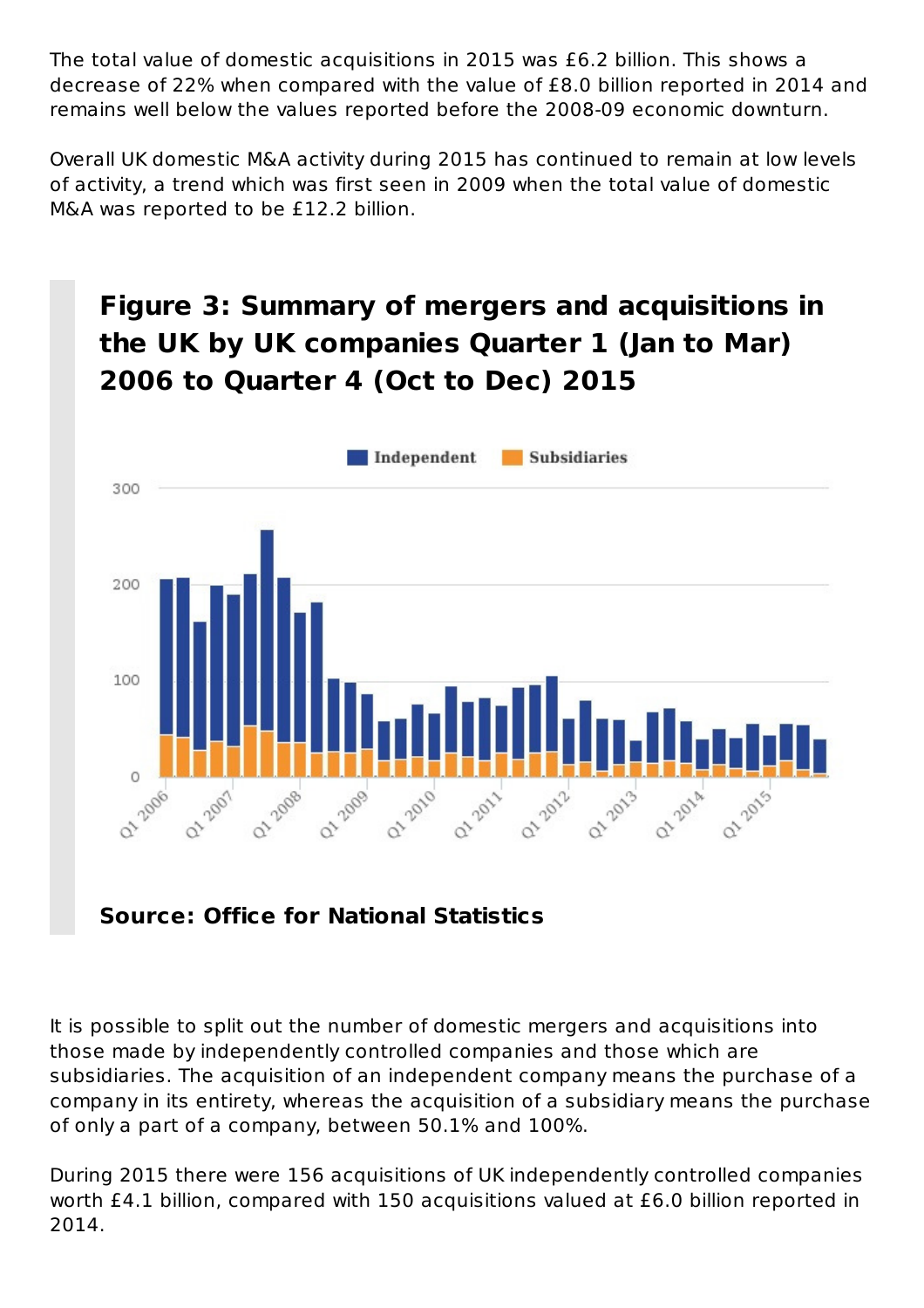The number and value of acquisitions for domestic subsidiaries increased slightly in 2015 reporting 41 acquisitions worth £2.2 billion compared with 39 acquisitions worth  $f$ 2.0 billion in 2014.



### **Figure 3A: Summary of mergers and acquisitions in** the UK by UK companies 1987 to 2015

**Source: Office for National Statistics**

## Notable domestic acquisitions, valued at £100 million or more, that took place during 2015:

### **Quarter 1 2015**

TPG Capital LLP (http://www.londonstockexchange.com/exchange/news/marketnews/market-news-detail/12235270.html) of the UK acquired Prezzo Plc of the UK.

Bridgepoint Advisers Group Ltd (http://www.bridgepoint.eu/en/news/pressreleases/2015/bridgepoint-completes-gbp-250-million-acquisition-of-ask-italian-andzizzi/) of the UK acquired Gondola Central Ltd of the UK.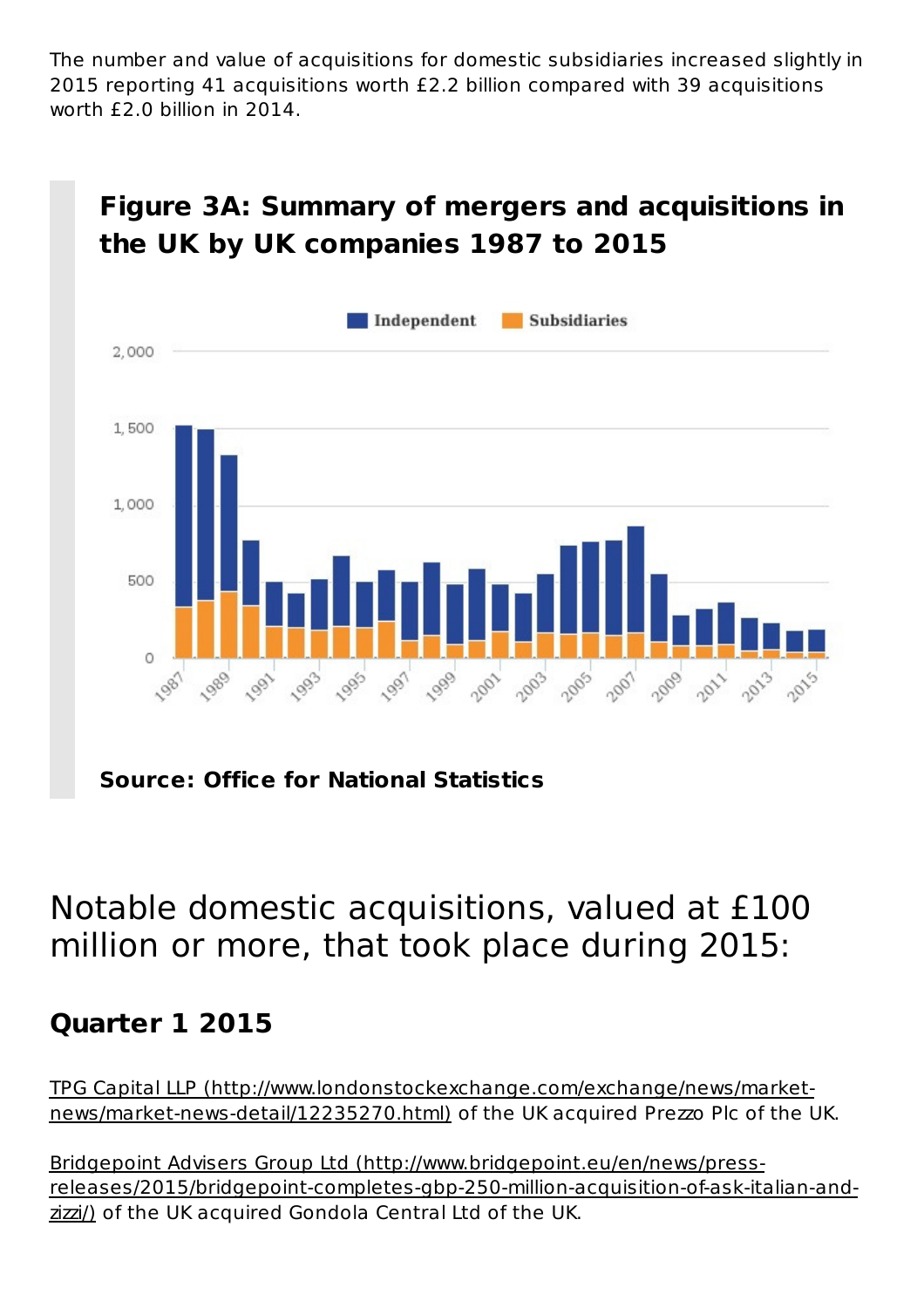Ophir Energy Plc (http://www.lse.co.uk/share-regulatory-news.asp? shareprice=OPHR&ArticleCode=kbssppe0) of the UK acquired Salamander Energy Plc of the UK.

Coalfield Resources Plc (http://www.investegate.co.uk/coalfield-resources--hwg-/rns/completion-of-acquisition/201503240802022751I/) of the UK acquired Harworth Estates Property Group Ltd of the UK.

### **Quarter 2 2015**

Towry Finance Co Ltd (http://ashcourtrowan.com/node/3146) of the UK acquired Ashcourt Rowan Plc of the UK.

Kier Group Plc (http://www.kier.co.uk/press-office/press-release/2015/mouchelcompletion.aspx) of the UK acquired MRBL Ltd of the UK.

Circassia Pharmaceuticals Plc (http://www.circassia.com/news/completion-ofacquisition-of-prosonix-limited/) of the UK acquired Prosonix Ltd of the UK.

Greene King Plc (http://www.greeneking.co.uk/index.asp?pageid=40&newsid=186) of the UK acquired Spirit Pub Company Plc of the UK.

### **Quarter 3 2015**

Polypipe Group Plc (http://investors.polypipe.com/media/news/completionacquisition-nuaire) of the UK acquired Nu-Oval Acquisitions 1 Ltd (Nuaire) of the UK

Daisy Group Holdings Ltd (https://daisygroup.com/2015/07/daisy-group-completesacquisition-of-phoenix-it-group/) of the UK acquired Phoenix IT Group Plc of the UK

## 9. Transactions in the UK by foreign companies

Between Quarter 3 and Quarter 4 2015, the number of UK companies acquired by foreign companies (inward M&A) fell by approximately 27%. There were 24 completed inward acquisitions recorded in Ouarter 4 2015, compared with 33 in the previous quarter, showing a continued decline for inward M&A activity since Quarter 3 2013 when 59 acquisitions were reported.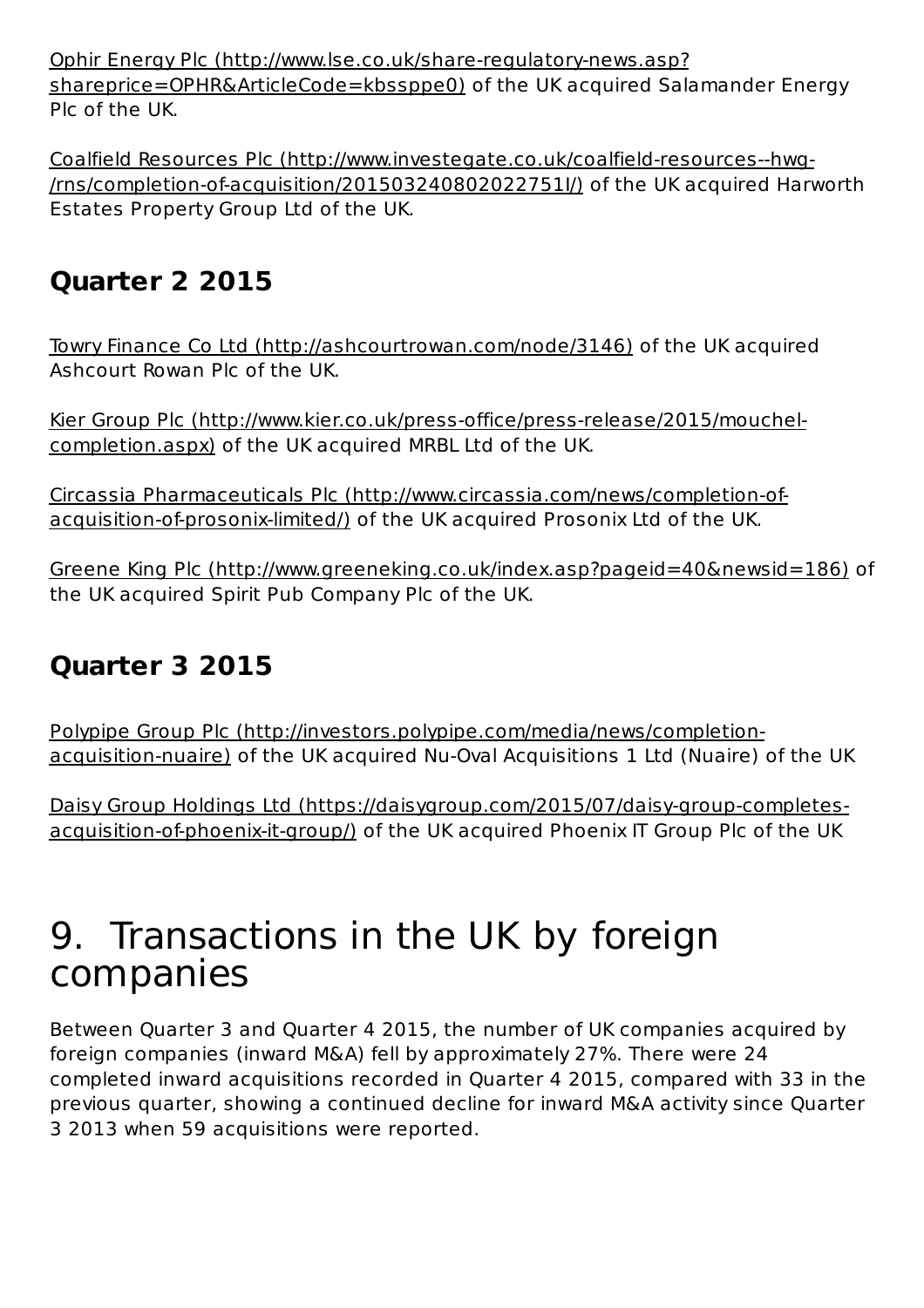## Figure 4: Value and number of acquisitions in the UK by foreign companies Quarter 1 (Jan to Mar) 2006 to **Quarter 4 (Oct to Dec) 2015**



### **Source: Office for National Statistics**

#### **Notes:**

- At Q1 2010 the deal identification threshold for the mergers and acquisitions surveys was raised from £0.1 million to £1.0 million. There is therefore a discontinuity in the number of transactions reported as illustrated above. 1.
- 2. All values are at current prices (see Background Notes for definition).

The value of acquisitions in the UK made by foreign companies (inward M&A) between Quarter 3 (£8.2 billion) and Quarter 4 2015(£8.0 billion) saw a slight decrease of 2%. However, the highest value for inward M&A was seen during Quarter 2 2015, when £9.8 billion worth of acquisitions were completed.

The following inward acquisitions, valued at £100 million or more, took place during Quarter 4 2015: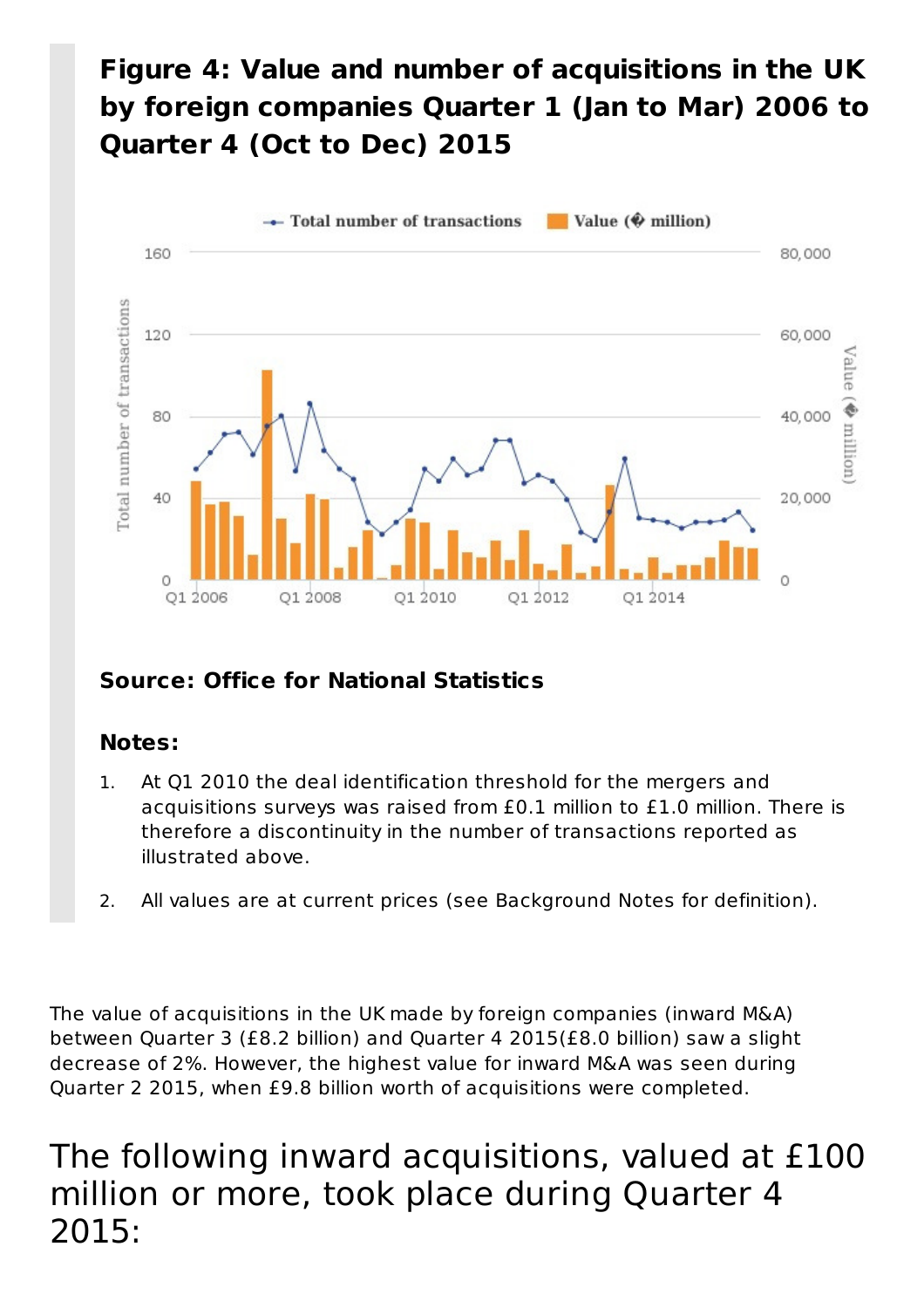The Paragon Group of Companies (http://www.mortgageintroducer.com/paragoncompletes-five-arrows-acquisition/#.VtgmmGenypo) of France acquired Five Arrows Leasing Group Ltd of the UK.

Nikkei Inc (http://asia.nikkei.com/Business/Companies/Nikkei-completes-acquisitionof-Financial-Times) of Japan acquired Financial Times Group Ltd of the UK.

Platform Speciality Products Corporation (http://www.platformspecialtyproducts.com/alent/) of the USA acquired Alent Plc of the UK.

Marsh & Mclenna Companies Inc (https://www.marsh.com/uk/press-centre/marshcompletes-acquisition-jelf.html) of the USA acquired Jelf Group Plc of the UK.

Terra Firma Investments (GP) 2 Ltd (http://www.investegate.co.uk/infinis-energy-plc-infi-/rns/scheme-of-arrangement-effective/201512171337144462J/) on behalf of funds of Guernsey acquired Infinis Energy Plc of the UK.

Entertainment One Ltd (http://www.investegate.co.uk/entertainment-one--eto-/rns/completion-of-acquisition/201510230700061915D/) of Canada acquired Astley Baker Davies Ltd of the UK.

Steris Corporation (http://www.synergyhealthplc.com/us/news/steris-plc-completesacquisition) of the USA acquired Synergy Health Plc of the UK.

Interoute Communications Holdings Ltd (http://www.interoute.com/pressrelease/cma-clearance-marks-completion-interoutes-acquisition-easynet) of Switzerland acquired Easynet Limited of the UK.

Providence Equity Partners VII-A LP/Providence VII Global Holding (http://chimegroup.com/news/chime-sets-its-sights-on-global-expansion-following-itsacquisition-by-providence-equity-2/) of the Cayman Islands acquired Chime Communications Ltd of the UK

Carlyle Group Management LLC (US) (https://www.carlyle.com/news-room/newsrelease-archive/carlyle-group-completes-acquisition-innovation-group) of the USA acquired The Innovation Group Plc of the UK.

The quarterly estimates for the number and value of disposals of foreign companies made by UK companies (inward disposals) during Quarter 4 2015 have been suppressed in this bulletin to avoid any potential disclosure in this type of M&A activity.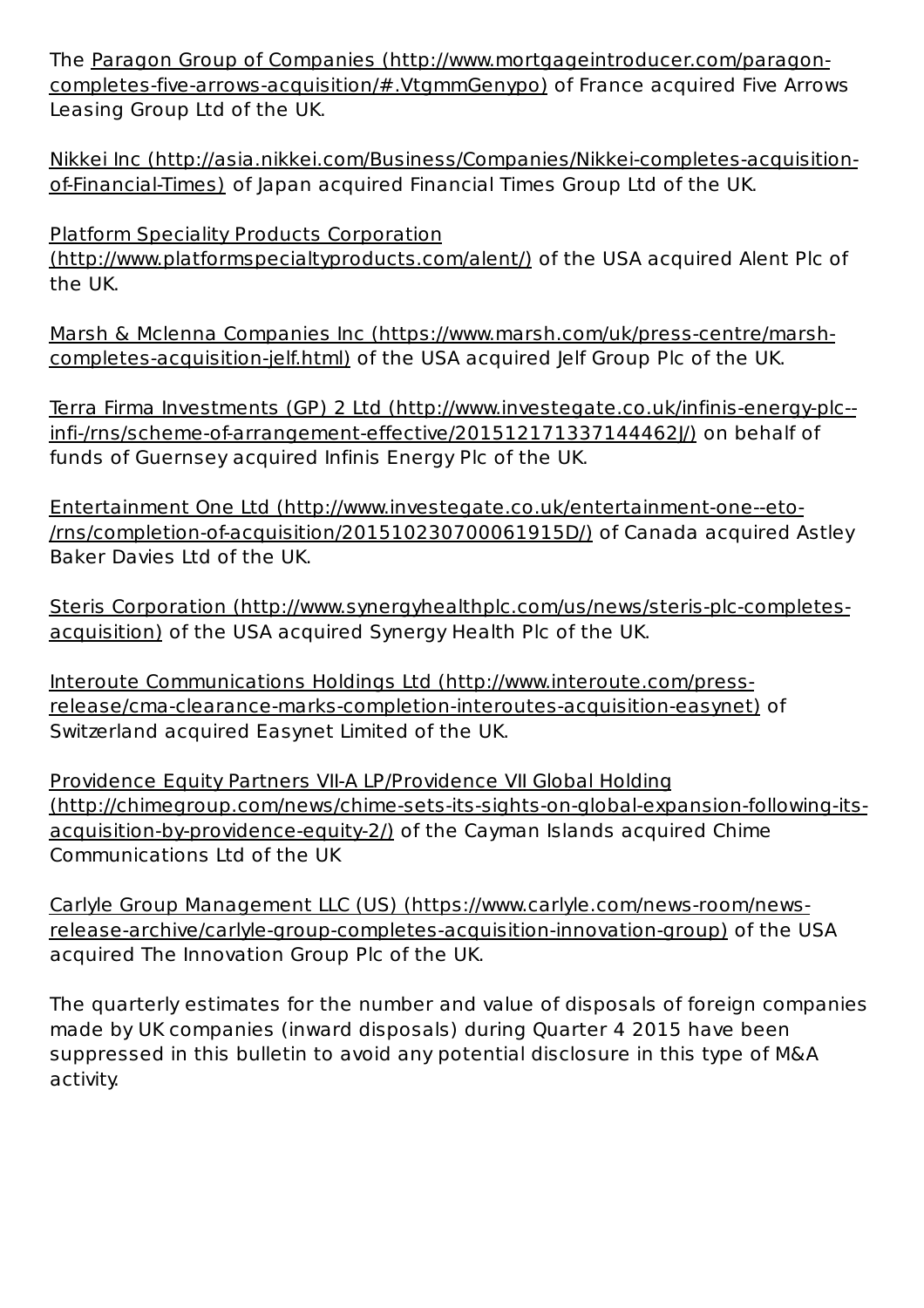### Figure 4A: Value and number of acquisitions in the UK by foreign companies 1987 to 2015



### **Source: Office for National Statistics**

### **Notes:**

- At Q1 2010 the deal identification threshold for the mergers and acquisitions surveys was raised from £0.1 million to £1.0 million. There is therefore a discontinuity in the number of transactions reported as illustrated above. 1.
- 2. All values are at current prices (see Background Notes for definition).

The comparison of yearly trends for inward M&A shows that the estimate for the number of completed UK acquisitions in 2015(114) reported a similar level to that seen during 2009 and 2014 when the numbers of acquisitions were reported as 112 and 110 respectively. Since 1988, inward M&A activity increased steadily until reaching a peak in 2007 (269 acquisitions) before then seeing a gradual decline of inward activity during 2008 (252 acquisitions) which has continued year-on-year through to 2015.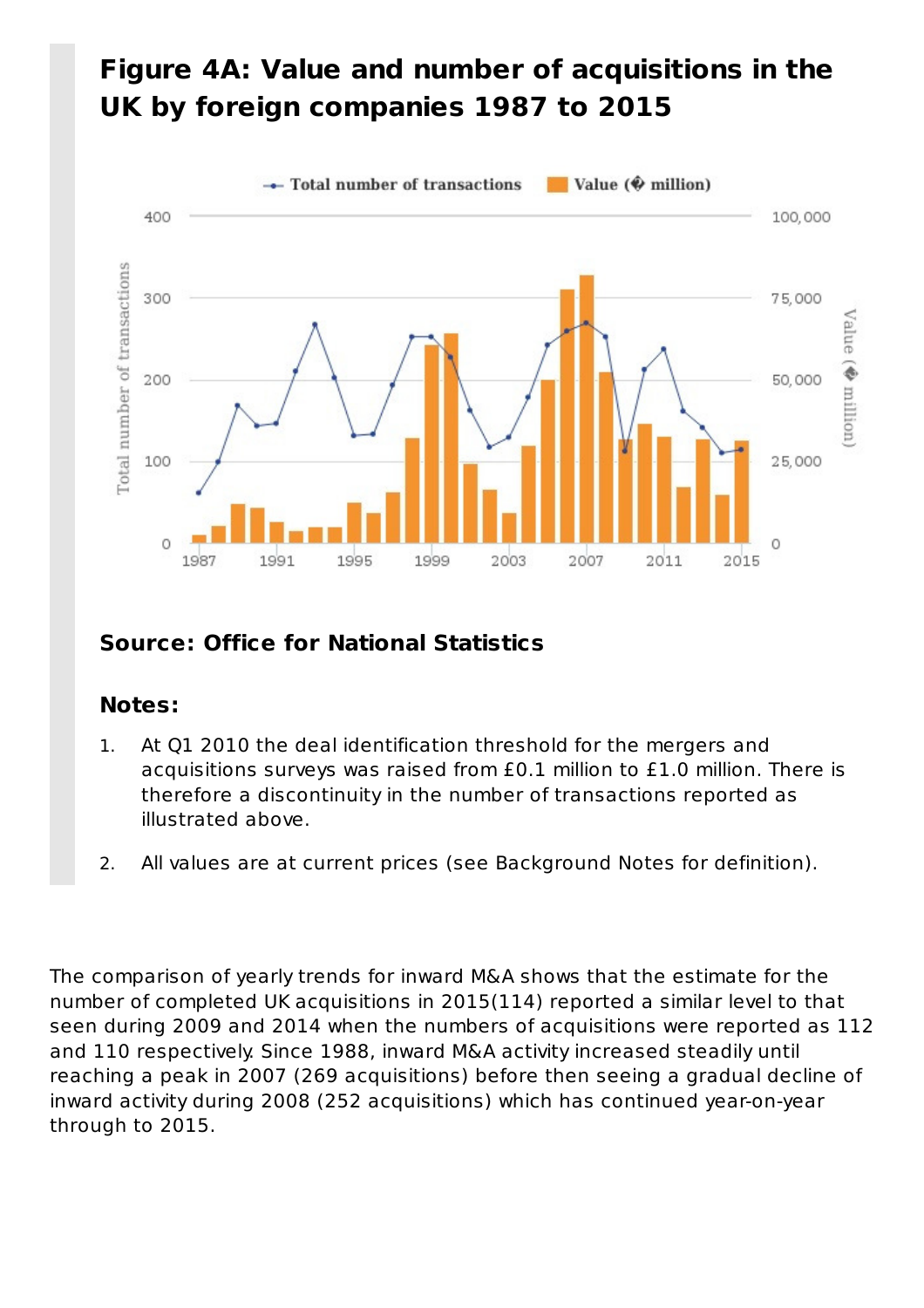Further analysis of the trends in the value of inward M&A shows foreign companies spent £31.7 billion on acquisitions of UK companies during 2015. This represents a considerable increase of £16.5 billion when compared with the value of £15.0 billion previously reported in 2014.

Historically the values of inward acquisitions have recorded volatile levels of activity since figures were first published in 1986. The largest value for inward acquisitions (£82.1 billion) was reported in 2007 and thereafter a downward trend evolved with values gradually declining to the low values reported in 2012 (£17.4 billion) and 2014 (£15.0 billion).

During 2015, the number and value of disposals of UK companies by foreign companies involving a change in majority ownership saw an increase of activity, reporting 31 disposals valued at £7.0 billion.

## Other inward notable transactions, valued at £100 million, which took place during 2015:

### **QUARTER 1 2015**

Vidrala SA

(http://www.vidrala.com/documentos/accionistas/hechos\_relevantes/20150114\_Vidra la\_press%20release\_acquisition%20of%20Encirc\_14012015\_ENG.pdf) of Spain acquired Encirc Ltd of the UK.

Industrial & Commercial Bank (http://www.china.org.cn/business/2015- 02/03/content 34722729.htm) of China (ICBC) acquired Standard Bank Plc of the UK

Standard Bank Group Plc (http://www.china.org.cn/business/2015-02/03/content 34722729.htm) of Luxembourg disposed of Standard Bank Plc of the UK.

Fortune Dynasty Holdings Ltd (http://www.investegate.co.uk/fortune-oilplc/rns/scheme-effective/201503091313339255G/) of the British Virgin Islands acquired Fortune Oil Plc of the UK.

De Persgroep Publishing N.V. (http://www.persgroep.be/en/news/cm-clearsacquisition-mecom) of Belgium acquired Mecom Group Plc of the UK.

Vista equity partners fund ULP (http://www.investegate.co.uk/advanced-comp-softw-asw-/rns/scheme-effective/201503191121408457H/) of the USA acquired Advanced Computer Software Group Ltd of the UK.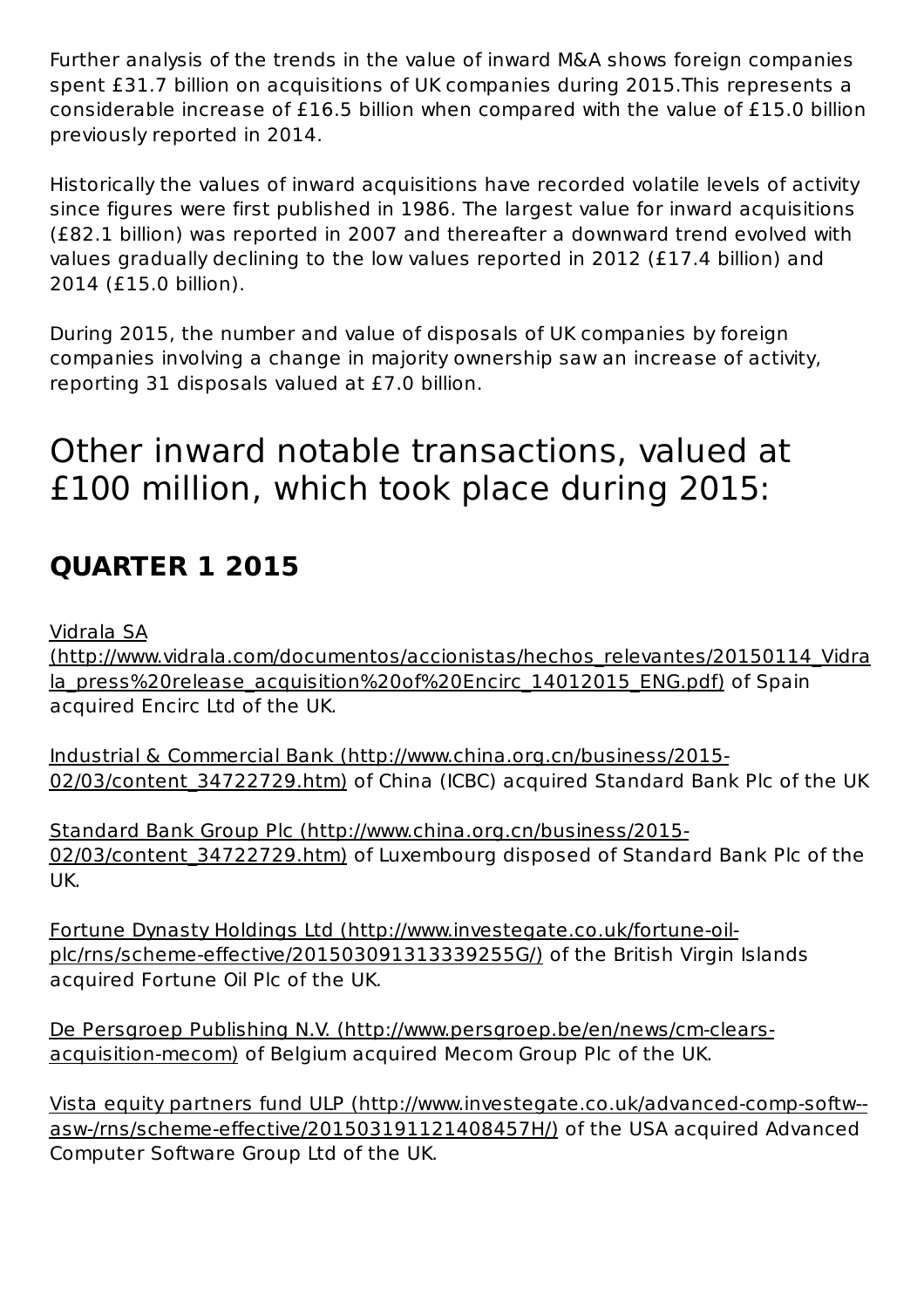Stork Holdco LP (http://www.morningstar.co.uk/uk/news/AN\_1422440539168526000/updatesongbird-reluctantly-recommends-gia-brookfield-takeover-bid.aspx) of Bermuda acquired Songbird Estates Plc of the UK

### **Quarter 2 2015**

Nikon Corporation (http://www.nikon.com/news/2015/optos/pdf/20150527\_e01.pdf) of Japan acquired Optos Plc of the UK.

Slater and Gordon Ltd (http://www.investegate.co.uk/quindell-plc--qpp-/rns/disposalupdate/201505220800020217O/) of Australia acquired Professional Services Division of the UK.

Brother Industries Ltd (http://www.domino-

printing.com/Global/en/NewsAndEvents/News/2015/Brother-completes-acquisition-of-Domino-Printing-Sciences.aspx) of Japan acquired Domino Printing Sciences plc of the UK.

Verisk Analytics Inc (http://www.verisk.com/press-releases-verisk/2015/may-2015/verisk-analytics-inc-announces-closing-of-wood-mackenzie-acquisition.html) of the United States acquired Wood Mackenzie Ltd of the UK.

Banco de Sabadell S.A.

(http://www.lloydsbankinggroup.com/globalassets/documents/investors/2015/2015ju n30 tsb sale.pdf) of Spain acquired TSB Banking Group Plc of the UK.

Frasers Centerpoint Ltd (http://www.kslcapital.com/press-room/ksl-capital-partners,llc-announces-the-sale-of-malmaison-and-hotel-du-vin.html) of Singapore acquired MHDV Holdings (UK) Ltd of the UK.

Associated Newspapers Ltd (http://www.investegate.co.uk/zoopla-property-grp--zpla-/rns/completion-of-uswitch-acquisition/201506011559118532O/) of Bermuda acquired Ulysses Enterprises Ltd of the UK.

Wumei Holdings Inc (http://www.kingfisher.com/index.asp?pageid=55&newsid=1093) of China acquired CMW (UK) Ltd of the UK.

KSL Capital Partners International (http://www.kslcapital.com/press-room/ksl-capitalpartners,-llc-announces-the-sale-of-malmaison-and-hotel-du-vin.html) of The Cayman Islands disposed of MHDV Holdings (UK) Ltd of the UK

Actavis Plc (http://audenmckenzie.com/news/116) of Ireland acquired Auden McKenzie Holdings Ltd of the UK.

# Quarter 3 2015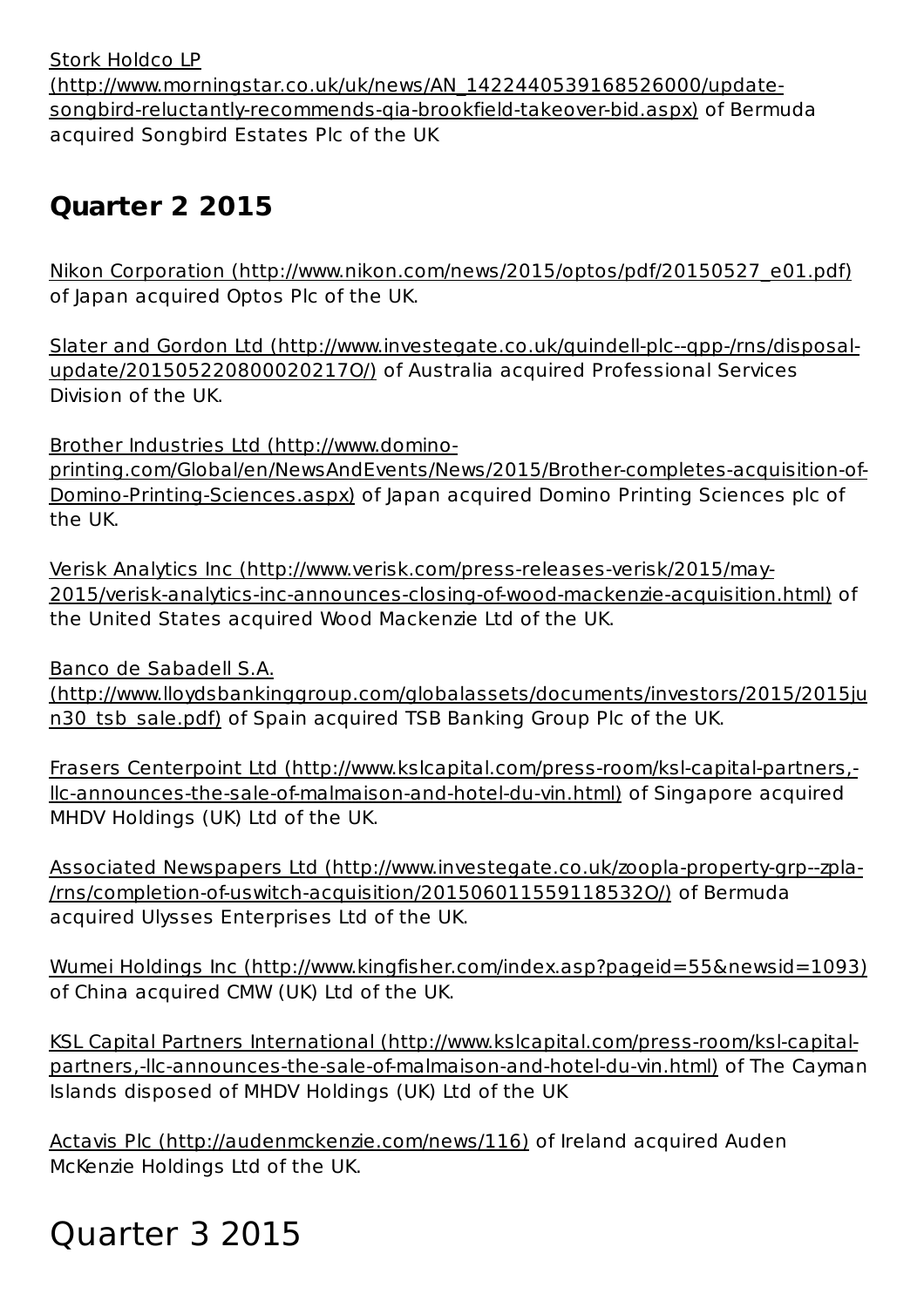#### Ferrero International SA

(http://www.independent.co.uk/news/business/news/thorntons-has-been-bought-byferrero-rocher-for-112-million-10336368.html) of Luxembourg acquired Thorntons Plc of the UK

Qualcomm Incorporated (https://www.qualcomm.com/#/news/releases/2015/08/13/qualcomm-completes-24 billion-acquisition-csr) of the USA acquired CSR Plc of the UK

Walgreens Boots Alliance Inc

(http://www.walgreensbootsalliance.com/newsroom/news/walgreens-boots-allianceacquires-liz-earle.htm) of the USA acquired Liz Earle Beauty Co Ltd of the UK

Thermo Fisher Scientific Inc (http://ir.thermofisher.com/investors/news-andevents/news-releases/news-release-details/2015/Thermo-Fisher-Scientific-Completes-Acquisition-of-Alfa-Aesar-to-Significantly-Expand-Laboratory-Chemicals-Offering/default.aspx) of the USA acquired Alfa Aesar Research Chemical Business (UK) of the UK

JBS S.A. (http://www.investegate.co.uk/moy-park-hldgs--eur-/rns/completion-ofacquisition-by-jbs/201509290701164766A/) of Brazil acquired Moy Park Holdings (Europe) Ltd of the UK

Argyle Street Management Holdings Limited (http://www.asiacoalenergyventures.com/) of the British Virgin Islands acquired Asia Resource Minerals Plc of the UK

Fairfax Financial Holdings Ltd (http://www.fairfax.ca/news/press-releases/pressrelease-details/2015/Fairfax-Completes-Brit-Acquisition/default.aspx) of Canada acquired Brit Plc of the UK

Optimal Payments Plc (http://www.optimalpayments.com/news/pressreleases/completion-acquisition-skrill) of the Isle of Man acquired Sentinel Holdco 2 Ltd of the UK

The Middleby Corporation (http://www.middleby.com/MidCorp/Press\_releases/AGA-Completed.pdf) of the USA acquired AGA Rangemaster Plc of the UK

Sentinel Group Holdings SA (http://www.optimalpayments.com/news/pressreleases/completion-acquisition-skrill) of Luxembourg disposed of Sentinel Holdco 2 Ltd of the UK

Avon Products Inc (http://media.avoncompany.com/2015-07-09-Avon-Announces-Divestiture-of-Liz-Earle) of the USA disposed of Liz Earle Beauty Co Ltd of the UK

Marfrig Global Foods SA (http://www.investegate.co.uk/moy-park-hldgs--eur-/rns/completion-of-acquisition-by-jbs/201509290701164766A/) of Brazil disposed of Moy Park Holdings (Europe) Limited of the UK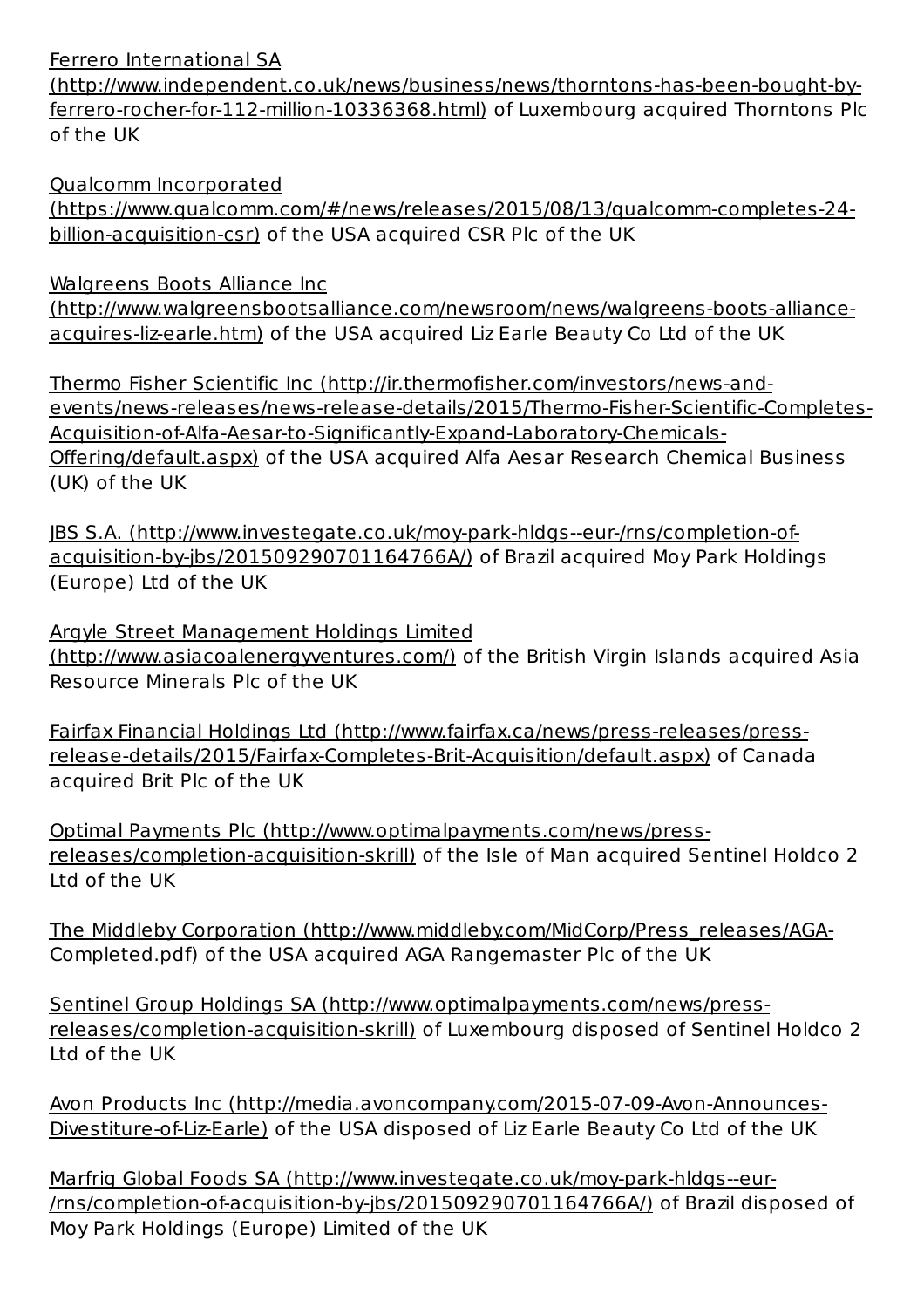Lafarge Holcim Ltd (http://www.nce.co.uk/news/crh-completes-takeover-of-lafargetarmac/8687101.article) of Switzerland disposed of share interests in Lafarge Tarmac Holdings of the UK

CRH Plc (http://www.crh.com/media/news-events/pressreleases/2015/2015/08/03/crh-plc-announces-completion-of-lafarge-holcimtransaction) of the Republic of Ireland acquired LarfargeTarmac Holdings of the UK.

#### **Figure 5: Area analysis of acquisitions in the UK by foreign companies 2005 to 2015**  $\rightarrow$  The Americas  $-$  Asia  $\leftarrow$  Europe 150 125 100 75 50 25  $\circ$ 2006 2007 2008 2009 2010 2011 2012 2013 2014 2005 2015

**Source: Office for National Statistics**

During 2015 the number of successful inward M&A acquisitions (114) reported was broadly in line with the number reported in the 2014 (110); the Americas (60) and Asia (14) were the two continents which showed increases year-on-year of 20% and 17% respectively. In contrast the value of inward acquisitions saw a considerable increase between 2014 and 2015; the majority of this increase was seen in the Americas with £7.6 billion reported in 2014 compared with £20.1 billion in 2015.

# 10. Transactions abroad by UK companies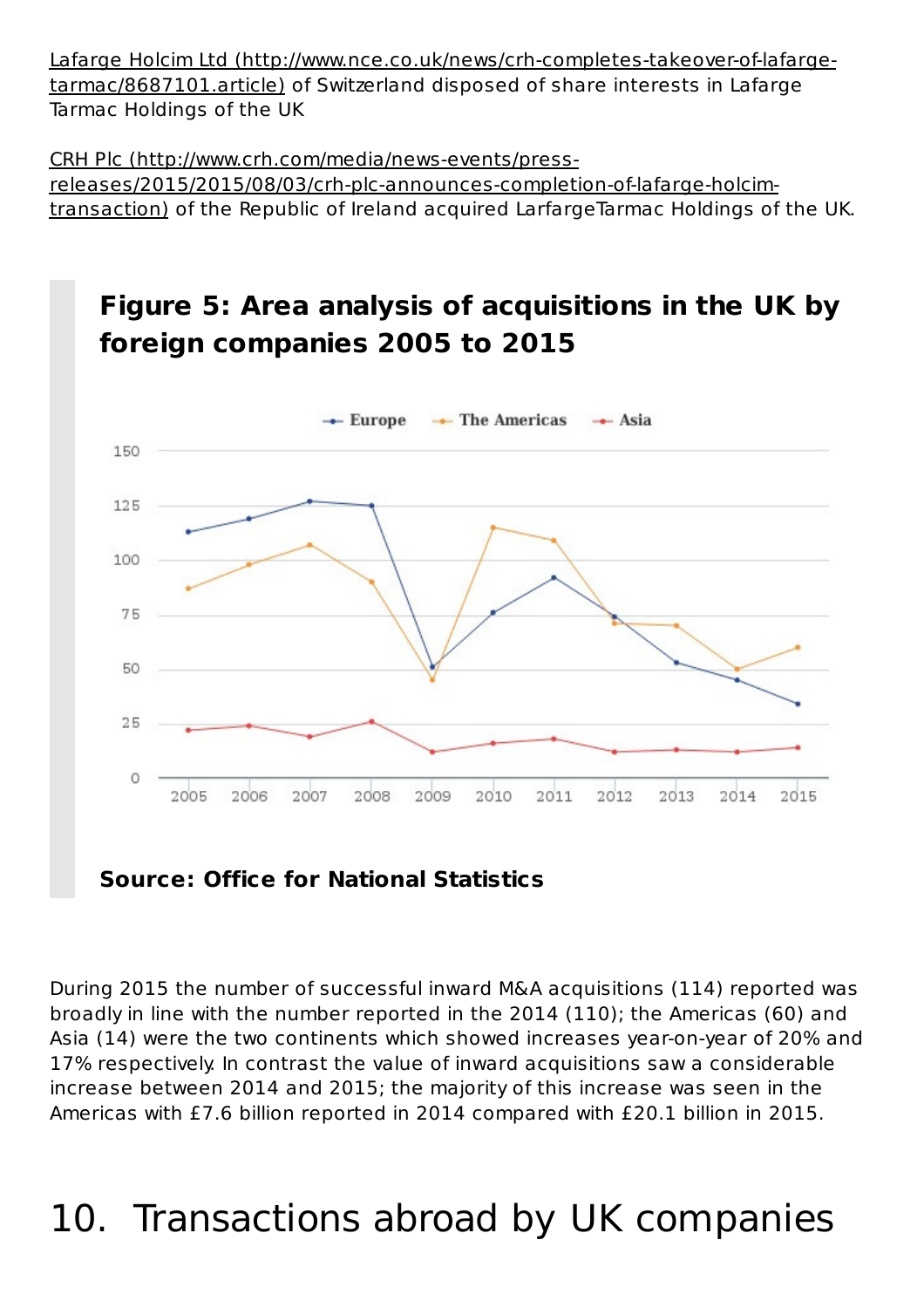In Ouarter 4 2015 there was a 50% increase in activity of the number of acquisitions abroad (33) made by UK companies compared with Quarter 3 2015 (22). The number of outward acquisitions has remained stable to the numbers previously reported in Quarter 4 2014 (35) and Quarter 2 2015 (32).

During Quarter 4 2015 the value of outward acquisitions was recorded as £2.2 billion, an increase of £0.4 billion on the value reported at Quarter 3 2015 (£1.8) billion). In Quarter 2 2015, there was a noticeable increase in the value of acquisitions abroad by UK companies( £11.0 billion) that can be explained by a few acquisitions which were successfully completed with values over £100 million.

### **Figure 6: Value and number of acquisitions abroad** by UK companies Quarter 1 (Jan to Mar) 2006 to **Quarter 4 (Oct to Dec) 2015**



### **Source: Office for National Statistics**

#### **Notes:**

- At Q1 2010 the deal identification threshold for the mergers and acquisitions surveys was raised from £0.1 million to £1.0 million. There is therefore a discontinuity in the number of transactions reported as illustrated above. 1.
- 2. All values are at current prices (see Background Notes for definition).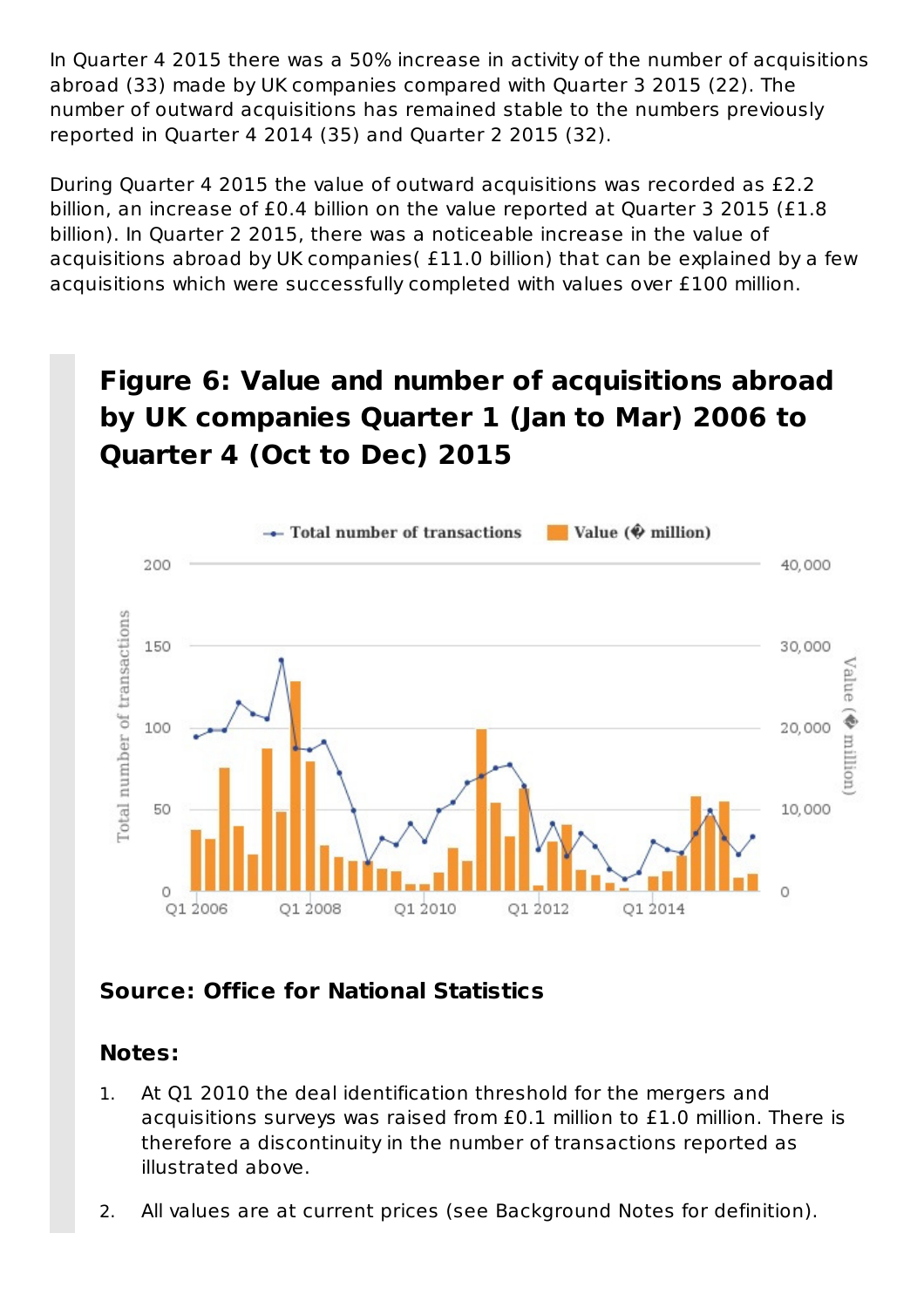There were 136 successful outward acquisitions for the whole of 2015 and although this shows an increase of 23 since the previous year (2014) the levels of outward M&A activity have continued to fall since 2011 when 286 completed outward acquisitions were reported.

## The following outward notable transactions, valued at £100 million or more, took place during Q4 2015:

Tesco Plc (http://www.investegate.co.uk/tesco-plc--tsco-/rns/completion-of-disposalof-the-homeplus-group/201510221106161128D/) of the UK disposed of Homeplus Co Ltd of South Korea.

Diageo Plc (http://www.investegate.co.uk/diageo-plc--dge-/rns/sells-d-g---gapl-to-hnand-acquires-shares-in-ggbl/201510070700134840B/) of the UK disposed of GAPL Pte Ltd of Singapore.

Diageo Plc (http://www.investegate.co.uk/diageo-plc--dge-/rns/sells-d-g---gapl-to-hnand-acquires-shares-in-ggbl/201510070700134840B/) of the UK disposed of Udiam Holdings Aktiebolag of Sweden.

GKN Plc (http://www.investegate.co.uk/gkn-plc--gkn-/prn/completion-ofacquisition/20151028112220PF893/) of the UK acquired Fokker Technologies Group B.V. of the Netherlands.

Clinigen Group Plc (http://www.clinigengroup.com/media/news/completion-ofacquisition-of-link) of the UK acquired Link Healthcare Private Ltd of Singapore.

Markit Group Holdings Limited (https://www.markit.com/Company/Files/PressReleaseFile? CMSID=5f0b87e0dd174e90a7ccd80ad5cf3f94) of the UK acquired Coreone Technologies Holdings LLC of the USA.

Intertek Group PLC (http://www.intertek.com/news/2015/11-30-intertek-acquiresprofessional-service-industries-psi/) of the UK acquired Professional Service Industries Acquisitions Inc of the USA.

Rentokil Initial Plc (http://www.rentokil-initial.com/media/news-releases/news-2015/steritech-acquisition-completes-02-10-2015.aspx) of the UK acquired The Steritech Group Inc of the USA.

Benchmark Holdings Plc (http://www.benchmarkplc.com/articles/proposed-placing-of-186-million-and-acquisition-of-inve-aquaculture-holding-b-v-for-342m-and-restorationof-trading-on-aim/) of the UK acquired INVE Aquaculture Holding B.V. of the Netherlands.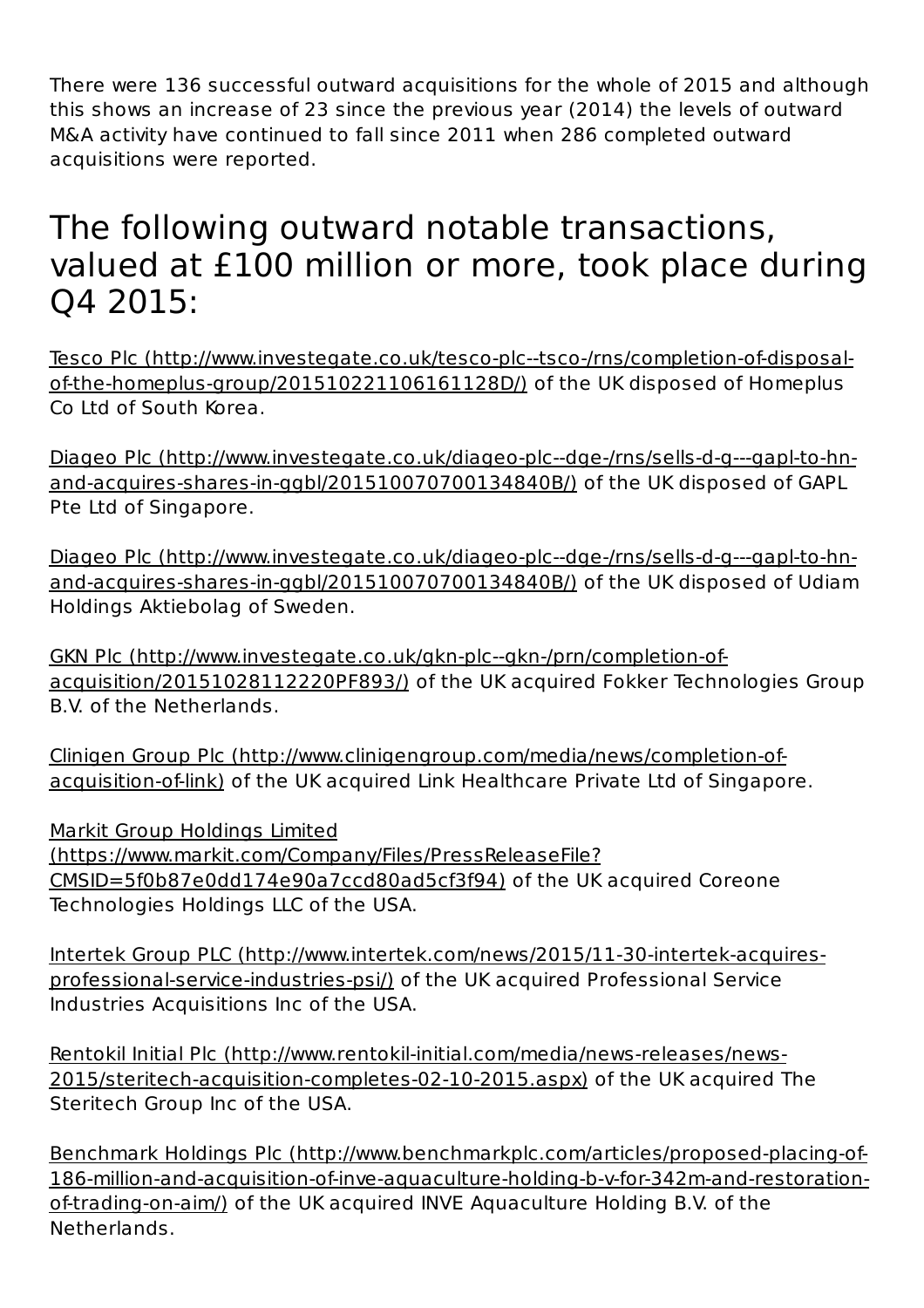Royal Bank of Scotland (http://www.benchmarkplc.com/articles/proposed-placing-of-186-million-and-acquisition-of-inve-aquaculture-holding-b-v-for-342m-and-restorationof-trading-on-aim/) of the UK disposes of INVE Aquaculture Holding B.V. of the Netherlands.

## **Figure 6A: Value and number of acquisitions abroad by UK companies 1987 to 2015**



### **Source: Office for National Statistics**

#### **Notes:**

- At Q1 2010 the deal identification threshold for the mergers and acquisitions surveys was raised from  $£0.1$  million to  $£1.0$  million. There is therefore a discontinuity in the number of transactions reported as illustrated above. 1.
- 2. All values are at current prices (see Background Notes for definition).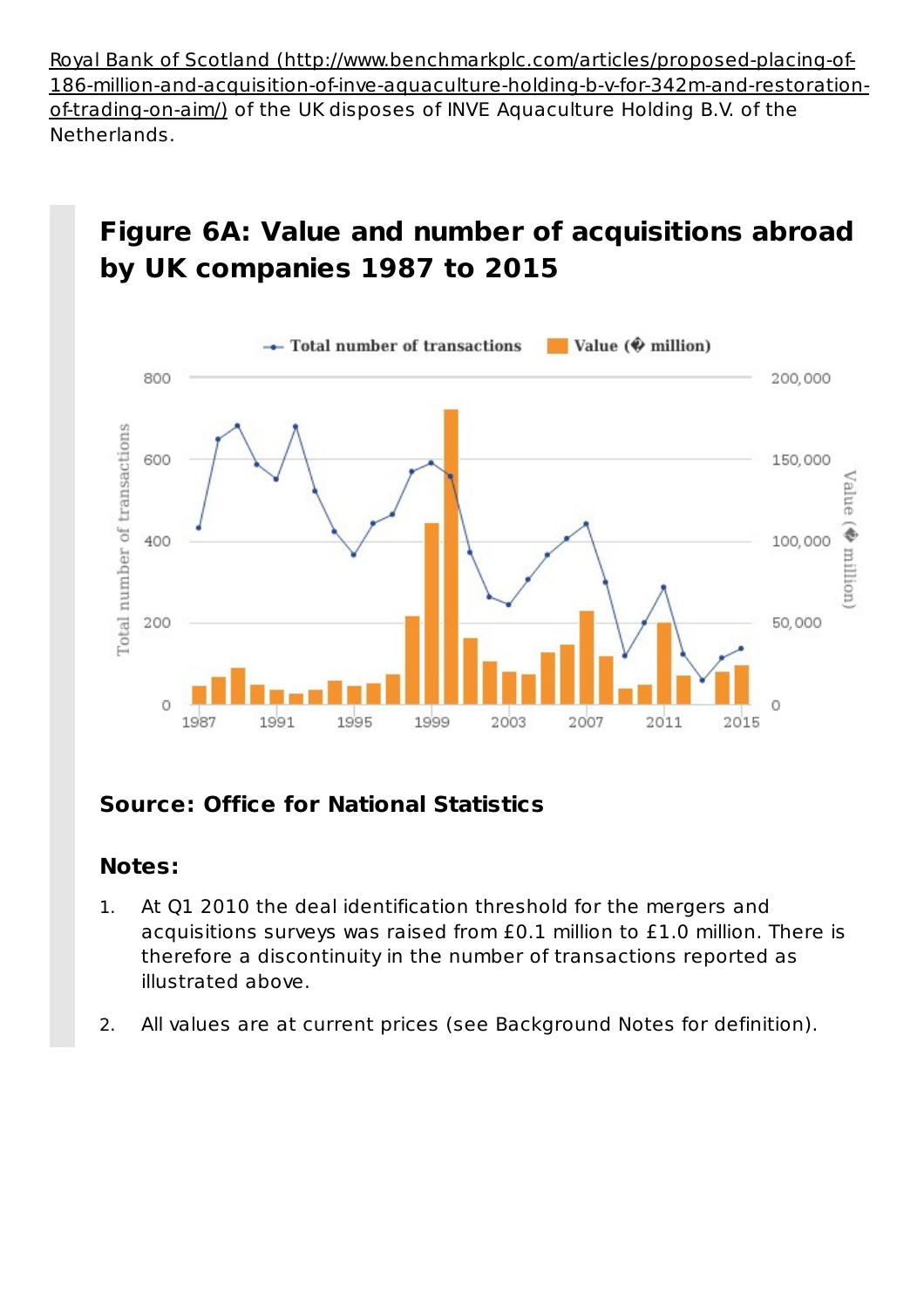The total value of completed acquisitions made abroad by UK companies for the whole of 2015 was  $£24.4$  billion, similar to the value of  $£20.6$  billion reported in the previous year (2014). 2000 saw the highest recorded value on record of £181.0 billion. Since 2007, when the value of acquisitions made abroad by UK companies was £57.8 billion, the presiding years saw a decrease in the value of acquisitions to £10.1 billion in 2009. In 2010, there was a slight increase in the value of acquisitions to £12.4 billion, and subsequently a larger increase to £50.2 billion in 2011. The 2015 figure of £24.4 billion represents a 58% decrease compared to the figure recorded in 2007. However year-on-year comparison shows that the value of outward M&A between 2014 (£20.6 billion) and 2015 (£24.4 billion) has increased by 18%. Although the number and value of outward acquisitions have increased during 2015, the level of outward M&A activity is still lower than that reported before the economic downturn of 2008-09.

## Outward notable transactions, valued at £100 million, which took place during 2015:

## **Quarter 1 2015**

InterContinental Hotels Group Plc (http://www.investegate.co.uk/interco--hotels-grp-ihg-/rns/completion-of-kimpton-acquisition/201501161654144420C/) of the UK acquired Kimpton Hotel & Restaurant Group LLC of the USA.

Standard life plc

(http://ukgroup.standardlife.com/content/news/new\_articles/2015/02022015Disposal OfCanadianCompanies.xml) of the UK disposed of Standard Life Financial Inc and Standard Life Investments Inc of Canada.

Essentra Plc (http://www.investegate.co.uk/essentra-plc--esnt-/rns/completion-ofacquisition/201501301016356048D/) of the UK acquired Blue NewCo 1 BV of the Netherlands.

IMI Plc (http://www.investegate.co.uk/imi-plc--imi-/rns/completion-of-bopp---reutheracquisition/201501021537402061B/) of the UK acquired B&R Holding GmbH of Germany.

Barclays PLC (http://www.newsroom.barclays.com/releases/ReleaseDetailPage.aspx? releaseId=3086) of the UK disposed of Barclays Bank S.A.U of Spain.

RPC Group Plc (http://www.investegate.co.uk/rpc-group-plc--rpc-/rns/completion-ofpromens-group-as-acquisition/201502201654535244F/) of the UK acquired Promens Group AS of Norway.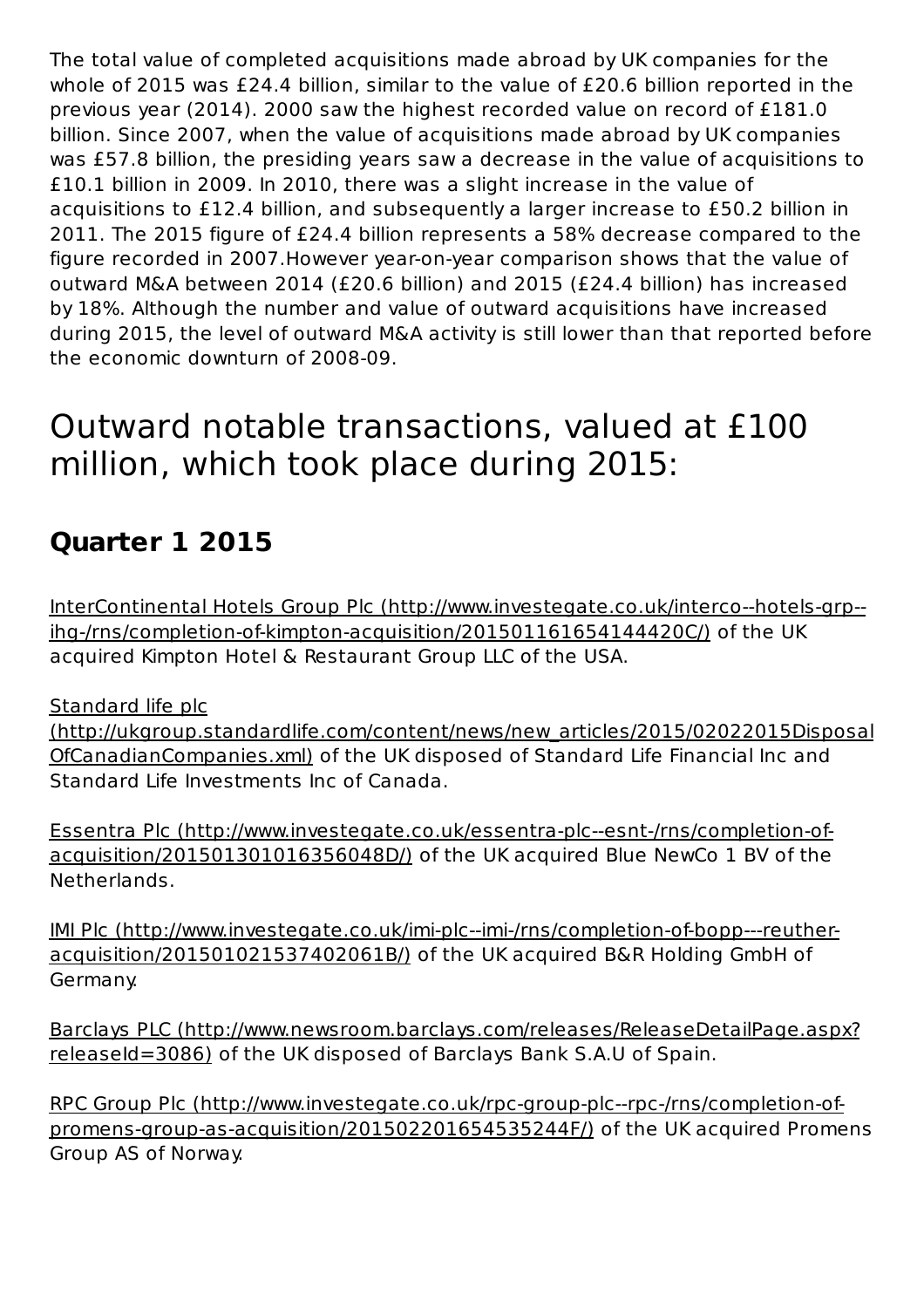BTG PLC (http://www.investegate.co.uk/btg-plc--btg-/rns/completion-of-theacquisition-of-pneumrx-inc/201501080700215929B/) of the UK acquired PneumRx Inc of the USA.

Old Mutual Plc (http://www.investegate.co.uk/old-mutual-plc--oml-/rns/completion-ofguilter-cheviot-acquisition/201502251218048499F/) of the UK acquired Penrose Topco Ltd of Jersey.

Clarkson plc (http://www.londonstockexchange.com/exchange/news/marketnews/market-news-detail/12161246.html) of the UK acquired RS Platou ASA of Norway.

## **Quarter 2 2015**

Aviva Plc (http://www.aviva.com/media/news/item/aviva-publication-of-recommendedall-share-acquisition-of-friends-life-group-limited-by-aviva-plc-17456/) of the UK acquired Friends Life Group Ltd of Guernsey.

International Game Technology Plc

(http://www.gtech.com/sites/default/files/IGTacquisitionclose.pdf) of The UK acquired International Game Technology Inc of the United States.

Old Mutual Plc (http://%20http://www.oldmutual.com/media/news/viewNews.jsp? newsId=26751) of the UK acquired UAP Holdings Ltd of Mauritius.

Circassia Pharmaceuticals Plc (http://www.circassia.com/news/circassias-extendedoffer-period-for-aerocrine-has-increased-acceptances-to-97-2-percent/) of the UK acquired Aerocrine AB of Sweden.

DS Smith Plc (http://www.dssmith.com/company/newsroom/2015/6/ds-smithcompletes-acquisition-of-duropack/) of the UK acquired Sulipo Zweite Beteiligungsverwaltungs GmbH (Duropack GmbH) of Austria.

Royal & Sun Alliance Insurance Plc (http://rsagroup.com/rsagroup/en/investorrelations/group-news/?go=20&type=press&view=730) of the UK disposed of Royal & Sun Alliance Insurance (Singapore) Plc.

Direct Line Group Ltd (http://directlinegroup.com/media/news/companynews/2014/25-09-2014.aspx) of the UK disposed of Direct Line Vesicherung Aktiengesellschaft of Germany.

Direct Line Group Ltd (http://directlinegroup.com/media/news/companynews/2014/25-09-2014.aspx) of the UK disposed of Direct Line Insurance SPA of Italy.

Imperial Tobacco Group Plc (http://www.imperial-tobacco.com/index.asp? page=78&newsid=2147) of the UK acquired Assets of Reynolds and Lorillard Inc of the United States.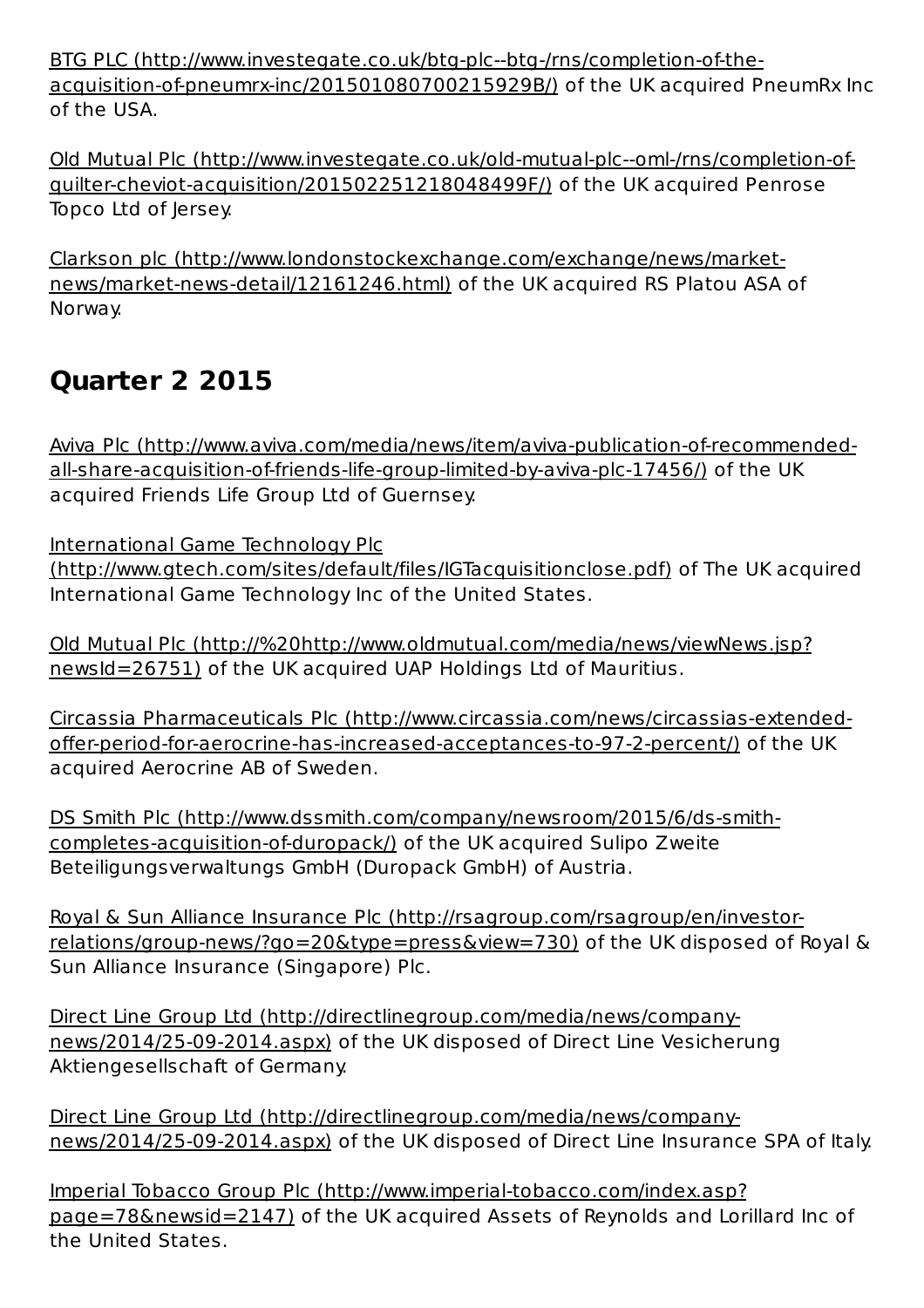lust Eat Plc (http://www.just-eat.com/proposed-acquisiton-of-menulog-andunderwritten-equity-fundraising/) of the UK acquired Menulog Group Ltd of Australia.

BG Group Plc (http://www.bg-group.com/~/tiles/?tiletype=pressrelease&id=741) of the UK disposed of QCLNG Pipeline Pty Ltd of Australia.

### **Quarter 3 2015**

British American Tobacco Plc (http://www.bat.com/group/sites/UK\_9D9KCY.nsf/vwPagesWebLive/DOA2UJ2L? opendocument) of the UK acquired TDR d.o.o. of Croatia.

Bridgepoint Advisers Group Limited (http://www.bridgepoint.eu/en/news/pressreleases/2015/bridgepoint-acquires-leading-cinema-operator-nordic-cinema-group/) of the UK acquired Nordic Cinema Group Holding AB of Sweden.

Ultra Electronics Holdings Plc (http://www.ultra-electronics.com/media/pressreleases/ultra-completes-acquisition-of-the-electronic-products-division-of-kratos) of the UK acquired the Electronics Products Division of Kratos Defense & Security Solutions Inc of the USA

Zegona Communications Plc (http://www.zegona.com/~/media/Files/Z/Zegona/pressrelease/completion-of-acquisition-of-Telecable.pdf?pdfdata=1) of the UK acquired Telecable de Asturias S.A. of Spain

D S Smith Plc (http://www.dssmith.com/packaging/about/media/news-pressreleases/2015/8/completion-of-acquisition-of-grupo-lanteros-corrugated-business/) of the UK acquired Grupo Lantero's Corrugated Business of Spain

Anglo American Plc (http://www.angloamerican.com/media/press-releases/2015/14-09-2015) of the UK disposed of Anglo American Norte S.A. of Chile.

Bridgepoint Europe IV Nominees (http://www.bridgepoint.eu/en/news/pressreleases/2015/wanda-group-acquires-infront-sports-media-from-bridgepoint/) of the UK disposed of Infront Sports and Media AG of Switzerland

Between Quarter 1 and Quarter 4 2015 the numbers of completed outward disposals reported were relatively flat and broadly in line with the numbers previously reported during Quarter 4 2014 (4). In Quarter 4 2015 there were 9 successful outward disposals which completed valued at £4.7 billion compared with 4 disposals valued at £1.3 billion that completed in the same quarter of the previous year (Quarter 4 2014).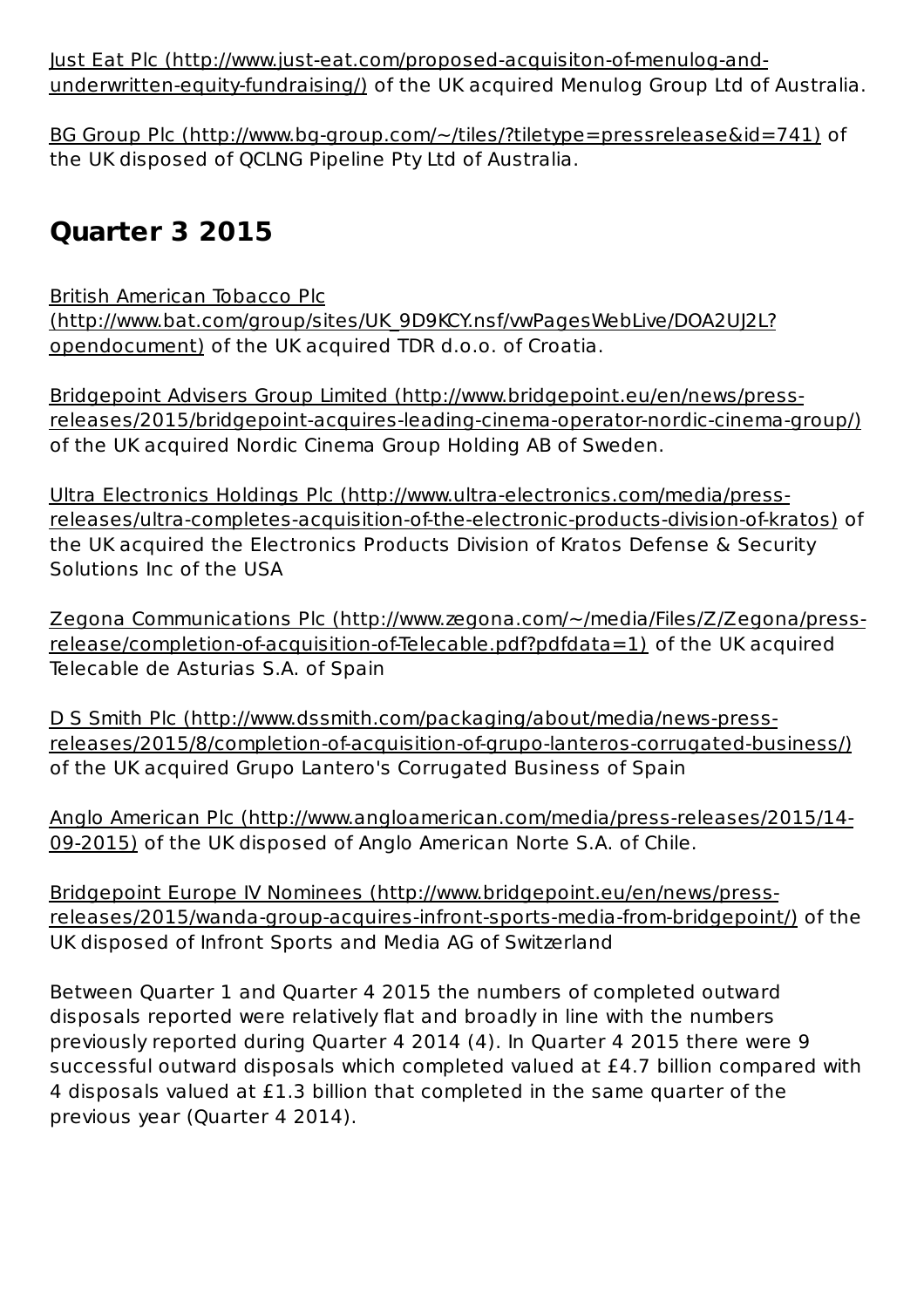### Figure 7: Area Analysis of acquisitions abroad by UK **companies 2005 to 2015**



### **Source: Office for National Statistics**

### **Notes:**

- Quarter 1 is Jan to Mar 2015, Quarter 2 is Apr to Jun 2015, Quarter 3 is July to Sept 2015, Quarter 4 is Oct to Dec 2015. 1.
- 2. \*Significant revision.
- 3. " suppressed.

Between 2014 and 2015, successful outward M&A saw an increase in the numbers and values of acquisitions activity in both Europe (60 acquisitions valued at £15.1 billion) and the Americas (59 acquisitions valued at £7.6 billion). However, the numbers continue to remain much lower than those previously reported for both continents in 2011 when Europe recorded 104 acquisitions (£23.4 billion) and the Americas reported 113 acquisitions (£11.7 billion).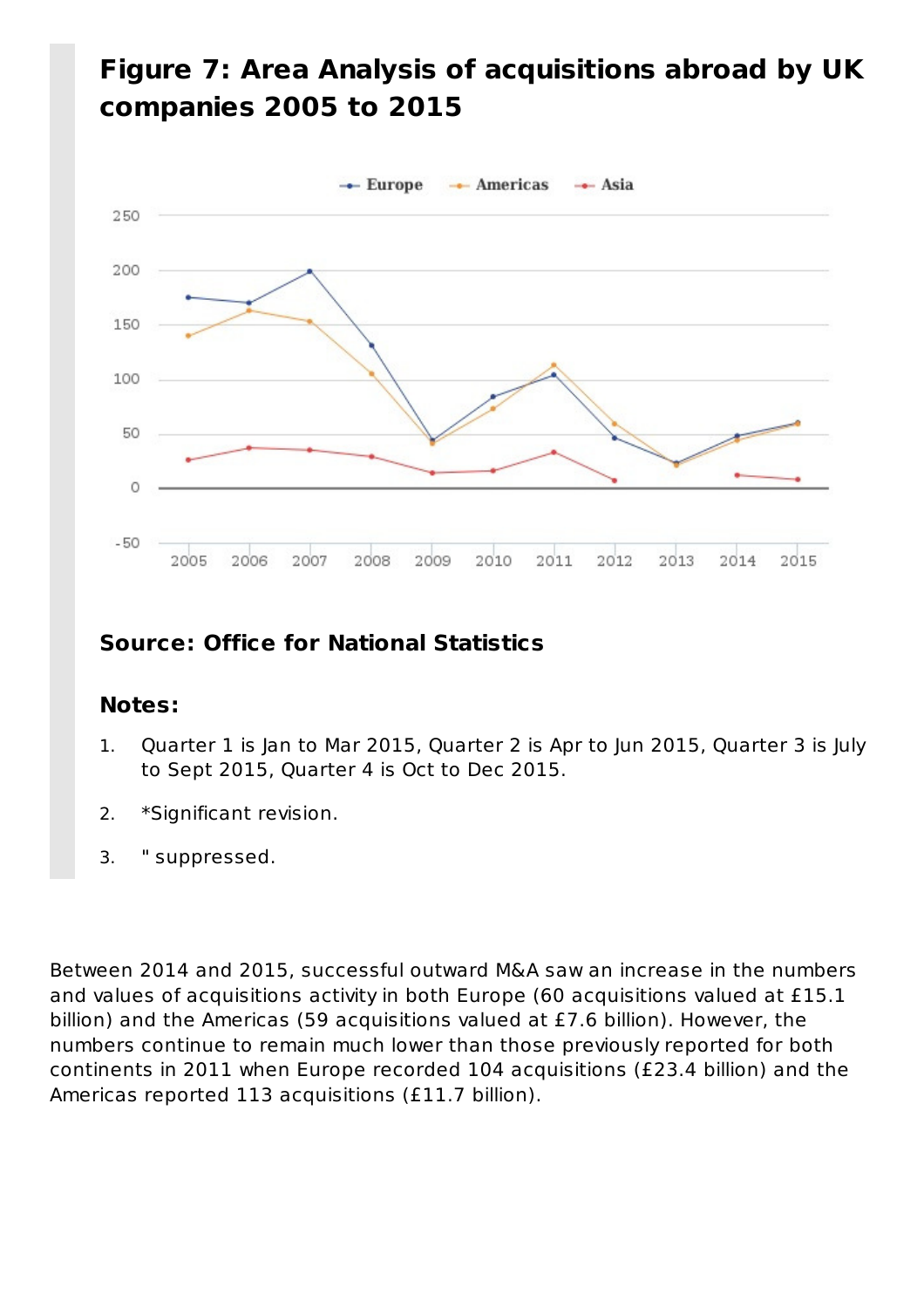# 11. Additional information

The M&A data and information published in this release only includes data for acquisitions, mergers and disposals which are successfully completed. As part of the production process we also identify announced and agreed M&A transactions. The following notable M&A will feature in future releases.

**ARRIS Group Inc** 

(http://www.bizjournals.com/prnewswire/press\_releases/2016/01/04/CL90973) of the USA acquiring Pace Plc of the UK.

Smith & Nephew Plc (http://www.smith-nephew.com/news-and-media/mediareleases/news/smith--nephew-completes-acquisition-of-surgical-robotics-businessblue-belt-technologies-/) of the UK acquired Bluebelt Technologies Inc of the USA..

BT Group Plc (http://www.investegate.co.uk/bt-group-plc/rns/completion-of-theacquisition-of-ee-limited/201601291056004513N/) of the UK acquiring EE Ltd of the UK.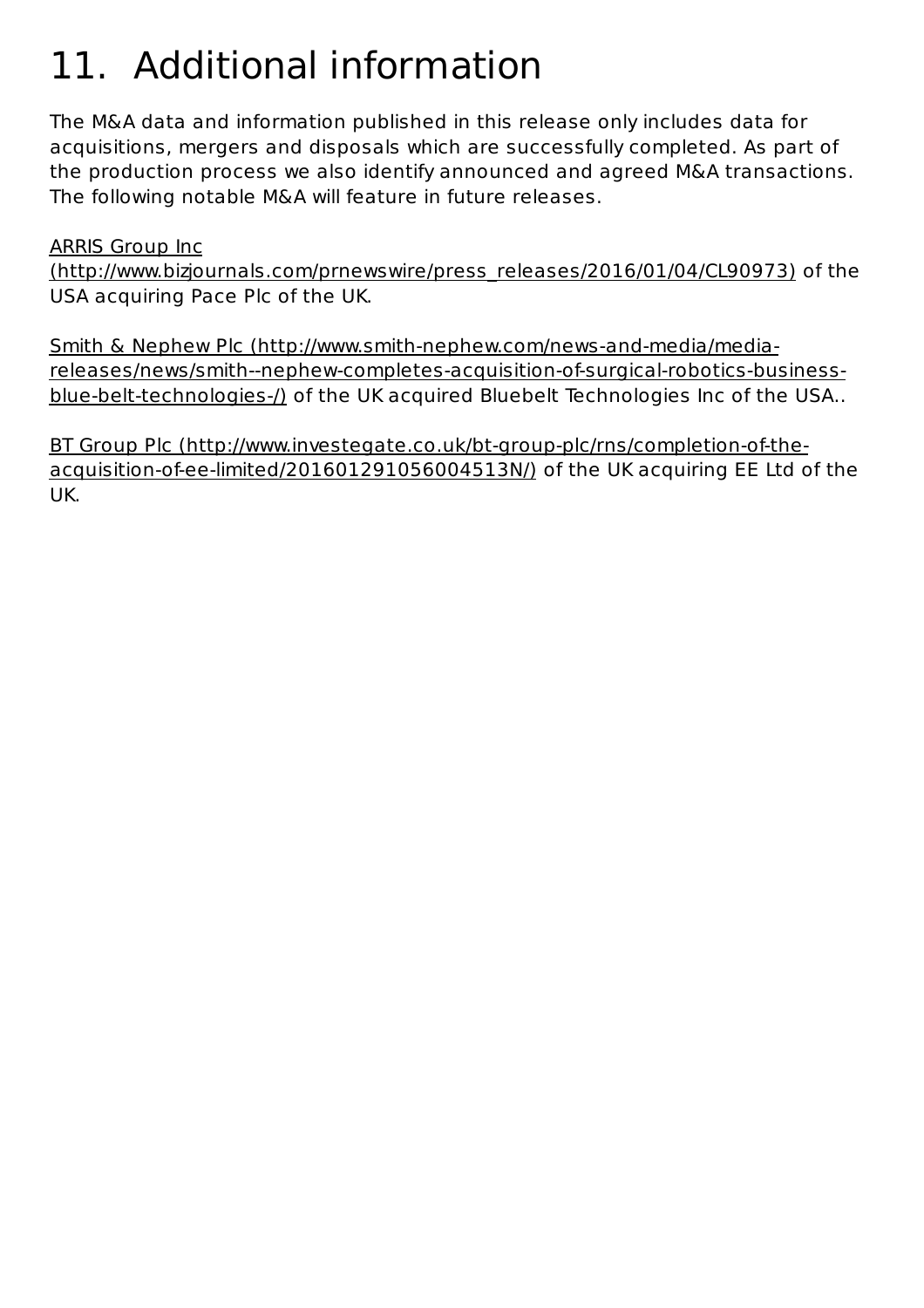## 12. How our statistics compare with external evidence

The ONS estimates for domestic and cross border mergers and acquisitions, during Q4 2015 and for 2015 as a whole, appear to be in line with the views of some external commentators.

Global merger, acquisitions and disposals activity can be driven by the availability of credit. Therefore, when credit conditions deteriorate, as happened in the 2008 to 2009 economic downturn, M&A activity declines. M&A activity can also be interpreted by the economic outlook and company profits, in addition to a range of other economic factors. The process of completing an M&A transaction takes time and sometimes there may be a lag between improving economic conditions and any quarter-on-quarter increase in M&A activity.

#### The Bank of England Credit (BOE) Conditions Review- 04 2015 (http://www.bankofengland.co.uk/publications/Documents/other/monetary/ccs/2015/

g4.pdf) reported that net lending to UK businesses had picked up in the three months to November 2015. There was evidence of an increase in demand from large and medium sized corporates with lenders reporting that a significant driver of this increase was a growing appetite for mergers and acquisitions. Most major UK lenders noted that the increase was driven by a number of large deals and that the demand for credit from small firms had fallen.

The Office for Budget Responsibility's Economic and fiscal outlook November 2015 (http://budgetresponsibility.org.uk/docs/dlm\_uploads/EFO\_November\_2015.pdf) stated business investment grew relatively strongly in the first two quarters of 2015. However, bank lending to non financial corporates has generally fallen on an annual basis over the past 6 years. Restricted credit appears to have hit smaller firms harder, although recently net lending growth to SMEs has turned positive in the 12 months to September 2015.

#### Experian MarketIQ in its UK Regional Report for Quarterly M&A (http://www.experian.co.uk/assets/business-information/marketiq/uk-league-tables-2015-v4.pdf), stated that despite a slight lessening of activity in the final quarter of the year, 2015 saw a definite upturn in the UK deal market, as increased confidence at both ends of the market finally translated into increased numbers on the board.

# 13. Background notes

# 1. Overview of Mergers and Acquisitions (M&A)

The M&A estimates are analysed and produced to measure investment data for: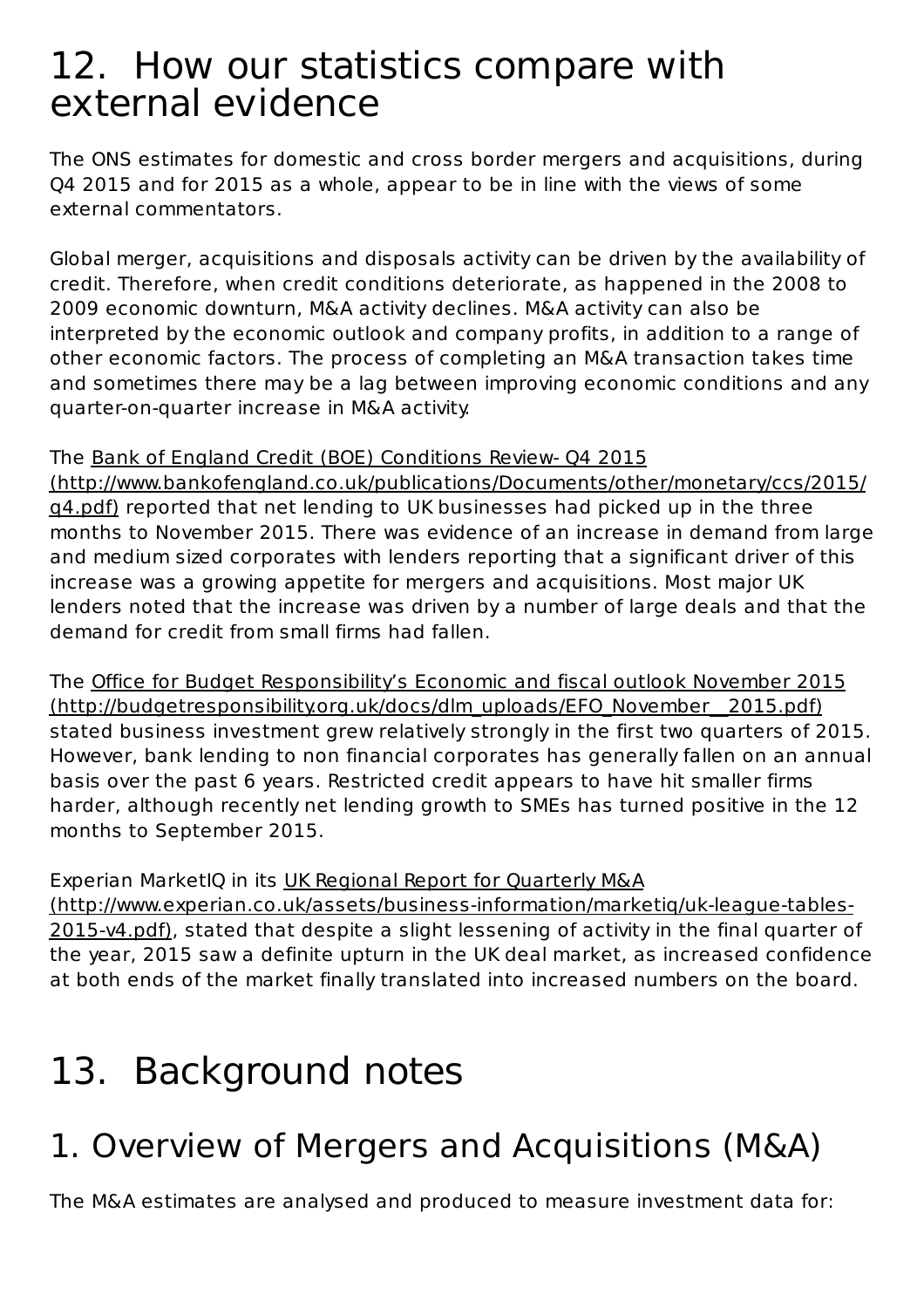(i) Investment in the UK by UK companies (Domestic investment) (ii) Investment/Disinvestment in the UK by foreign companies (Inward investment/disinvestment) (iii) Investment/Disinvestment in foreign companies by UK companies (Outward investment/disinvestment)

Within ONS, M&A data are essential for producing the National Accounts. The survey results form important components of the UK Balance of Payments and Financial Accounts and are vital in the measurement of the financial and non-financial business sector accounts. M&A data is used in the compilation of the estimates for Foreign Direct Investment and additionally used by other government departments when preparing ministerial briefings. For example, HM Treasury, The Department for Business, Innovation and Skills, UK Trade & Investment and HM Revenue and Customs. The M&A data estimates are also used by foreign embassies, economists and academics for research purposes and for periodic statistical comparisons.

## 2. Your views matter

We are constantly aiming to improve this release and its associated commentary. We would welcome any feedback you might have and would be particularly interested in knowing how you make use of these data to inform our work. Please contact us via email: m&a@ons.gsi.gov.uk or telephone Michael Hardie on +44 (0) 1633 455923

# 3. Basic quality information

The Quality and Methodology Information

(http://www.ons.gov.uk/businessindustryandtrade/changestobusiness/mergersandac guisitions/gmis/mergersandacquisitionsmagmi) for M&A surveys report describes in detail the intended uses of the statistics presented in this publication, their general quality and the methods used to produce them.

# 4. Relevance to users

The degree to which the statistical outputs meet users' needs.

Within ONS, the mergers and acquisitions data are considered to be essential for producing the National Accounts. The survey results form important components of the UK Balance of Payments and Financial Accounts and are vital in the measurement of the financial and non-financial business sector accounts.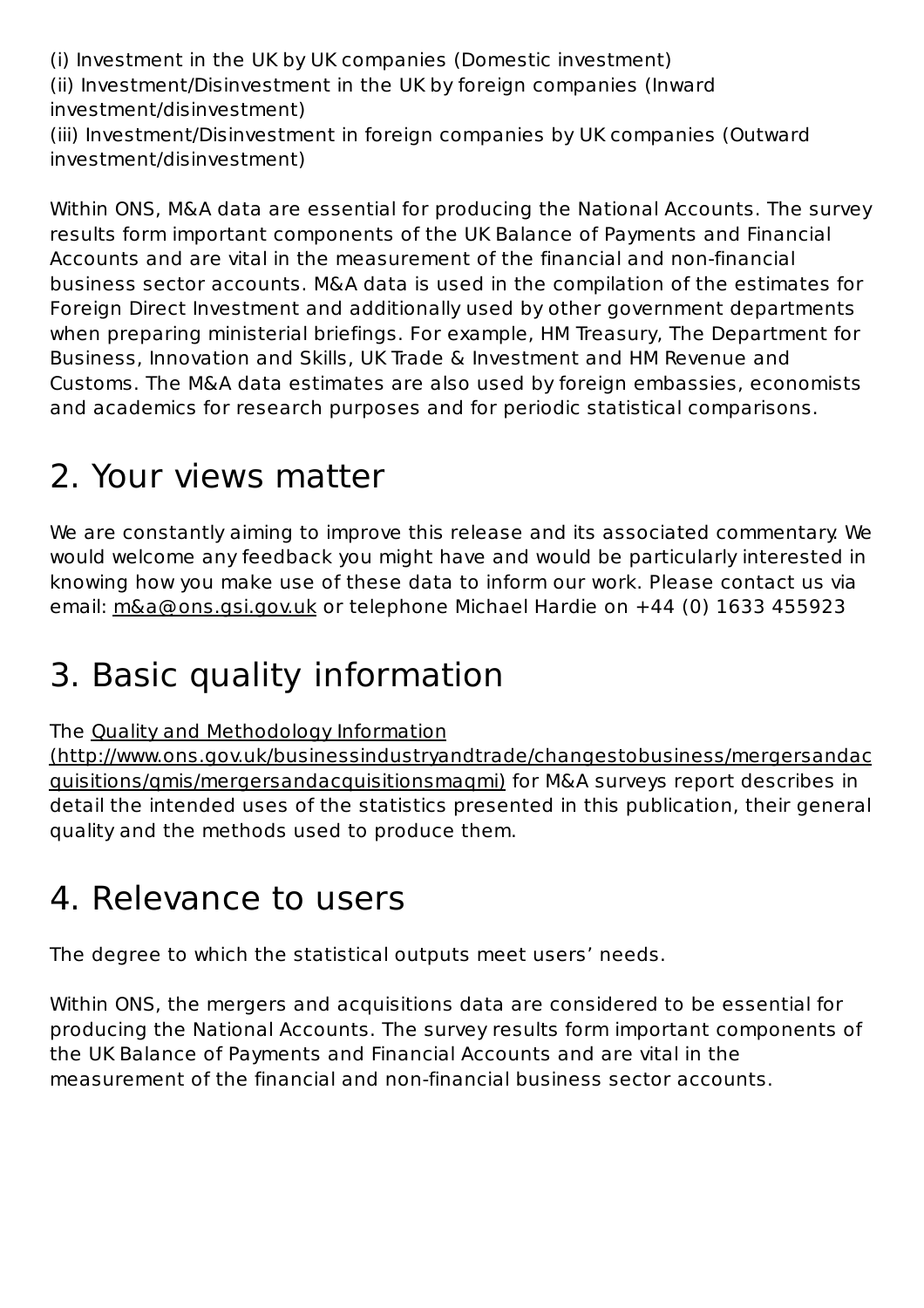The Cross-Borders Acquisitions and Mergers survey (M&A) data are used in the compilation of the estimates of Foreign Direct Investment (FDI). These data meet the needs of FDI by collecting data on all acquisitions which lead to a holding in excess of 10% of the issued share capital. These estimates then feed into the UK Balance of Payments and the 'Rest of the World' sector of the financial accounts in the National Accounts, for which there is an EU legal requirement. Individual transaction information is also used to estimate the counterpart in 'portfolio' investment flows for monthly Balance of Payments.

The data collected are also used in updating business structures and country of ownership codes on the Inter-Departmental Business Register (IDBR). The IDBR is a comprehensive list of UK businesses that is used by government for statistical purposes.

Elsewhere in government, examples of departments who use the data include:

- HM Treasury, Economic Analysis Division, where the data are used in preparing  $\bullet$ briefing and forecasting
- Department for Business, Innovation and Skills, where direct investment data  $\bullet$ are required for ministerial briefing, parliamentary questions and in formulating trade policy
- UK Trade & Investment, where the information is used for briefing on the extent  $\bullet$ to which the UK is successful in attracting inward investment
- HM Revenue and Customs, where the data are used to help in forecasting  $\bullet$ company taxation.

Non-government users include:

- private companies which are interested in analysing country and industry data  $\bullet$ for trends by foreign firms in the UK and by UK companies abroad and also for researching corporate finance activity and for the purpose of investment banking
- UK embassies in foreign countries, who are interested in information on specific  $\bullet$ countries and companies making acquisitions
- private sector economists, journalists and academics who are interested in  $\bullet$ information on particular industries and particular countries for research purposes and who use the data for periodic statistical comparisons.

Feedback from users has indicated that the information received from the M&A survey has a high degree of relevance across the above user groups, meets the vast majority of user needs, and all information currently collected and published is used.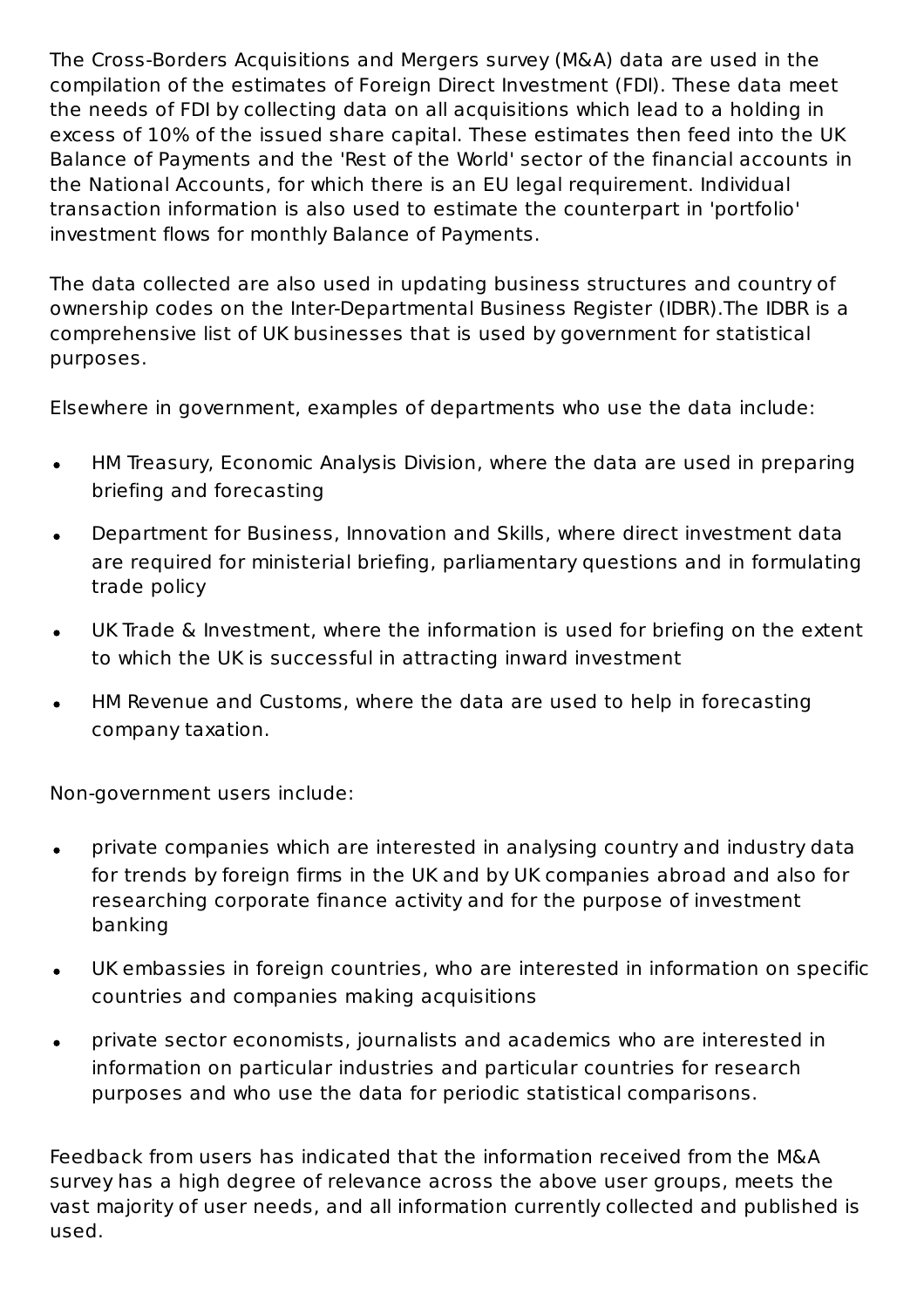### **Source of data:**

The information collected is based on reports in the financial press, specialist magazines, company and financial websites supplemented by special surveys to businesses to determine the form, value and timing of each transaction.

If the information is not yet in the public domain, such transactions may not be reflected in the analysis. Where full information has not yet been received on the details of the acquisition or disposal, the value of the transaction indicated in the public domain is used as an interim estimate.

The data shown in this release relate solely to mergers and acquisitions undertaken by companies: acquisitions by individuals are not included.

This publication contains data relating mergers, demergers, acquisitions and disposals. Figures relating to mergers are included within acquisitions and those relating to demergers are contained within disposals.

ONS makes every effort to provide informative commentary on the data in this release. As part of the quality assurance process, individual businesses are contacted in an attempt to capture reasons for large period on period data movements. It can prove difficult to gather detailed reasons from some businesses to help inform the commentary. Frequently, reasons given for data movements refer to a 'change in market conditions' or a 'restructure of the company'. Consequently, it's not possible for all data movements to be fully explained.

ONS are aware that a number of users make use of these data for modelling or forecasting purposes. In doing so, it is important that users make note of our revisions policy (see note 7 in the background notes) and that all time series are on a 'current price' basis, which means that the values are as they were at the time of measurement and not adjusted for inflation. Acquisitions and disposal activity can be affected by UK and global economic and political issues and therefore quarterly estimates can be volatile.

One question often asked of the M&A release is 'why is there a time delay between the announcement of M&A transactions in the press and the inclusion of these transactions within ONS M&A figures?' The difference is that ONS figures record when a transactions legally completes as opposed to when the transaction has been announced in the press. The complexities surrounding the acquisitions/disposals taking place often incurs a time lag, which can vary between quarters.

# 5. Significant transactions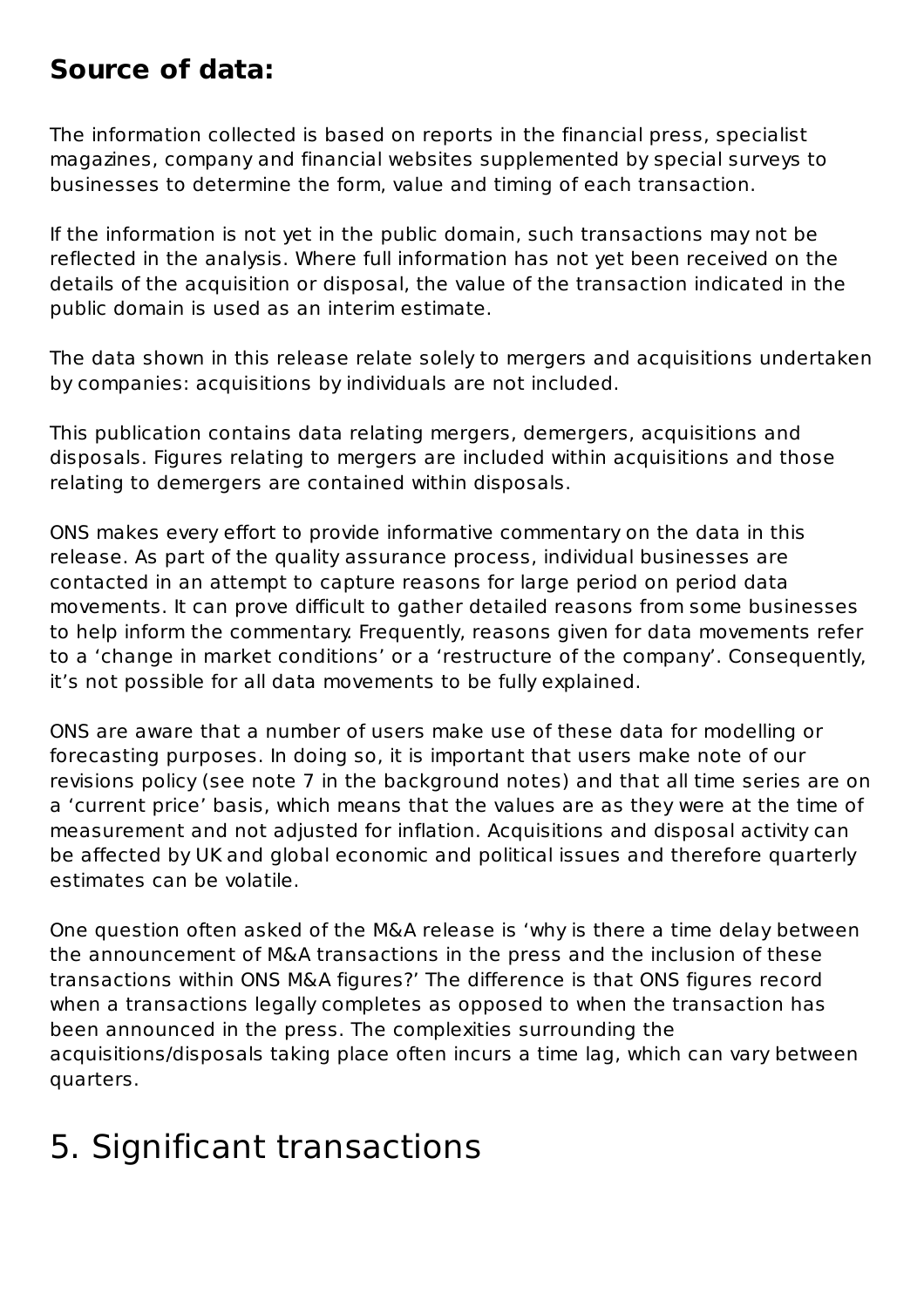Significant Transactions tables show the reported figures for a selection of significant transactions which occurred in the quarter, where 'significance' is defined as the absolute value of the deal.

The information shown is taken from each relevant company's press release which is available within the public domain. A direct link to each press release is provided. Should a company request that details of the transaction be kept confidential then the deal is excluded, however, the values are included in the aggregate tables. Occasionally, therefore, a large deal may be missing (suppressed) from the lists so it is best to regard these tables as an indication of the ranking of deals rather than a completely exhaustive listing. Press reported figures for M&A transactions often differ to some extent from those supplied by companies to ONS and it is the latter which are used in compiling statistical aggregates in tables 1-10. Included in the prices quoted in the tables of significant transactions is the total published price paid for the company excluding any assumed debt where known. Deferred payments are included in the reported price even if the payment is made in a different quarter.

# 6. Types of transactions covered

Mergers are acquisitions in which all or part of the payment is made in shares, such that the shareholders of the two companies become shareholders of a new, combined company group.

Demergers are disposals where a company group divides into two or more separate companies, in such a way that the shareholders of the restructured companies remain the same, or retain the equivalent value shareholding in one of the newly independent companies. Demergers are included in the statistics within disposals.

Acquisitions are transactions which involve one company purchasing the ordinary shares of a second company ('target company'). A target company is usually of a smaller size than the company undertaking the purchase.

Disposal is a term used to describe the action when a company or organisation sells or liquidates the ordinary shares of a second company ('target company').

Cross-border acquisitions denote transactions where a company in one country acquires, either directly or indirectly, a controlling interest in a company in another country.

Direct transactions are those where a company acquires a controlling interest in another company.

Indirect transactions are those where a company uses an existing foreign subsidiary to acquire a controlling interest in a company resident in another country. The acquiring foreign intermediate company may be located in the same country in which the acquisition is being made or in a different country.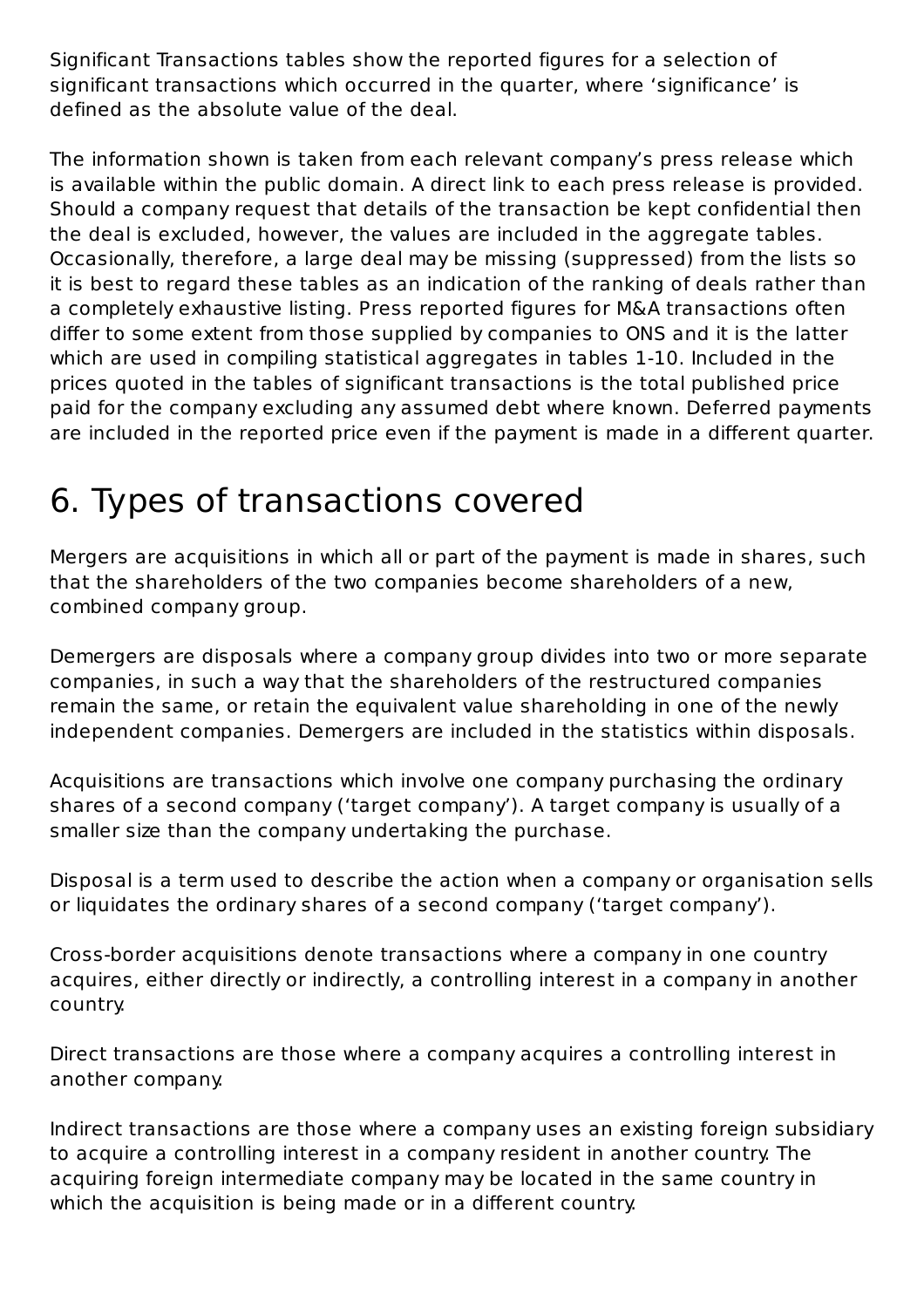Acquisitions within the UK by other UK companies denote mergers and acquisitions involving only UK registered companies.

Where the acquired company was a subsidiary of another company the transaction is classified as a sale between company groups.

The phrase 'acquisitions in the UK by UK companies' refer to deals where the ultimate ownership remains in the UK. This heading does not cover the total number or value of deals where a UK company is the acquirer. When a foreign company acquires a UK company through one of its existing UK subsidiaries or a UK registered special purpose vehicle that deal is shown as part of the data under 'acquisitions in the UK by foreign companies'.

### **Acquisition of independent companies**

The acquisition of an independent company means the purchase of a company in its entirety – the company itself and all of its subsidiaries.

### **Acquisition of subsidiary companies**

The acquisition of a subsidiary company means the purchase of part of a company.

# 7. Financing

This statistical bulletin provides details of the application of funds to effect mergers and acquisitions and the proceeds raised from disinvestments and demergers.

For indirect foreign transactions there is the added complication of considering the movements of funds either as capital injection or in the form of loans between parent companies and their foreign subsidiaries making the acquisition. Occasionally, the foreign subsidiary obtains the funds required partly or entirely outside the UK from sources such as:

- own resources
- borrowing from banks and other local sources
- share, bond and other capital or notes issued abroad

Also, a transaction may be funded by more than one method.

## 8. Definitions of geographic areas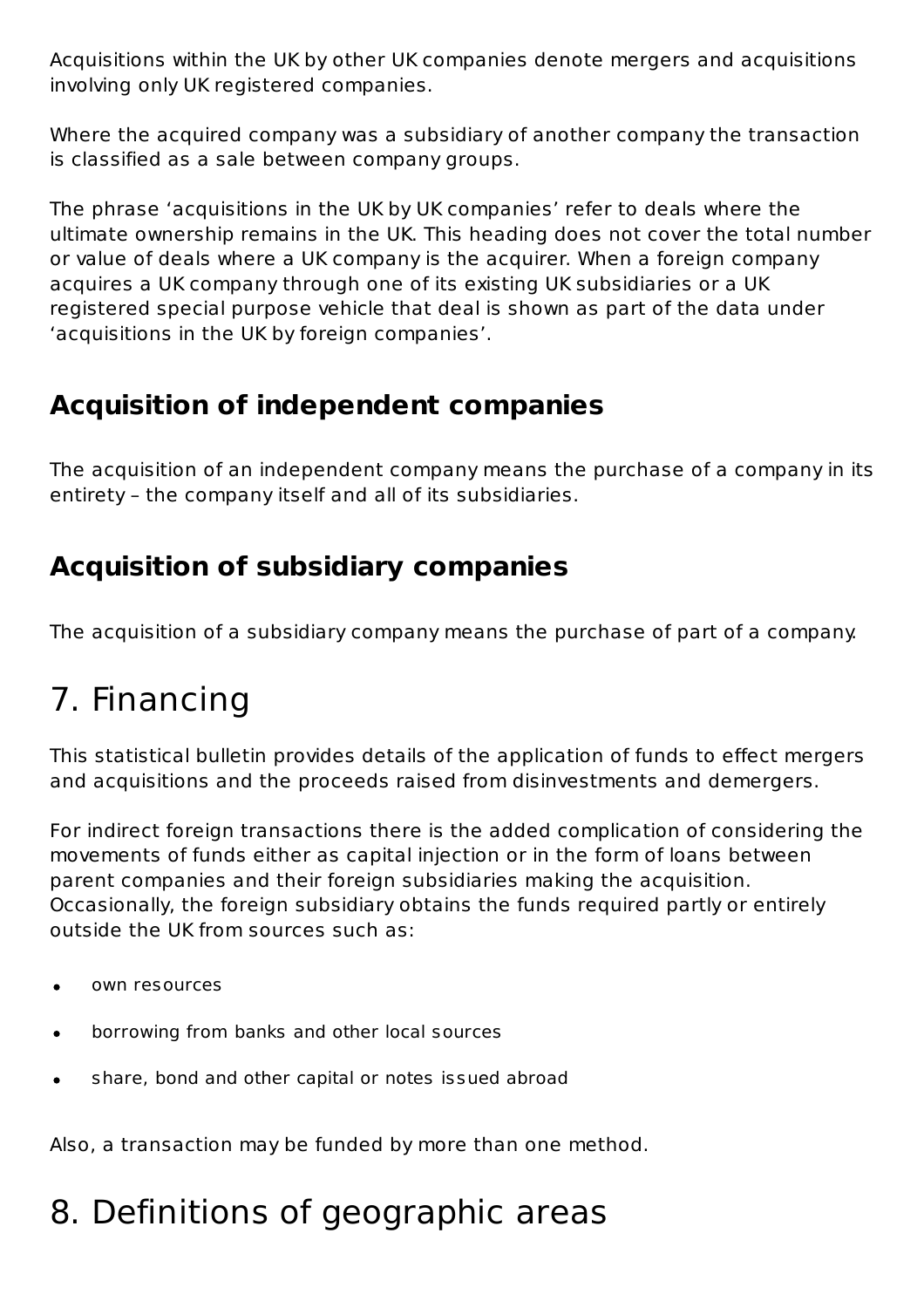## Table A: Definition of geographic and economic **areas**

#### Europe

| Austria<br>Cyprus<br>Finland<br>Hungary             | Belgium<br>Czech Republic<br>France | <b>Bulgaria</b><br>Denmark<br>Germany                              | Croatia<br>Estonia          |
|-----------------------------------------------------|-------------------------------------|--------------------------------------------------------------------|-----------------------------|
|                                                     |                                     |                                                                    |                             |
|                                                     |                                     |                                                                    |                             |
|                                                     |                                     |                                                                    | Greece                      |
|                                                     | Irish Republic                      | <b>Italy</b>                                                       | Latvia                      |
| Lithuania                                           | Luxembourg                          | Malta                                                              | Netherlands                 |
| Poland                                              | Portugal                            | Romania                                                            | Slovakia                    |
| Slovenia                                            | Spain                               | Sweden                                                             |                             |
|                                                     |                                     |                                                                    |                             |
| Albania                                             | Andorra                             | <b>Belarus</b>                                                     | Bosnia and<br>Herzegovina   |
|                                                     |                                     | Iceland                                                            | Liechtenstein               |
| Macedonia,<br>the Former<br>Yugoslav<br>Republic of | Moldova                             | Montenegro                                                         | Norway                      |
| Russian<br>Federation                               | San Marino                          | Serbia                                                             | Switzerland                 |
| Ukraine<br>Turkey                                   |                                     | <b>UK Offshore Islands</b><br>(Guernsey, Jersey,<br>& Isle of Man) | Vatican City                |
|                                                     |                                     | Faroe Islands Gibraltar                                            | other Channel Islands State |

The 

Americas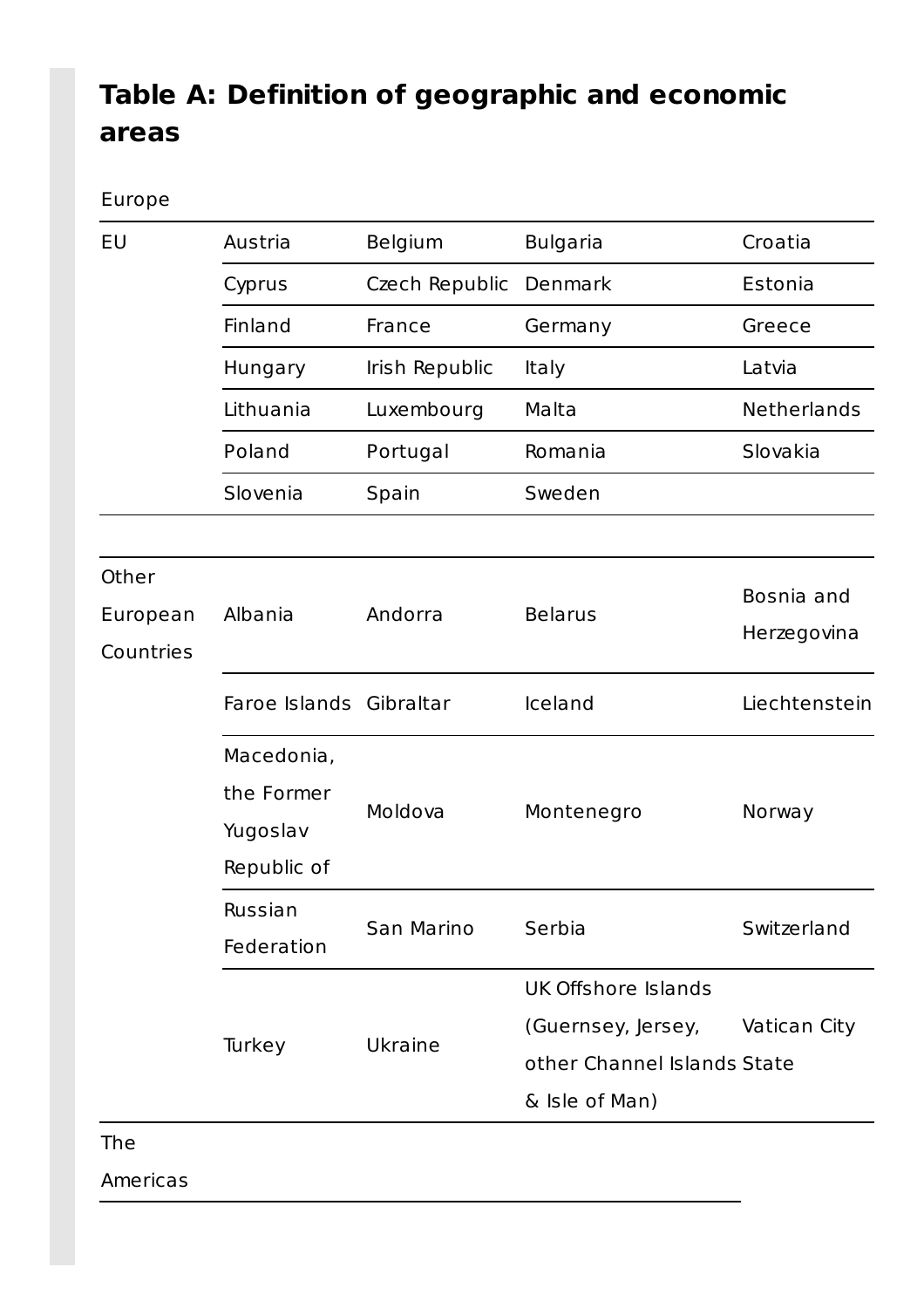| Anguilla                                 | Antigua &<br><b>Barbuda</b>      | Argentina                    | Aruba                     | <b>Bahamas</b>                       |  |
|------------------------------------------|----------------------------------|------------------------------|---------------------------|--------------------------------------|--|
| <b>Barbados</b>                          | <b>Belize</b>                    | Bermuda                      | <b>Bolivia</b>            | Bonaire, Sint<br>Eustatius &<br>Saba |  |
| <b>Brazil</b>                            | <b>British Virgin</b><br>Islands | Canada                       | Cayman Islands            | Chile                                |  |
| Colombia                                 | Costa Rica                       | Cuba                         | Curacao                   | Dominica                             |  |
| Dominican<br>Republic                    | Ecuador                          | El Salvador                  | <b>Falkland Islands</b>   | Greenland                            |  |
| Grenada                                  | Guatemala                        | Guyana                       | Haiti                     | <b>Honduras</b>                      |  |
| Jamaica                                  | Mexico                           | Montserrat                   | Nicaragua                 | Panama                               |  |
| Paraguay                                 | Peru                             | St Kitts & Nevis Saint Lucia |                           | <b>Sint Maarten</b>                  |  |
| <b>St Vincent</b><br>& the<br>Grenadines | Suriname                         | Trinidad &<br>Tobago         | Turks & Caicos<br>Islands | Uruguay                              |  |
| <b>US Virgin</b><br>Islands              | <b>USA</b>                       | Venezuela                    |                           |                                      |  |
| Asia                                     |                                  |                              |                           |                                      |  |
| Afghanistan Armenia                      |                                  | Azerbaijan                   | <b>Bahrain</b>            | Bangladesh                           |  |
| <b>Bhutan</b>                            | <b>Brunei</b><br>Darussalam      | Burma/Myanmar Cambodia       |                           | China                                |  |
| Georgia                                  | Hong Kong                        | India                        | Indonesia                 | Iran                                 |  |
| <b>Iraq</b>                              | Israel                           | Japan                        | Jordan                    | Kazakhstan                           |  |
| Kuwait                                   | Kyrgyzstan                       | Laos                         | Lebanon                   | Macao                                |  |
| Malaysia                                 | Maldives                         | Mongolia                     | Nepal                     | North Korea                          |  |
| Oman                                     | Pakistan                         | Palestinian<br>Territory     | Philippines               | Qatar                                |  |
| Saudi<br>Arabia                          | Singapore                        | South Korea                  | Sri Lanka                 | Syria                                |  |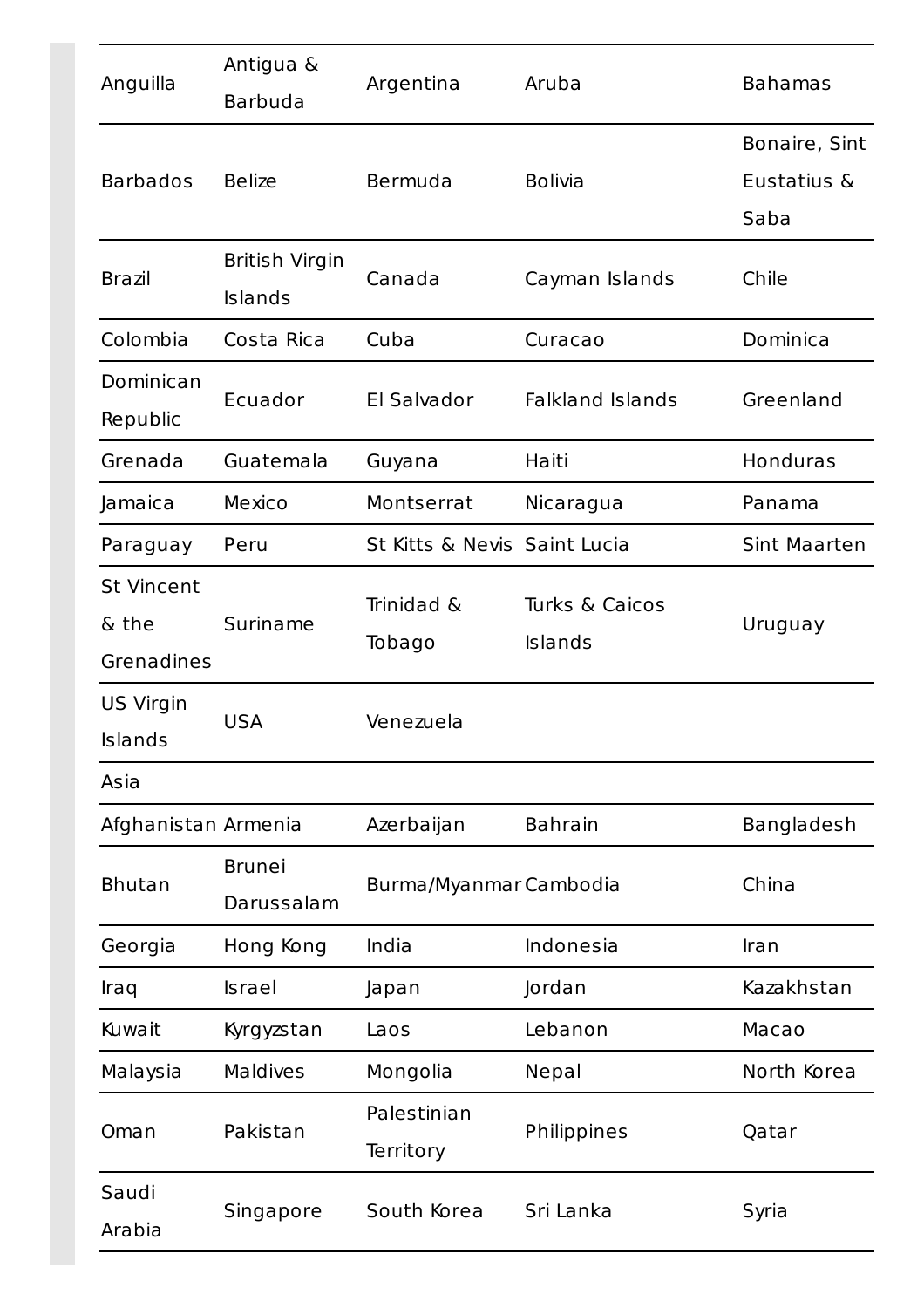| Taiwan             | Tajikistan          | Thailand        | Timor - Leste     | Turkmenistan   |  |
|--------------------|---------------------|-----------------|-------------------|----------------|--|
| <b>United Arab</b> |                     |                 |                   |                |  |
| Emirates           | Uzbekistan          | Viet Nam        | Yemen             |                |  |
| Australasia        |                     |                 |                   |                |  |
| & Oceania          |                     |                 |                   |                |  |
| American           | Antarctica          | Australia       | Bouvet Island     | Christmas      |  |
| Samoa              |                     |                 |                   | Island         |  |
| Cocos              |                     | French          | French Southern & |                |  |
| (Keeling)          | Cook Islands        | Polynesia       | Antarctic Lands   | Fiji           |  |
| Islands            |                     |                 |                   |                |  |
|                    | <b>Heard Island</b> |                 |                   | Micronesia,    |  |
| Guam               | & Macdonald         | Kiribati        | Marshall Islands  | Federated      |  |
|                    | Islands             |                 |                   | States of      |  |
|                    | <b>New</b>          |                 | <b>Niue</b>       | Norfolk        |  |
| Nauru              | Caledonia           | New Zealand     |                   | Island         |  |
| Northern           |                     | Papua New       |                   |                |  |
| Mariana            | Palau               | Guinea          | Pitcairn          | Samoa          |  |
| Islands            |                     |                 |                   |                |  |
|                    | South Georgia       |                 |                   |                |  |
| Solomon            | & South             | Tokelau         | Tonga             | Tuvalu         |  |
| <b>Islands</b>     | Sandwich            |                 |                   |                |  |
|                    | Islands             |                 |                   |                |  |
| <b>US Minor</b>    |                     |                 |                   |                |  |
| Outlying           | Vanuatu             | Wallis & Futuna |                   |                |  |
| Islands            |                     |                 |                   |                |  |
| Africa             |                     |                 |                   |                |  |
|                    |                     |                 |                   | British Indian |  |
| Algeria            | Angola              | <b>Benin</b>    | Botswana          | Ocean          |  |
|                    |                     |                 |                   | Territory      |  |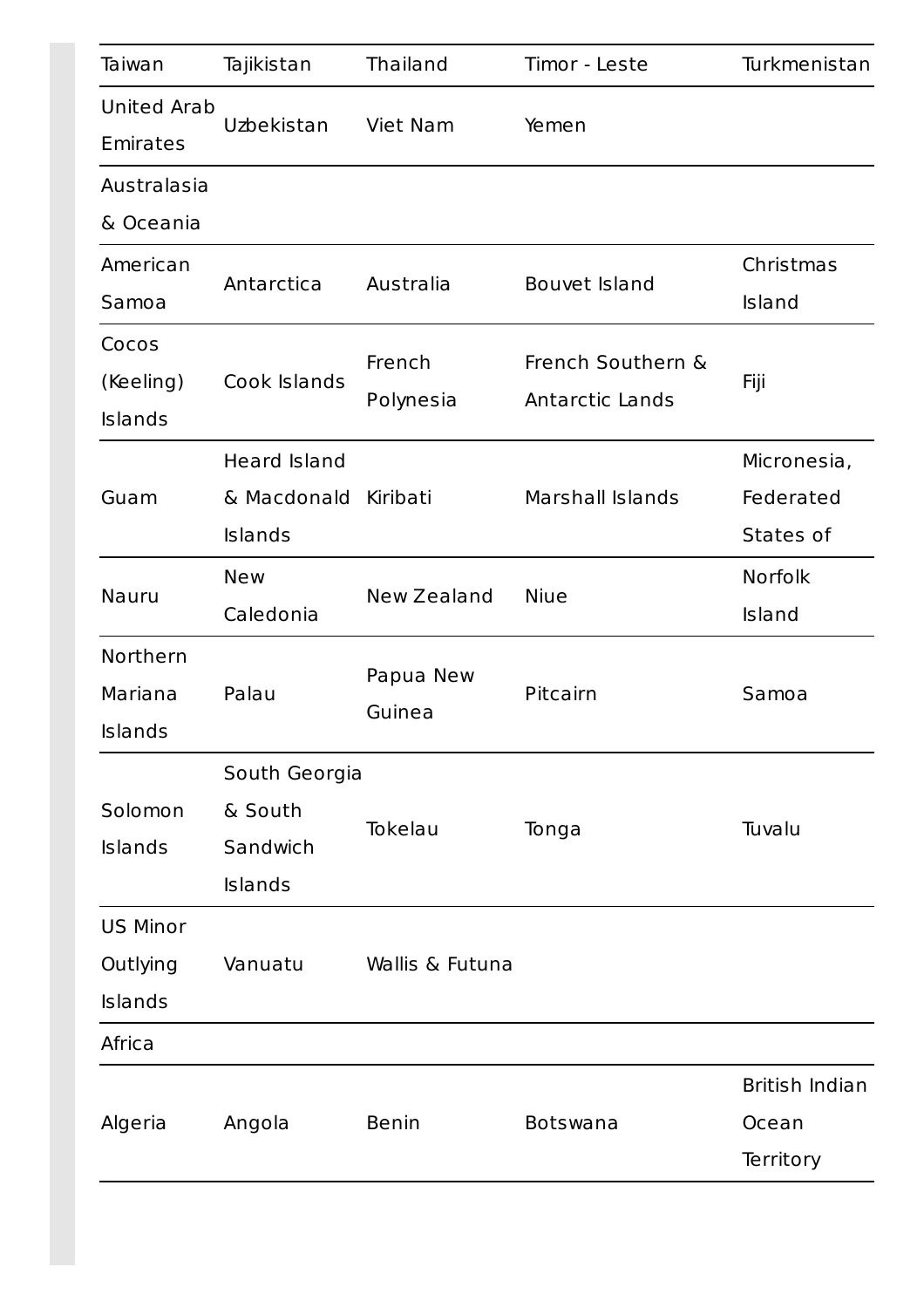| <b>Burkina</b>     |                          |             |                      | Central     |  |
|--------------------|--------------------------|-------------|----------------------|-------------|--|
|                    | <b>Burundi</b>           | Cameroon    | Cape Verde           | African     |  |
| Faso               |                          |             |                      | Republic    |  |
| Chad               |                          |             | Democratic Republic  |             |  |
|                    | Comoros                  | Congo       | of the Congo (Zaire) | Djibouti    |  |
|                    | Equatorial               |             |                      |             |  |
| Egypt              | Guinea                   | Eritrea     | Ethiopia             | Gabon       |  |
|                    |                          |             |                      | Ivory Coast |  |
| Gambia             | Ghana                    | Guinea      | Guinea Bissau        | (Cote       |  |
|                    |                          |             |                      | d'Ivoire)   |  |
| Kenya              | Lesotho                  | Liberia     | Libya                | Madagascar  |  |
| Malawi             | Mali                     | Mauritania  | <b>Mauritius</b>     | Morocco     |  |
| Mozambique Namibia |                          | Niger       | Nigeria              | Rwanda      |  |
| Sao Tome &         | Senegal                  | Seychelles  | Sierra Leone         | Somalia     |  |
| Principe           |                          |             |                      |             |  |
|                    |                          | St Helena,  |                      |             |  |
|                    | South Africa South Sudan | Ascension & | Sudan                | Swaziland   |  |
|                    |                          | Tristan da  |                      |             |  |
|                    |                          | Cunha       |                      |             |  |
| Tanzania           | Togo                     | Tunisia     | Uganda               | Zambia      |  |
| Zimbabwe           |                          |             |                      |             |  |

## 9. Revisions

Data for Quarter 1 (Jan to Mar), Quarter 2 (Apr to June) and Quarter 3 (July to Sept) 2015 have been revised in the light of new information, and so revisions to the data for Quarter 1 (Jan to Mar), Quarter 2 (Apr to June) and Quarter 3 (July to Sept) 2015 have been published in this statistical bulletin. No further revisions to data prior to Quarter 1 (Jan to Mar) 2015 have been made. Therefore time series data for all quarters of 2014 and any previous historic quarterly periods remain unchanged.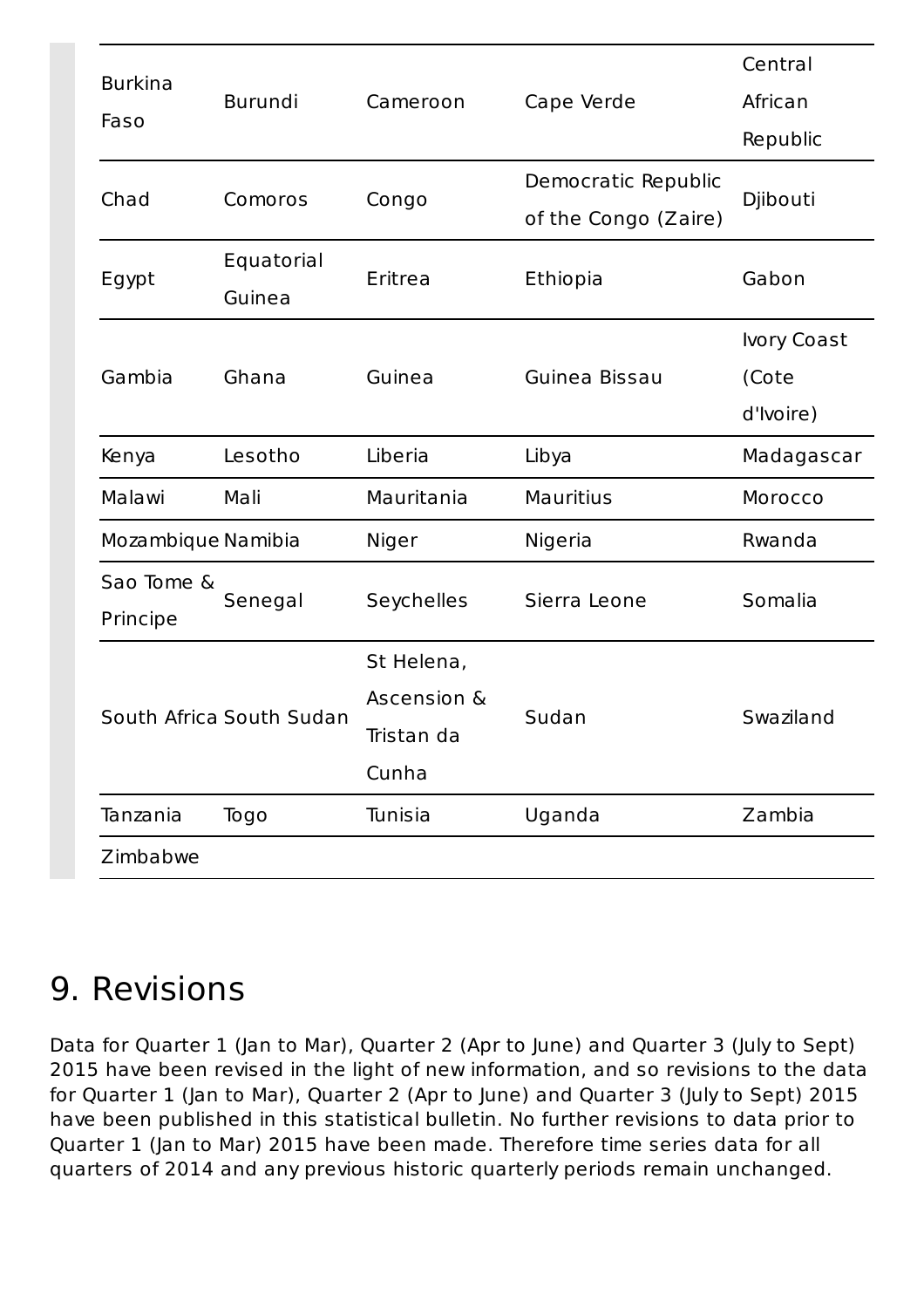Annual data tables for 2015 are produced in conjunction with the Ouarter 4 (Oct to Dec) 2015 data. Revisions to the 2014 quarterly and annual figures were recalculated at Quarter 1 (Jan to Mar) 2015 only. Therefore no revisions to annual data prior to 2014 have been made and subsequently time series data for previous historic annual periods remains unchanged.

Revisions to the aggregates used in M&A principally occur for the following reasons:

### **Completion of transactions:**

On announcement of a proposed transaction an expected completion date is usually given. The publicly reported values will be allocated to the quarter of expected completion. If the transaction is ultimately completed in an earlier or later quarter, the recorded values will be reallocated to the new quarter.

### **Publicly reported values:**

Publicly reported values are initially used to compile the aggregates. These can vary considerably from the values ultimately supplied by the respondents, frequently because the assumption of debt has been included in the publicly reported value. A nominal value is applied if no publicly reported value is available. The final values used to create the aggregates are those supplied by the respondent.

### **Non-completion of transactions:**

On announcement of a proposed transaction the publicly reported value of the transaction is recorded. If the transaction does not subsequently take place the recorded value will be deleted.

### **Non-share transactions:**

On announcement of a proposed transaction it may appear that there will be transactions in the share capital of the companies involved and the publicly reported values will be recorded. If subsequent information contradicts this the recorded values will be amended or deleted.

### **Control:**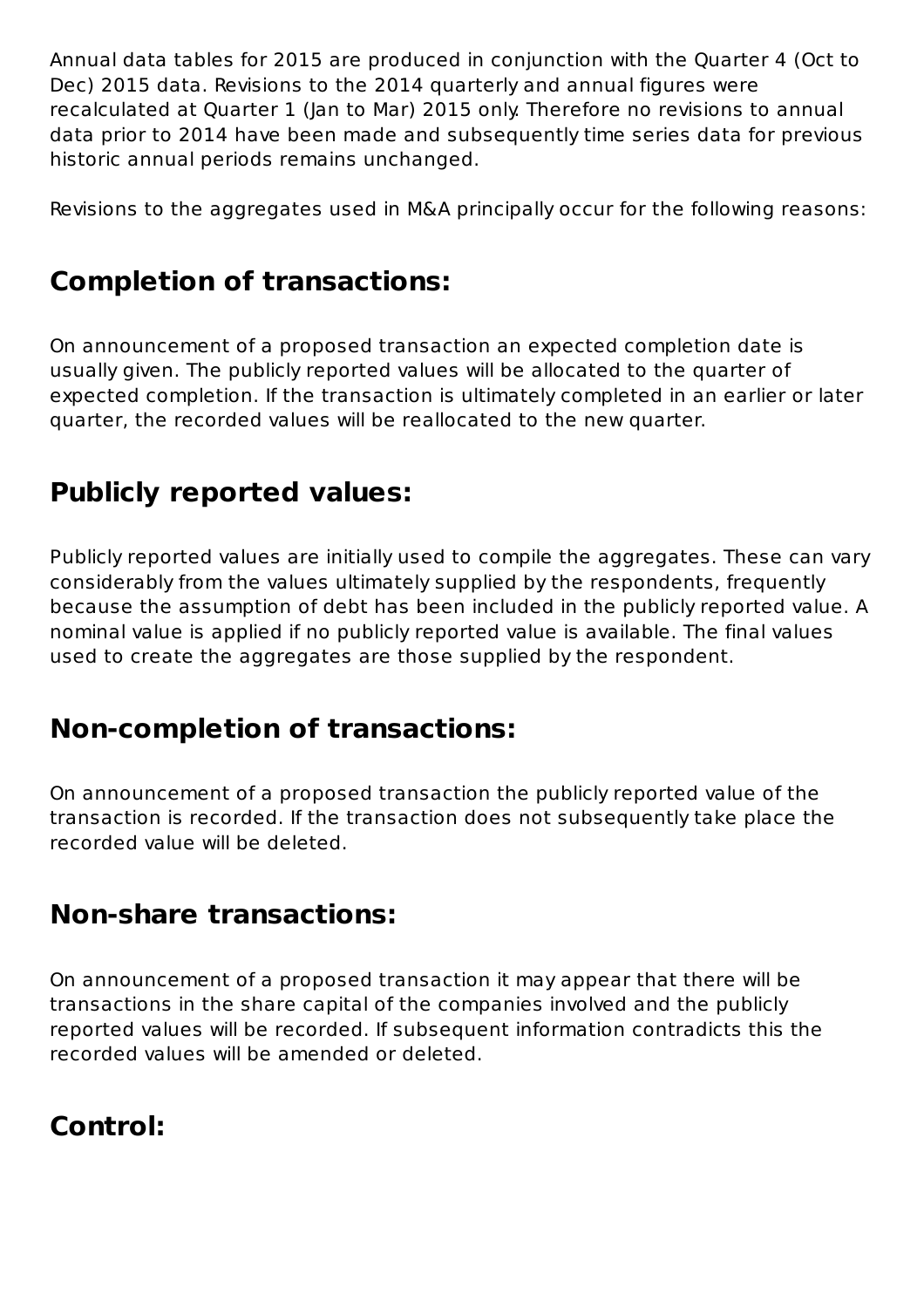On announcement of a proposed transaction it may appear that the transaction will give the purchasing company control of the purchased company, that is, a share ownership of greater than 50%. If subsequent information contradicts this the recorded values will be amended or deleted.

### **Revisions from respondents:**

Very occasionally respondents revise the values that they have previously supplied to ONS. The revised values are those used to create the aggregates.

### Table B: Average revisions, Quarter 3 (July to Sept) **2014 to Quarter 3 2015**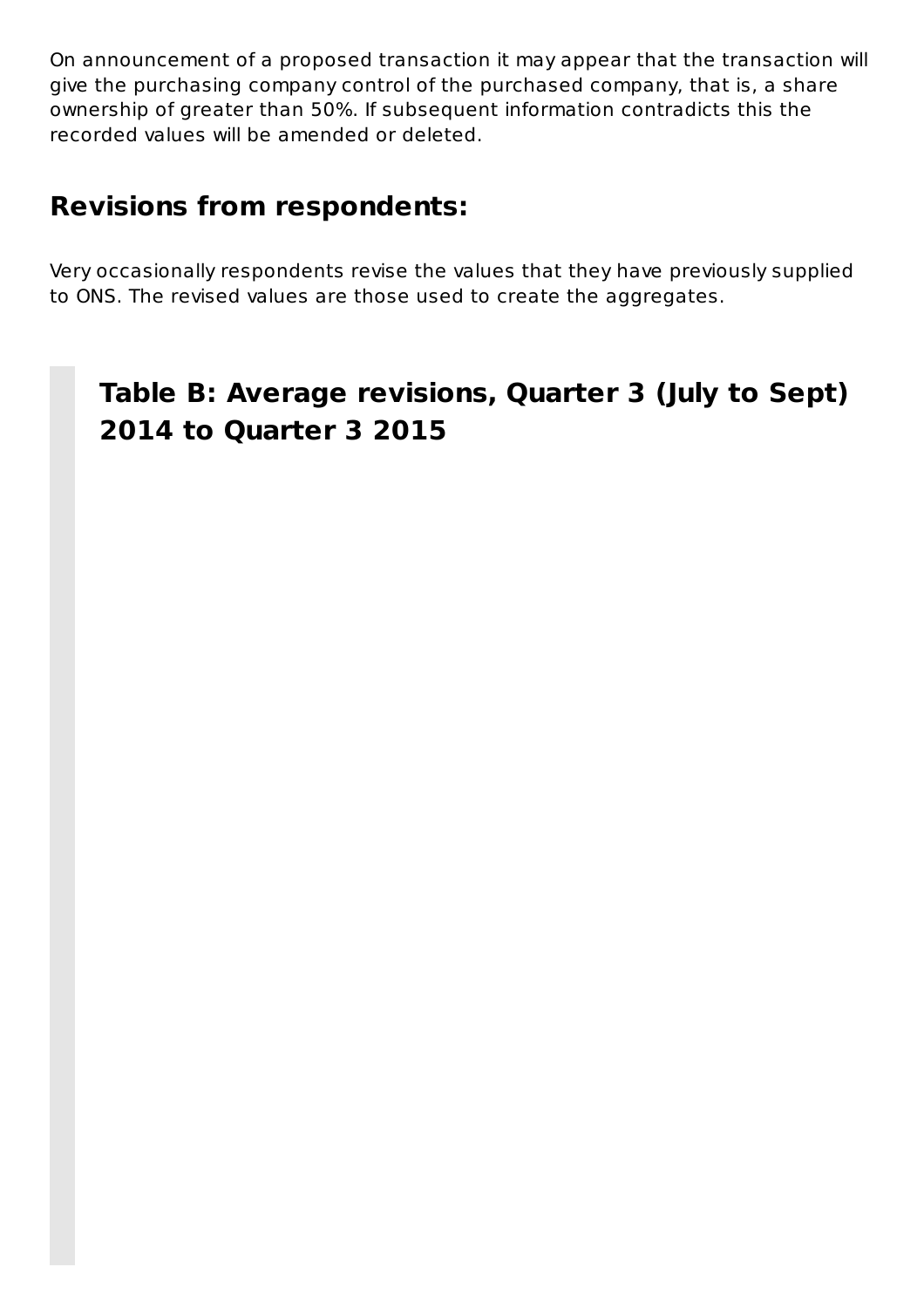|              | <b>First Published</b> | Number in Latest | Average Revision   |
|--------------|------------------------|------------------|--------------------|
|              | Value (Quarter         | Revised Period   | (Quarter 3 2014 to |
|              | 3 2015)                | (Quarter 4 2015) | Quarter 3 2015)    |
| Number of    |                        |                  |                    |
| Outward      | 18                     | 22               | 5                  |
| Acquisitions |                        |                  |                    |
| Number of    |                        |                  |                    |
| Outward      | $\mathbf H$            | $\mathbf H$      | $\overline{2}$     |
| Disposals    |                        |                  |                    |
| Number of    |                        |                  |                    |
| Inward       | 23                     | 33               | $\overline{7}$     |
| Acquisitions |                        |                  |                    |
| Number of    |                        |                  |                    |
| Inward       | 5                      | 10               | 3                  |
| Disposals    |                        |                  |                    |
| Number of    |                        |                  |                    |
| Domestic     | 31                     | 55               | 13                 |
| Acquisitions |                        |                  |                    |

Source: Office for National Statistics

Notes:

1. Quarter 3 is Jul to Sep 2015 Quarter 4 is Oct to Dec 2015

2. \* Significant Revision

3. " Suppressed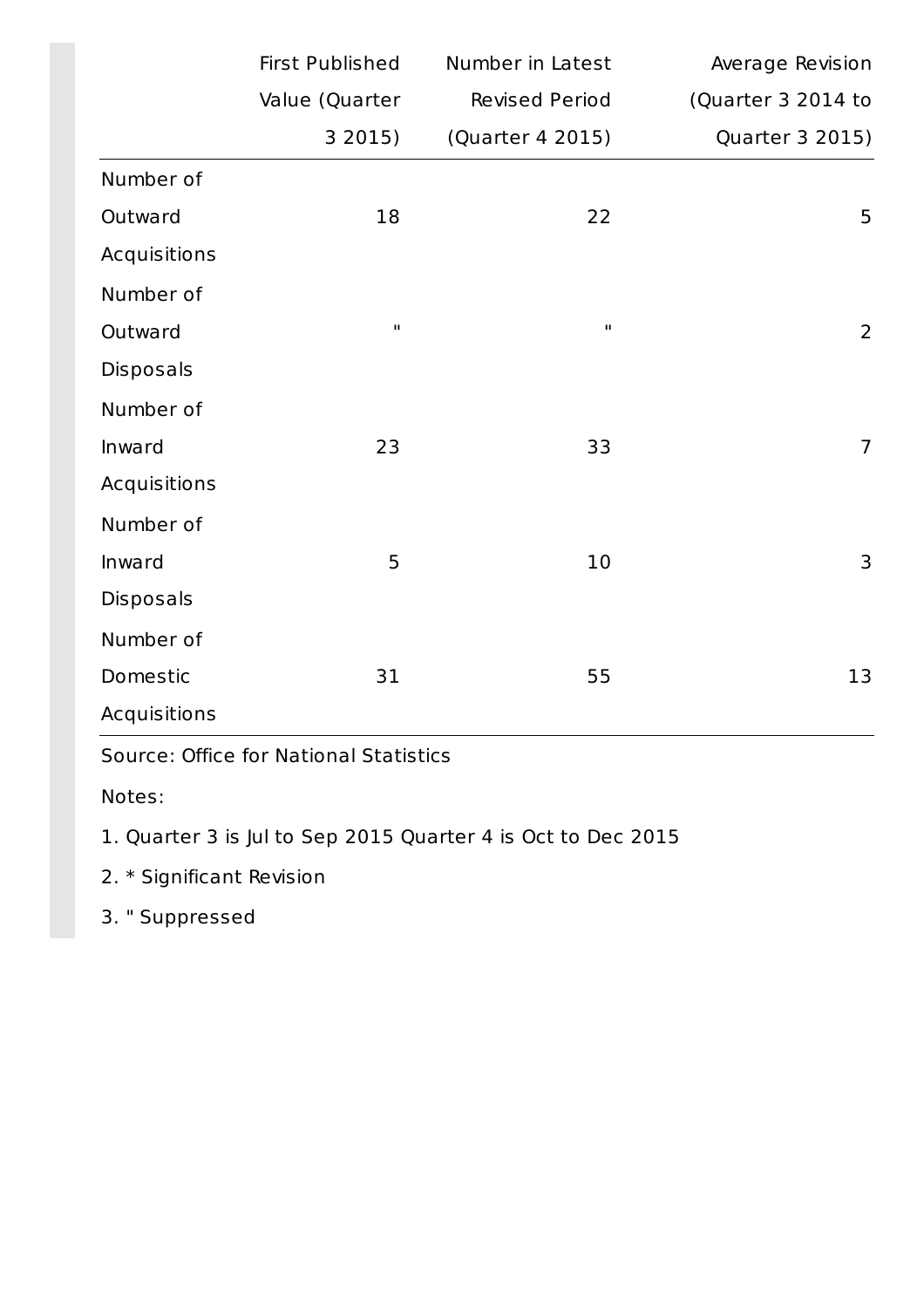## Table C: Average revisions, Quarter 3 (July to Sept) **2014 to Quarter 3 (July to Sept) 2015**

|              | First        |             |                                  |                    |
|--------------|--------------|-------------|----------------------------------|--------------------|
|              | Published    |             | Value in Latest Average Revision | Average without    |
|              | Value        |             | Revised Period (Quarter 3 2014   | Regard to Sign     |
|              |              | (Quarter 4  | to Quarter 4                     | (Quarter 3 2014 to |
|              | (Quarter 3   | 2015)       | 2015)                            | Quarter 3 2015)    |
|              | 2015)        |             |                                  |                    |
| Value of     |              |             |                                  |                    |
| Outward      | 1,617        | 1,765       | $-15$                            | 703                |
| Acquisitions |              |             |                                  |                    |
| Value of     |              |             |                                  |                    |
| Outward      | $\mathbf{H}$ | $\mathbf H$ | $-1150$                          | 1276               |
| Disposals    |              |             |                                  |                    |
| Value of     |              |             |                                  |                    |
| Inward       | 8,804        | 8,179       | 903                              | 1,153              |
| Acquisitions |              |             |                                  |                    |
| Value of     |              |             |                                  |                    |
| Inward       | 3,375        | 3,502       | $-27$                            | 405                |
| Disposals    |              |             |                                  |                    |
| Value of     |              |             |                                  |                    |
| Domestic     | 721          | 1,156       | 272                              | 272                |
| Acquisitions |              |             |                                  |                    |

Source: Office for National Statistics

Notes: 

1. Quarter 3 is Jul to Sep 2015 Quarter 4 is Oct to Dec 2015

2. "Suppressed

3. \* Significant Revision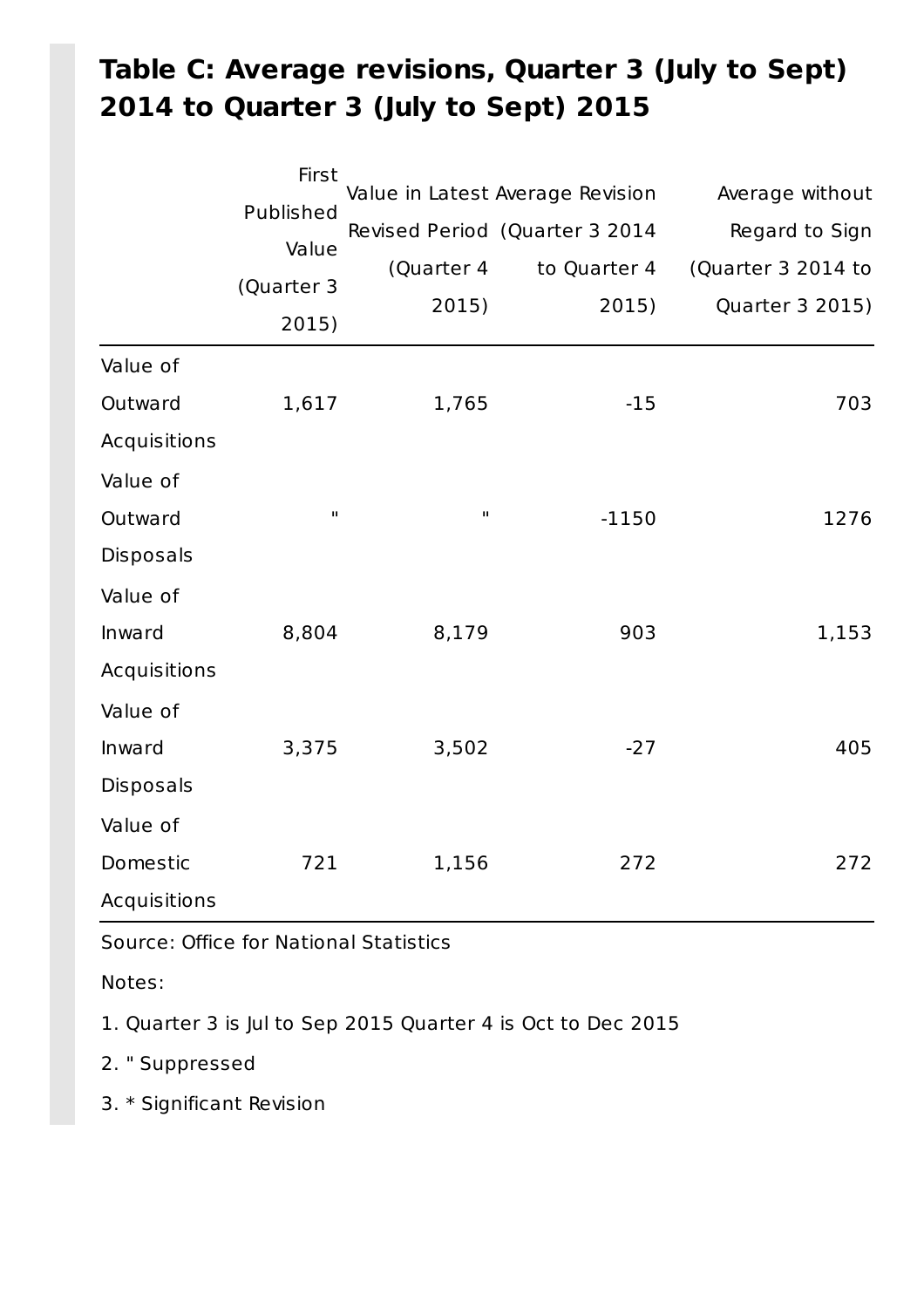Analysing average revisions between provisional and final estimates can provide an indication of reliability in an initial statistic. Provisional statistics may be based on less information than is available for final statistics as they have been processed more quickly to meet the demand of customers. By looking at these average revisions it can help us determine whether revisions are being made consistently in one direction i.e. if early estimates are consistently under or overestimating the later figures. A test is subsequently performed on these average revisions to determine if they are statistically different from zero. Revisions that are not statistically significant imply that an average revision might be non-zero simply through random effects.

## 10. Response rates

### Table D: Response Rates for Quarter 3 2015 and **Quarter 4 2015**

| Cross-Border Mergers and Acquisitions (CBAM) Outwards |                |                |
|-------------------------------------------------------|----------------|----------------|
| Statistics of Sample Size - Latest Survey Conducted:  |                |                |
| Reference Period                                      | Quarter 3 2015 | Quarter 4 2015 |
| Response Rate (%)                                     | 100%           | 91%            |
| Cross-Border Mergers and Acquisitions (CBAM) Inwards  |                |                |
| Statistics of Sample Size - Latest Survey Conducted:  |                |                |
| Reference Period                                      | Quarter 3 2015 | Quarter 4 2015 |
| Response Rate (%)                                     | 82%            | 82%            |
| Domestic Mergers and Acquisitions (DAM)               |                |                |
| Statistics of Sample Size - Latest Survey Conducted:  |                |                |
| Reference Period                                      | Quarter 3 2015 | Quarter 4 2015 |
| Response Rate (%)                                     | 100%           | 93%            |

Source: Office for National Statistics

Notes:

1. Previous quarter has been revised, latest quarter is provisional.

2. Quarter 1 is Jan to Mar 2015, Quarter 2 is Apr to Jun 2015, Quarter 3 is July to Sept 2015, Quarter 4 is Oct to Dec 2015.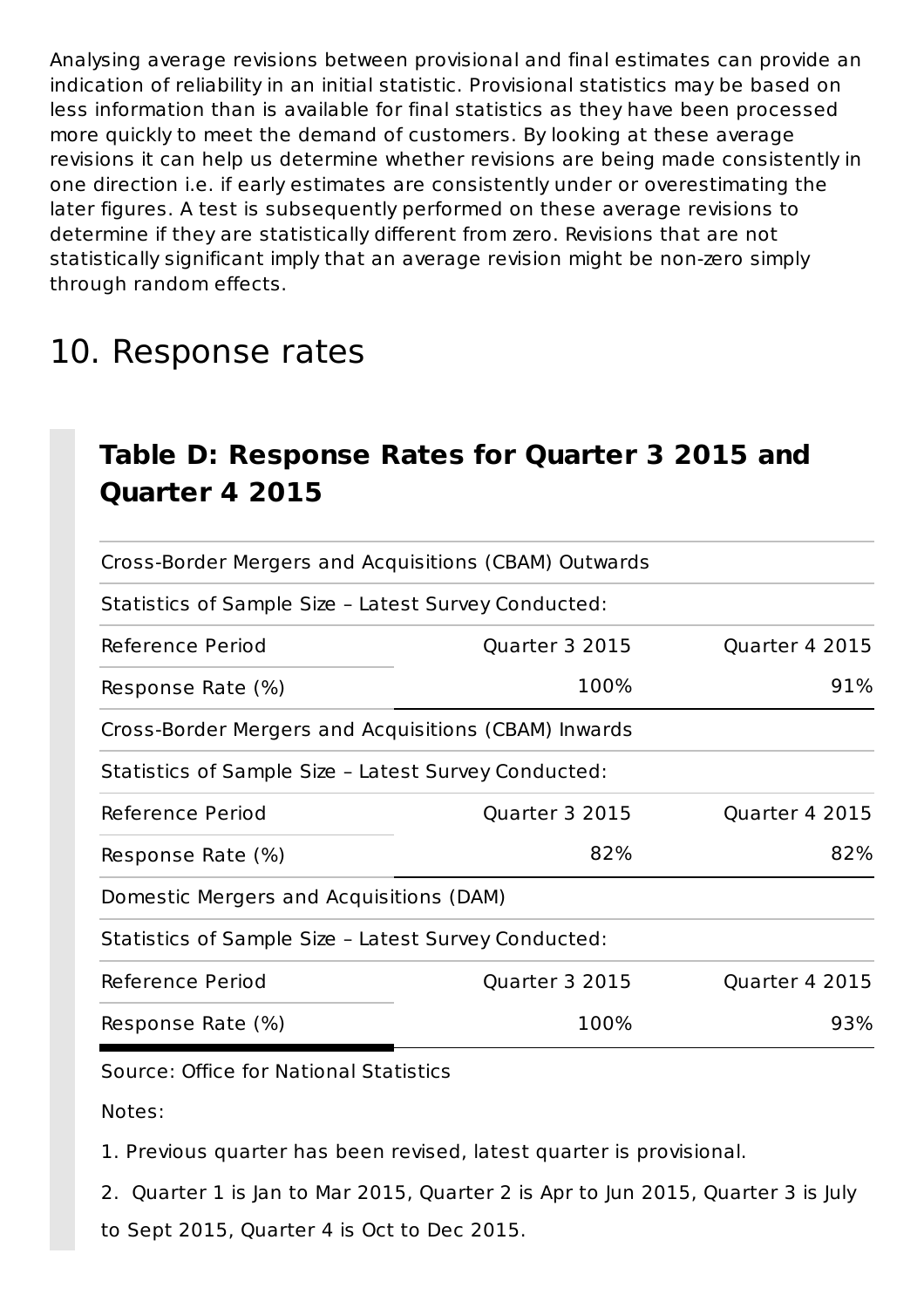# 11. Notes to Tables

The deal identification threshold was increased at Quarter 1 (Jan to Mar) 2010 to a value of £1.0 million from a previous value of £0.1 million. As a consequence there is a discontinuity in the value and number of deals reported from Quarter 1 (Jan to Mar) 2010 onwards compared with previous periods.

Symbols used in the tables are:

... Figure suppressed to avoid disclosure of information relating to individual enterprises. - Nil or less than half the final digit shown.

The sum of constituent items in tables may not always agree exactly with the totals shown due to rounding.

## 12. Disclosure

It is sometimes necessary to suppress figures for certain items in order to avoid disclosing information about an individual business. Further information on why data are suppressed is available in the ONS Disclosure Control Policy (http://webarchive.nationalarchives.gov.uk/20160105160709/http://www.ons.gov.uk/o ns/guide-method/best-practice/disclosure-control-policy-for-tables/index.html).

## 13. Office for National Statistics

The Office for National Statistics (ONS) is the executive office of the UK Statistics Authority, a non-ministerial department which reports directly to Parliament. ONS is the UK government's single largest statistical producer. It compiles information about the UK's society and economy, and provides the evidence-base for policy and decision-making, the allocation of resources, and public accountability. The Director General of ONS reports directly to the National Statistician who is the Authority's Chief Executive and the Head of the Government Statistical Service.

The UK Statistics Authority has reviewed this publication in their report: "Assessment of compliance with the Code of Practice for Official Statistics": Statistics of International Transactions

(http://www.statisticsauthority.gov.uk/assessment/assessment/assessmentreports/assessment-report-164---statistics-on-international-transactions.pdf), which was published on 8 December 2011. This review recommended that the Mergers and Acquisitions estimates be designated as National Statistics, subject to ONS carrying out certain requirements. ONS met all of these requirements on 3 May 2013.

Designation can be broadly interpreted to mean that the statistics: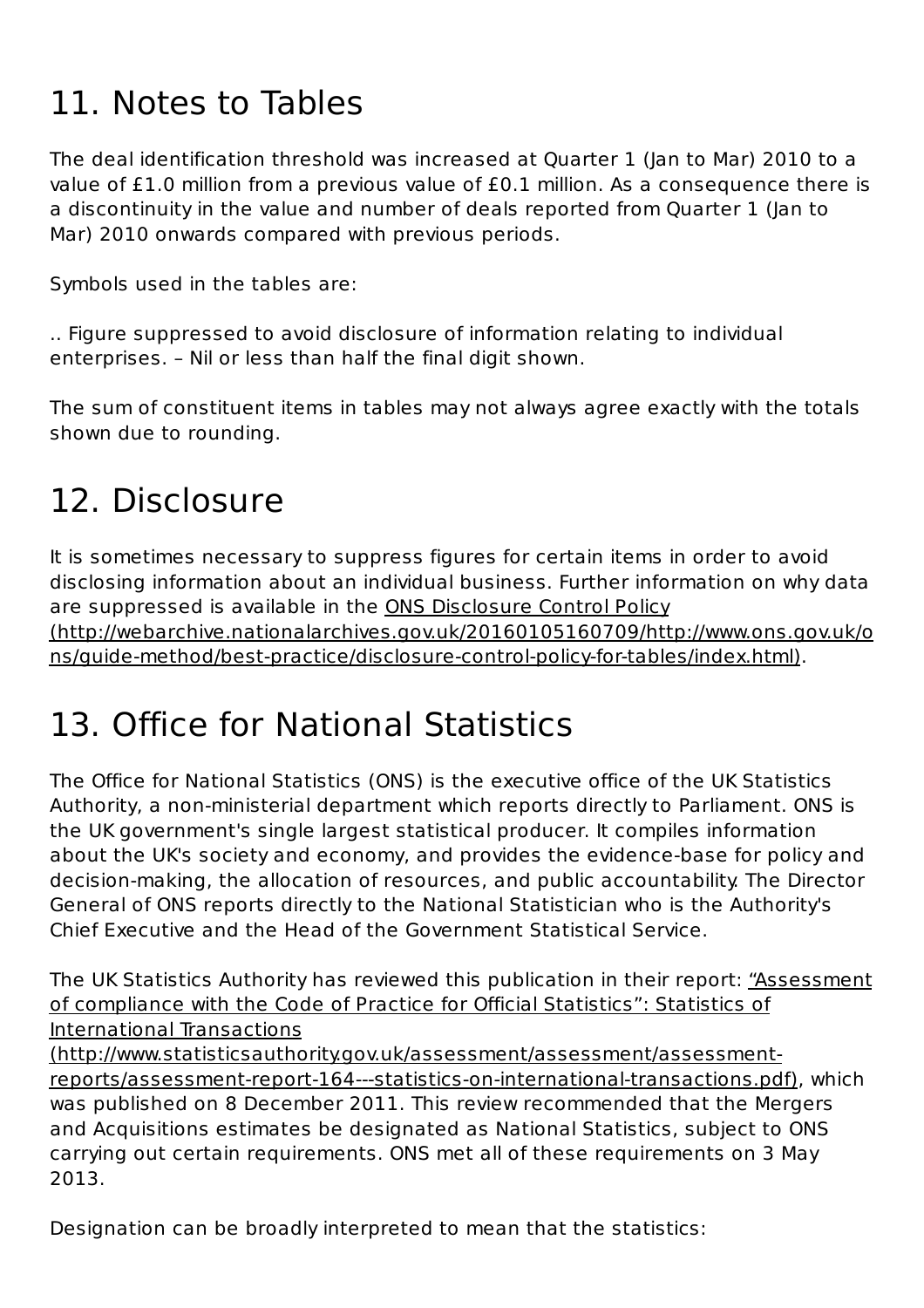- meet identified user needs  $\bullet$
- are well explained and readily accessible  $\bullet$
- are produced according to sound methods
- are managed impartially and objectively in the public interest

Once statistics have been designated as National Statistics it is a statutory requirement that the Code of Practice shall continue to be observed.

## 14. Social Media

Follow ONS on Twitter (https://twitter.com/ONS) and receive up to date information about our statistics.

Like ONS on Facebook (https://www.facebook.com/ONS) to receive our updates in your newsfeed and to post comments on our page

## 15. The Government Statistical Service (GSS)

The Government Statistical Service is a network of professional statisticians and their staff operating both within the Office for National Statistics and across more than 30 other government departments and agencies.

## 16. Government Statistical Service (GSS) Business Statistics

To find out about other official business statistics, and choose the right data for your needs, use the GSS Business Statistics Interactive User Guide (http://webarchive.nationalarchives.gov.uk/20160105160709/http://www.ons.gov.uk/o ns/guide-method/understanding-ons-statistics/business-statistics---interactive-userguide/index.html). By selecting your topics of interest, the tool will pinpoint publications that should be of interest to you, and provide you with links to more detailed information and the relevant statistical releases. It also offers quidance on which statistics are appropriate for different uses.

## 17. Discussing ONS Business Statistics Online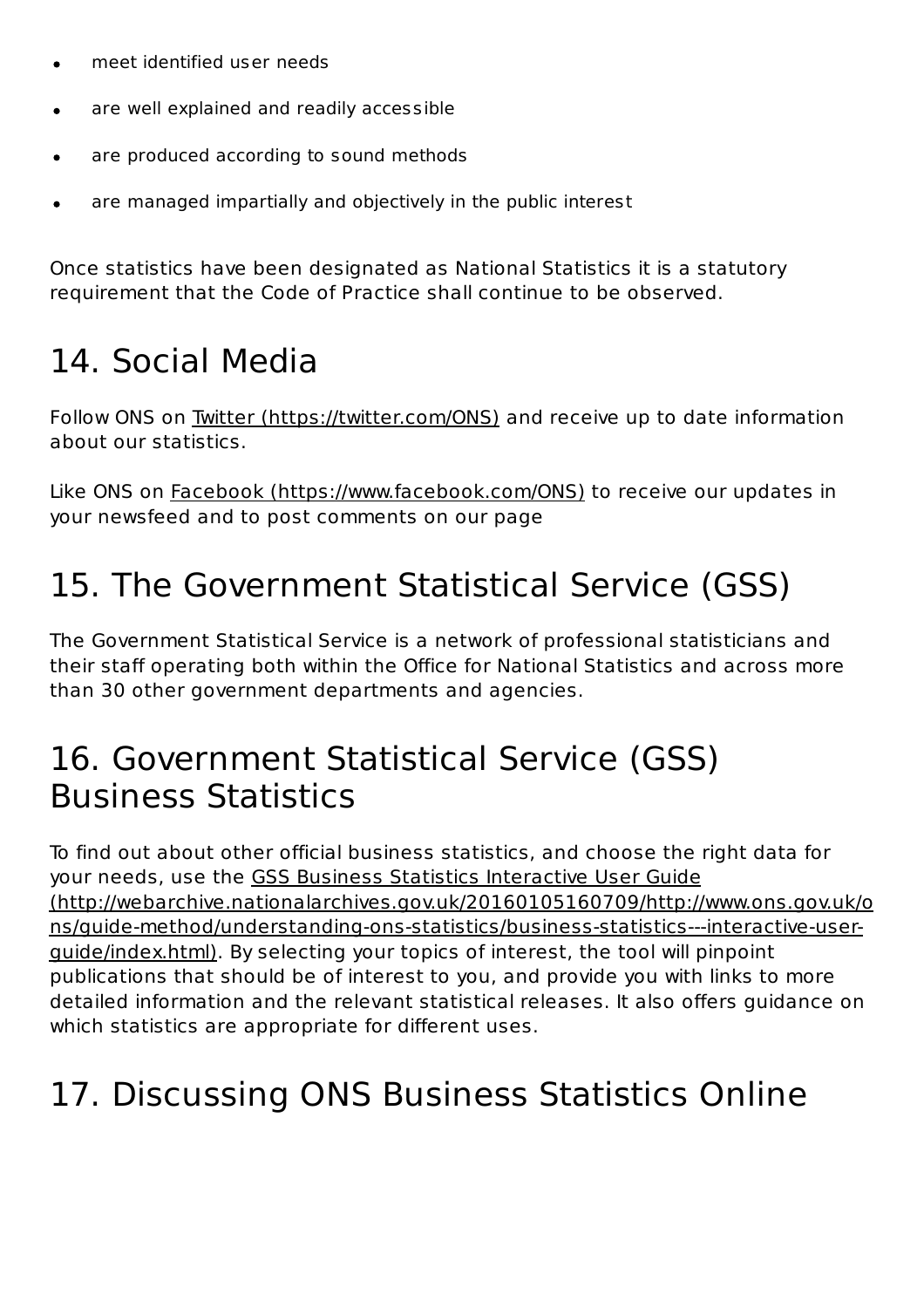There is a Business and Trade Statistics

(http://www.statsusernet.org.uk/statsusernet/communities/viewcommunities/groupd etails?CommunityKey=36dd28ed-e10a-440e-b7fb-86650b746c43) community on the StatsUserNet (http://www.statsusernet.org.uk/Home/) website. StatsUserNet is the Royal Statistical Society's interactive site for users of official statistics. The community objectives are to promote dialogue and share information between users and producers of official business and trade statistics about the structure, content and performance of businesses within the UK. Anyone can join the discussions by registering via either of the links.

## 18. Next Publication Date: 7 June 2016

Issued Body: Office for National Statistics, Government Buildings, Cardiff Road, Newport NP10 8XG

Media Contact Details: Telephone: Media Relations Office  $+44$  (0)845 6041858 Emergency on-call:  $+ 44$  (0)7867 906553 Email: media.relations@ons.gsi.gov.uk

Statistical contact: Michael Hardie Tel: +44 (0) 1633 455923 Email: michael.hardie@ons.gsi.gov.uk

## 19.

Details of the policy governing the release of new data are available by visiting www.statisticsauthority.gov.uk/assessment/code-of-practice/index.html (http://%20www.statisticsauthority.gov.uk/assessment/code-of-practice/index.html) or from the Media Relations Office email: media.relations@ons.gsi.gov.uk

These National Statistics are produced to high professional standards and released according to the arrangements approved by the UK Statistics Authority.

# 14. Methodology

Mergers and Acquisitions (M&A) OMI (https ://www.ons .gov.uk/busines sindus tryandtrade/changes tobusines s /mergersandacquisi tions /qmis /mergersandacquisitionsmaqmi)

# Contact details for this statistical bulletin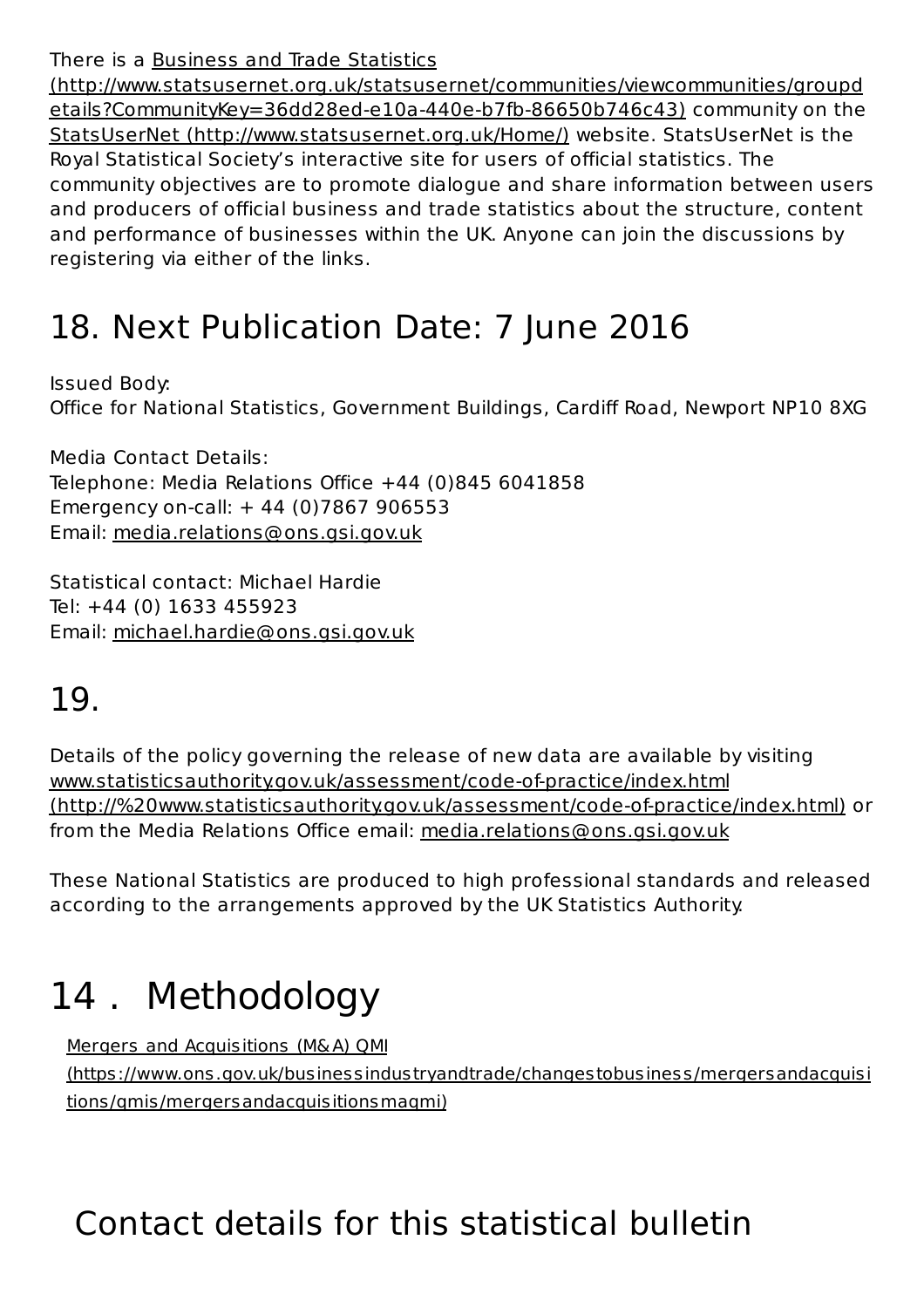Michael Hardie michael.hardie@ons.gsi.gov.uk Telephone: +44 (0) 1633 455923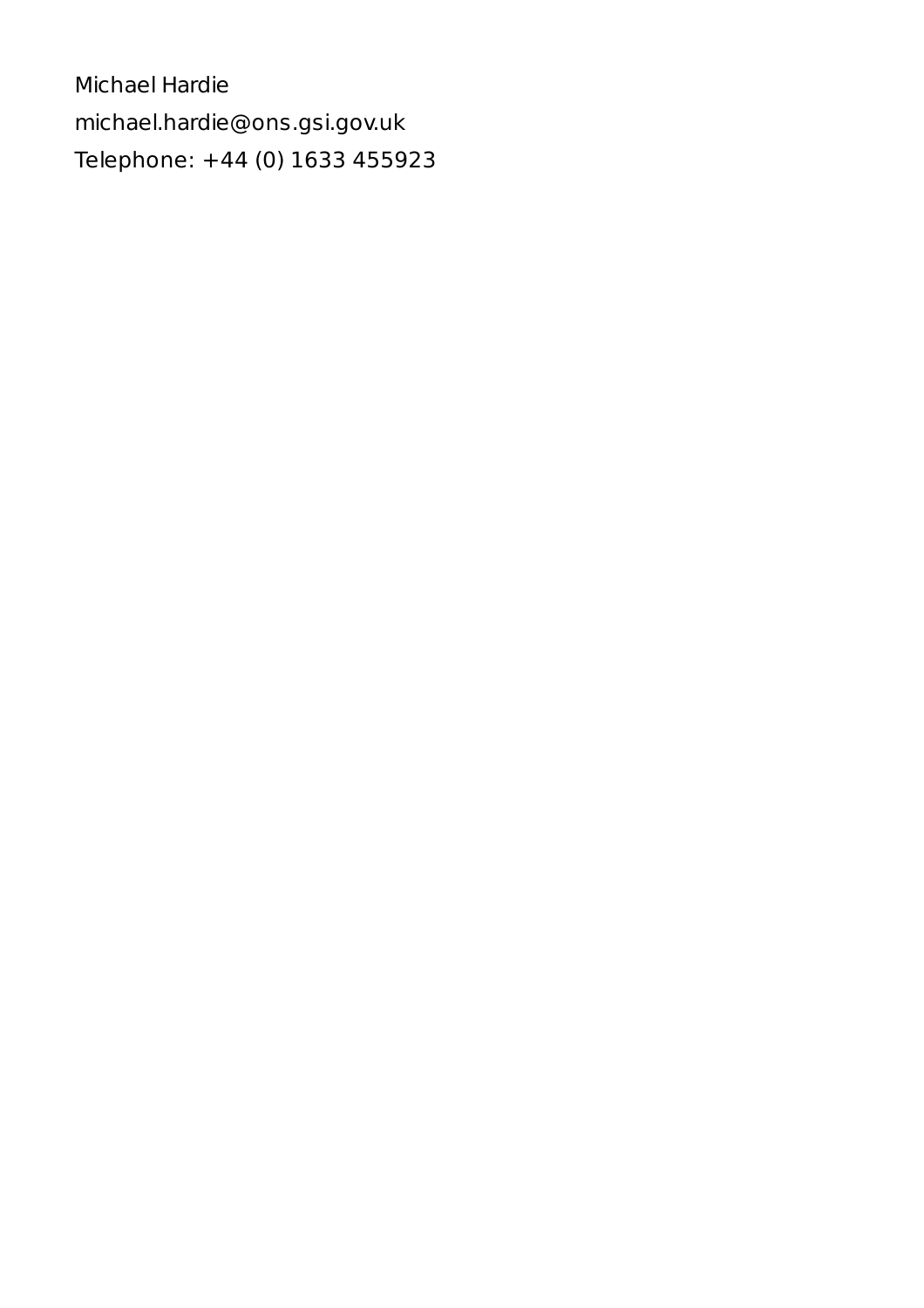| `million |
|----------|
|          |

|                | Transactions abroad by UK companies |                     |                  |                      | Transactions in the UK by foreign companies <sup>1</sup> |                  |                                       |          |
|----------------|-------------------------------------|---------------------|------------------|----------------------|----------------------------------------------------------|------------------|---------------------------------------|----------|
|                | Acquisitions                        |                     | <b>Disposals</b> |                      | Acquisitions                                             |                  | <b>Disposals</b>                      |          |
|                | Number                              | Value               | Number           | Value                | Number                                                   | Value            | Number                                | Value    |
|                | CBAQ                                | CBBI                | CBAS             | CBBT                 | CBAU                                                     | CBCQ             | <b>CBAW</b>                           | CBDB     |
| 2006           | 405                                 | 37412               | 89               | 21 214               | 259                                                      | 77 750           | 55                                    | 14 208   |
| 2007           | 441                                 | 57814               | 104              | 10 221               | 269                                                      | 82 121           | 66                                    | 7 5 24   |
| 2008           | 298                                 | 29 670              | 71               | 12 0 62              | 252                                                      | 52 552           | 49                                    | 5 1 3 9  |
| 2009           | 118                                 | 10 148              | 37               | 5 1 0 1              | 112                                                      | 31 984           | 38                                    | 7820     |
| 2010           | 199                                 | 12414               | 73               | 11 411               | 212                                                      | 36 643           | 58                                    | 9891     |
| 2011           | 286                                 | 50 234              | 80               | 14 111               | 237                                                      | 32 967           | 69                                    | 11 748   |
| 2012           | 122                                 | 17933               | 40               | $\ddotsc$            | 161                                                      | 17414            | 27                                    | $\ldots$ |
| 2013           | 58                                  |                     | $\cdots$         |                      | 141                                                      | 31 839           | 26                                    | 1913     |
| 2014           | 113                                 | 20 647              | 36               | 5 2 8 8              | 110                                                      | 15 041           | 23                                    | 2 7 9 4  |
| 2015           | 136                                 | 24 387              | 32               | 12910                | 114                                                      | 31 745           | 31                                    | 7 0 20   |
|                |                                     |                     |                  |                      |                                                          |                  |                                       |          |
| 2012 Q1        | 25                                  | 772                 | 8                | 2 1 2 2              | 51                                                       | 4 2 3 5          | 8                                     |          |
| Q2             | 41                                  | 6 2 4 3             | 14               | 1 375                | 48                                                       | 2514             | $\overline{\mathcal{I}}$              |          |
| Q3             | 21                                  | 8 2 3 1             | 7                | 632                  | 39                                                       | 8778             | $\pmb{4}$                             |          |
| Q4             | 35                                  | 2687                | 11               | $\ddot{\phantom{a}}$ | 23                                                       | 1887             | 8                                     | 1 150    |
| 2013 Q1        | 27                                  | 1977                | 10               | 5546                 | 19                                                       | 3528             | 4                                     | 89       |
| Q <sub>2</sub> | 13                                  | 1 0 4 5             | 13               | 3572                 | 33                                                       | 23 506           |                                       | 710      |
| Q3             | $\overline{7}$                      | 474                 | 5                | 439                  | 59                                                       | 2 7 8 3          | $\begin{array}{c} 8 \\ 8 \end{array}$ | 623      |
| Q4             | 11                                  | $\ddotsc$           | $\ldots$         | $\ddotsc$            | 30                                                       | 2 0 2 2          | 6                                     | 491      |
| 2014 Q1        | 30                                  | 1944                | $\ddotsc$        |                      | 29                                                       | 5 5 6 9          | $\ldots$                              |          |
| Q2             | 25                                  | 2481                | 20               | 2 4 2 2              | 28                                                       | 1864             | $\cdot$ .                             |          |
| Q3             | 23                                  | 4 4 7 0             | $\ldots$         |                      | 25                                                       | 3 6 6 8          | 9                                     | 1 2 8 0  |
| Q4             | 35                                  | 11752               | 4                | 1 3 2 3              | 28                                                       | 3 9 4 0          | 6                                     | 601      |
| 2015 Q1        | $49^{\dagger}$                      | $9391$ <sup>t</sup> | $8^{\dagger}$    | $3449^{\dagger}$     | $28^{\dagger}$                                           | $5765^{\dagger}$ |                                       |          |
| Q2             | 32                                  | 11 058              | $\ddotsc$        |                      | 29                                                       | 9765             |                                       | 2 5 3 3  |
|                |                                     | 1765                |                  |                      |                                                          | 8 1 7 9          |                                       | 3 5 0 2  |
|                |                                     |                     |                  |                      |                                                          |                  |                                       |          |
| Q3<br>Q4       | 22<br>33                            | 2 1 7 3             | $\cdot$ .<br>9   | 4691                 | 33<br>24                                                 | 8 0 3 6          | 10 <sup>†</sup><br>10<br>$\cdot$ .    |          |

# **2 Mergers and acquisitions abroad by UK companies: source of funding**

|      |                    |             |                                     |                                  |                                  |                                 |                                | <b>£million</b> |  |
|------|--------------------|-------------|-------------------------------------|----------------------------------|----------------------------------|---------------------------------|--------------------------------|-----------------|--|
|      | Total <sup>3</sup> |             |                                     | Direct transactions <sup>4</sup> |                                  | Indirect transactions of which: |                                |                 |  |
|      |                    |             | Funds paid directly<br>by UK parent |                                  | Funded by loan<br>from UK parent |                                 | Funds raised<br>locally abroad |                 |  |
|      | Number             | Value       | Number                              | Value                            | Number                           | Value                           | Number                         | Value           |  |
|      | CBAQ               | <b>CBBI</b> | <b>CBBU</b>                         | <b>CBBV</b>                      | <b>CBBW</b>                      | <b>CBBX</b>                     | <b>CBBY</b>                    | CBBZ            |  |
| 2006 | 405                | 37412       | 277                                 | 28 800                           | 96                               | 5498                            | 54                             | 3 1 1 4         |  |
| 2007 | 441                | 57814       | 289                                 | 34 880                           | 105                              | 14814                           | 66                             | 8 1 2 0         |  |
| 2008 | 298                | 29 670      | 196                                 | 17972                            | 75                               | 6688                            | 44                             | 5010            |  |
| 2009 | 118                | 10 148      | 97                                  | 7456                             | 17                               | 2530                            | 11                             | 162             |  |
| 2010 | 199                | 12414       | 149                                 | 10 507                           | 38                               | 1 1 6 6                         | 26                             | 741             |  |
| 2011 | 286                | 50 234      | 223                                 | 36 912                           | 47                               | 4 9 9 9                         | 35                             | 8 3 2 3         |  |
| 2012 | 122                | 17933       | 83                                  | 9523                             | 29                               | 8 0 9 4                         | 19                             | 316             |  |
| 2013 | 58                 | $\cdot$ .   | 44                                  | 2935                             | 11                               | $\cdot$                         | 4                              | $\ddotsc$       |  |
| 2014 | 113                | 20 647      | 79                                  | 6888                             | 35                               | 7641                            | 77                             | 6 1 1 8         |  |
| 2015 | 136                | 24 387      | 124                                 | 20 809                           | 28                               | 1311                            | 60                             | 2 3 7 6         |  |

† Indicates earliest revision, if any.

Disclosive data indicated by ..

1 Includes acquisitions by foreign companies routed through their UK subsidiary companies

2 The deal identification threshold has been increased at Q1 2010 from £0.1m to £1.0m and as a consequence there is a discontinuity in the number of transactions reported.

3 Where a transaction is funded in more than one way, it is included in 'Number' in each method but only once in 'Total'. Therefore numbers may not sum exactly across the columns.

4 Transactions for which details about financing have not been confirmed are included amongst direct transactions. The figures are subsequently revised when details become available.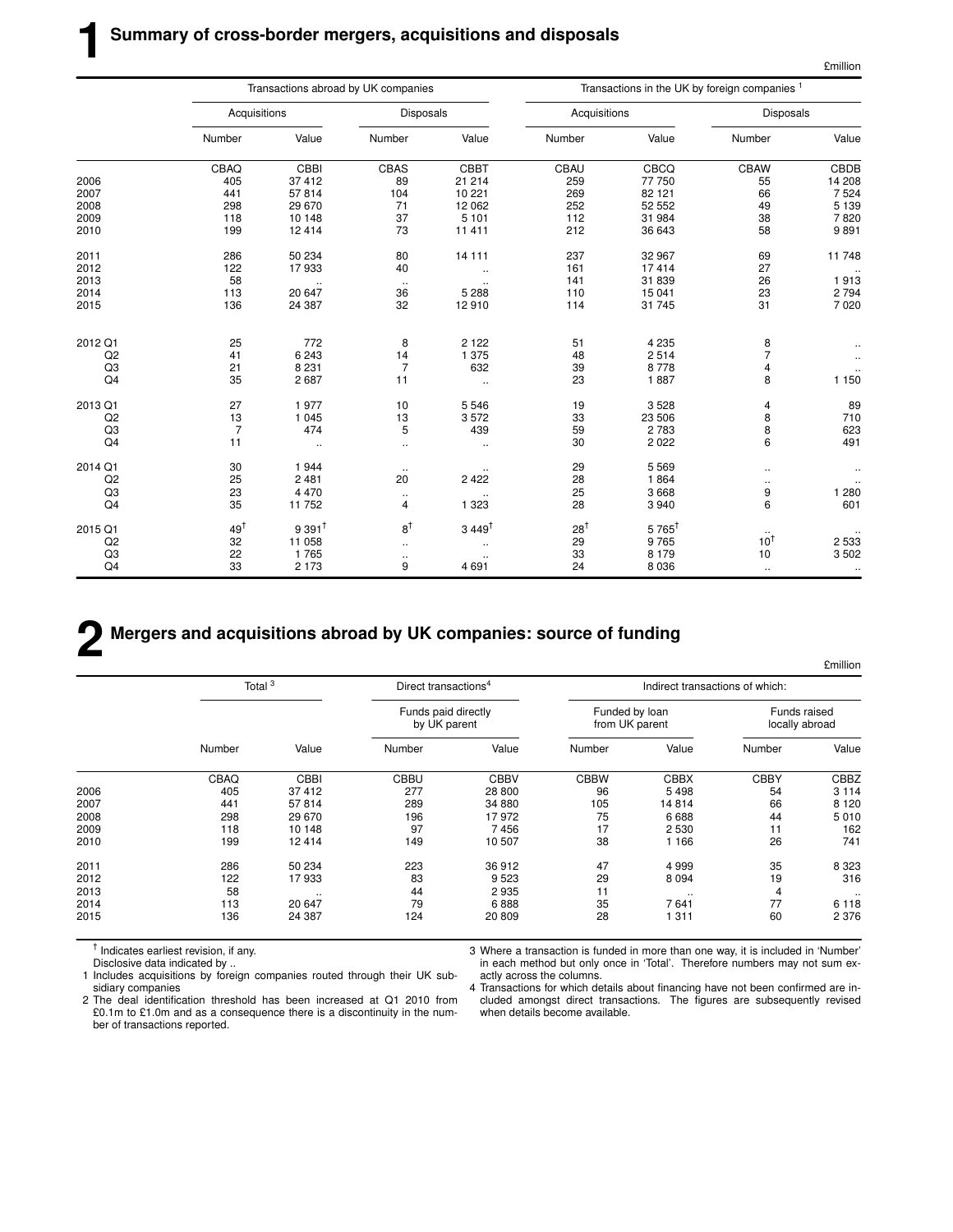#### **3 Disposals abroad by UK companies: funds realised**

 $\Delta$ million

|      | Total <sup>1</sup> |             | Direct transactions <sup>2</sup>    |         | Indirect transactions of which:        |           |                       |             |  |
|------|--------------------|-------------|-------------------------------------|---------|----------------------------------------|-----------|-----------------------|-------------|--|
|      |                    |             | Funds paid directly<br>to UK parent |         | Repayment of loan made<br>by UK parent |           | Funds retained abroad |             |  |
|      | Number             | Value       | Number                              | Value   | Number                                 | Value     | Number                | Value       |  |
|      | <b>CBAS</b>        | <b>CBBT</b> | <b>CBCA</b>                         | CBCB    | CBCC                                   | CBCD      | CBCE                  | <b>CBCF</b> |  |
| 2006 | 89                 | 21 214      | 65                                  | 17 602  | 20                                     | 860       | 21                    | 1752        |  |
| 2007 | 104                | 10 221      | 87                                  | 7650    | 8                                      | 393       | 20                    | 1 1 7 8     |  |
| 2008 | 71                 | 12 062      | 54                                  | 7 3 8 4 | 9                                      | 021       | 15                    | 3657        |  |
| 2009 | 37                 | 5 1 0 1     | 33                                  | 4 1 9 8 | 2                                      | $\cdot$ . | 3                     | $\cdot$     |  |
| 2010 | 73                 | 11 411      | 59                                  | 8 4 2 3 | 4                                      | 71        | 15                    | 2917        |  |
| 2011 | 80                 | 14 111      | 66                                  | 12 533  | 6                                      | 598       | 13                    | 980         |  |
| 2012 | 40                 | $\ddotsc$   | 30                                  | 5817    | 3                                      | $\cdot$ . | 11                    |             |  |
| 2013 | $\sim$             | $\cdot$ .   | 28                                  | 5682    |                                        | $\ldots$  | $\cdot$ .             | $\ldots$    |  |
| 2014 | 36                 | 5 2 8 8     | 28                                  | 4610    |                                        | 323       | 11                    | 355         |  |
| 2015 | 32                 | 12910       | 34                                  | 12 673  |                                        |           | $\overline{7}$        | 033         |  |
|      |                    |             |                                     |         |                                        |           |                       |             |  |

# **4 Mergers and acquisitions in the UK by foreign companies: source of funding**

|             |                        | Indirect transactions of which: |                                        |             | Direct transactions <sup>2</sup>                |             | Total <sup>1</sup> |      |
|-------------|------------------------|---------------------------------|----------------------------------------|-------------|-------------------------------------------------|-------------|--------------------|------|
|             | Funds raised in the UK |                                 | Funded by loan<br>from foreign company |             | Funds paid directly to UK<br>by foreign company |             |                    |      |
| Value       | Number                 | Value                           | Number                                 | Value       | Number                                          | Value       | Number             |      |
| <b>CBIC</b> | CBIB                   | CBIA                            | <b>CBHZ</b>                            | <b>CBDD</b> | <b>CBDC</b>                                     | <b>CBCQ</b> | <b>CBAU</b>        |      |
| 18 049      | 57                     | 6 1 2 3                         | 63                                     | 53 578      | 178                                             | 77 750      | 259                | 2006 |
| 12 705      | 63                     | 6941                            | 52                                     | 62 475      | 200                                             | 82 121      | 269                | 2007 |
| 7 7 1 2     | 53                     | 8 7 3 9                         | 50                                     | 36 101      | 179                                             | 52 552      | 252                | 2008 |
| $\ldots$    | 10                     |                                 | 20                                     | 21 091      | 87                                              | 31 984      | 112                | 2009 |
| 1416        | 34                     | 1 687                           | 36                                     | 33 540      | 161                                             | 36 643      | 212                | 2010 |
| 3 2 5 7     | 49                     | 12 598                          | 50                                     | 17 112      | 158                                             | 32 967      | 237                | 2011 |
| 538         | 35                     | 4 2 1 7                         | 48                                     | 11 659      | 103                                             | 17414       | 161                | 2012 |
| $\ldots$    | 25                     | $\ddotsc$                       | 39                                     | 8 3 9 1     | 94                                              | 31 839      | 141                | 2013 |
| 934         | 61                     | 2 7 0 2                         | 27                                     | 10 404      | 78                                              | 15 041      | 110                | 2014 |
| 3 3 4 0     | 26                     | 591                             | $\overline{7}$                         | 27813       | 118                                             | 31 745      | 114                | 2015 |

# **5 Disposals in the UK by foreign companies: funds realised**

|             |                             | Indirect transactions of which: |                                        |         | Direct transactions <sup>2</sup>         |         | Total <sup>1</sup> |      |
|-------------|-----------------------------|---------------------------------|----------------------------------------|---------|------------------------------------------|---------|--------------------|------|
|             | Funds retained<br>in the UK |                                 | Repayment of loan to<br>foreign parent |         | Funds paid directly<br>to foreign parent |         |                    |      |
| Value       | Number                      | Value                           | Number                                 | Value   | Number                                   | Value   | Number             |      |
| <b>CBII</b> | <b>CBIH</b>                 | <b>CBIG</b>                     | <b>CBIF</b>                            | CBIE    | <b>CBID</b>                              | CBDB    | <b>CBAW</b>        |      |
| 6 0 3 9     | 15                          | 923                             | 12                                     | 6 2 4 6 | 39                                       | 14 208  | 55                 | 2006 |
| 3 2 6 0     | 25                          | 226                             | 10                                     | 4 0 38  | 49                                       | 7524    | 66                 | 2007 |
| 2972        | 15                          | 682                             | 9                                      | 1485    | 29                                       | 5 1 3 9 | 49                 | 2008 |
| 248         |                             |                                 |                                        | 6572    | 32                                       | 7820    | 38                 | 2009 |
| 4 0 0 2     | 15                          | 928                             | 5                                      | 4 9 6 1 | 43                                       | 9891    | 58                 | 2010 |
| 969         | 22                          | 1 1 9 0                         | 9                                      | 8589    | 49                                       | 11748   | 69                 | 2011 |
| 96          | 6                           | $\cdot$ .                       | $\cdot$                                | 5821    | 23                                       |         | 27                 | 2012 |
|             | 9                           | $\sim$ $\sim$                   | 3                                      | 541     | 19                                       | 1913    | 26                 | 2013 |
| ٠.          |                             | $\sim$ $\sim$                   | $\cdot$ .                              | 2415    | 17                                       | 2794    | 23                 | 2014 |
| $\ddotsc$   | $\cdot$ .                   | $\cdot$ .                       | $\cdot$                                | 6574    | 34                                       | 7020    | 31                 | 2015 |

† Indicates earliest revision, if any.

Disclosive data indicated by ..

2 Transactions for which details about financing have not been confirmed are included amongst direct transactions. The figures are subsequently revised when details become available.

1 Where a transaction is funded in more than one way, it is included in 'Number' in each method but only once in 'Total'. Therefore numbers may not sum exactly across the columns.

-indicates data is zero or less than £0.5m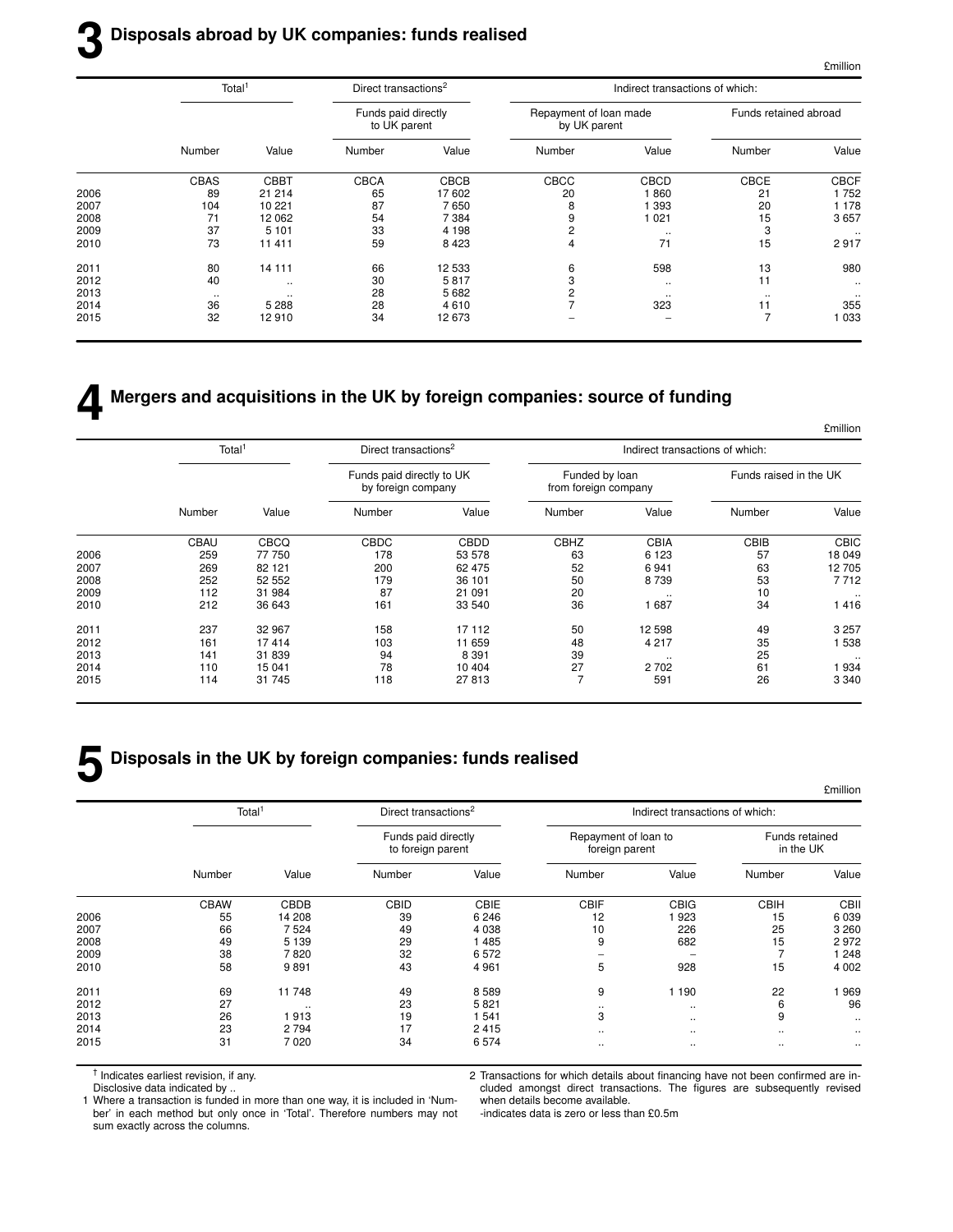|      |                       |                      |                |           |                  |              |                       |                  |                      | £million  |
|------|-----------------------|----------------------|----------------|-----------|------------------|--------------|-----------------------|------------------|----------------------|-----------|
|      |                       | <b>World Total</b>   |                | EU        |                  | Other Europe | Europe Total          |                  | <b>USA</b>           |           |
|      | Number                | Value                | Number         | Value     | Number           | Value        | Number                | Value            | Number               | Value     |
|      | CBAQ                  | <b>CBBI</b>          | <b>CBAY</b>    | CBAZ      | HCK <sub>3</sub> | HCK4         | HCJ3                  | HCJ4             | <b>CBBA</b>          | CBBB      |
| 2006 | 405                   | 37 412               | 131            | 12 966    | 39               | 5962         | 170                   | 18 9 28          | 138                  | 7 3 4 8   |
| 2007 | 441                   | 57814                | 170            | 7397      | 29               | 1 0 6 2      | 199                   | 8 4 5 9          | 115                  | 21 676    |
| 2008 | 298                   | 29 670               | 102            | 13613     | 29               | 1720         | 131                   | 15 333           | 88                   | 7 244     |
| 2009 | 118                   | 10 148               | 36             | 1800      | 8                | 169          | 44                    | 1969             | 34                   | 3 2 5 0   |
| 2010 | 199                   | 12 4 14              | 66             | 2979      | 18               | 471          | 84                    | 3 4 5 0          | 53                   | 6 2 2 3   |
| 2011 | 286                   | 50 234               | 75             | 20 666    | 29               | 2760         | 104                   | 23 4 26          | 83                   | 9 3 4 2   |
| 2012 | 122                   | 17933                | 34             | 7932      | 12               | 842          | 46                    | 8 7 7 4          | 41                   | 5 3 8 4   |
| 2013 | 58                    |                      | 16             | 6216      | $\overline{7}$   | 376          | 23                    | 6 5 9 2          | 8                    | 600       |
| 2014 | 113                   | 20 647               | 33             | 11 404    | 15               | 2 2 7 9      | 48                    | 13 683           | 27                   | 4 9 8 7   |
| 2015 | 136                   | 24 387               | 44             | 7442      | 16               | 7715         | 60                    | 15 157           | 44                   | 5 2 8 5   |
|      | <b>Other Americas</b> |                      | Americas Total |           | Asia             |              | Australasia & Oceania |                  | Africa               |           |
|      | Number                | Value                | Number         | Value     | Number           | Value        | Number                | Value            | Number               | Value     |
|      | HCL3                  | HCL4                 | HCM3           | HCM4      | HCN <sub>3</sub> | HCN4         | HCO <sub>3</sub>      | HCO <sub>4</sub> | HCP3                 | HCP4      |
| 2006 | 25                    | $\ddot{\phantom{a}}$ | 163            | $\ddotsc$ | 37               | 1 643        | 14                    | 692              | 21                   |           |
| 2007 | 38                    | 25 040               | 153            | 46 716    | 35               | 422          | 28                    | 1 3 0 6          | 26                   | 911       |
| 2008 | 17                    | 394                  | 105            | 7638      | 29               | 809          | 22                    | 5 2 2 4          | 11                   | 666       |
| 2009 | $\overline{7}$        | 1746                 | 41             | 4 9 9 6   | 14               | 964          | 13                    | 609              | 6                    | 1610      |
| 2010 | 20                    | 918                  | 73             | 7 1 4 1   | 16               | 630          | 19                    | 667              | $\overline{7}$       | 526       |
| 2011 | 30                    | 2410                 | 113            | 11 752    | 33               | 6807         | 16                    | 7666             | 19                   | 583       |
| 2012 | 18                    | 2640                 | 59             | 8 0 24    | 7                | 458          | 5                     | $\ddotsc$        | 5                    |           |
| 2013 | 13                    | 323                  | 21             | 923       | $\ddotsc$        | $\sim$       | $\ddot{\phantom{a}}$  | $\ddotsc$        | $\ddot{\phantom{0}}$ |           |
| 2014 | 17                    | 1 1 3 5              | 44             | 6 1 2 2   | 12               | 637          | $\ddotsc$             | $\ddotsc$        |                      |           |
| 2015 | 15                    | 2 3 4 2              | 59             | 7628      | 8                | 649          | $\ddotsc$             | $\ddotsc$        |                      | $\ddotsc$ |
|      |                       |                      |                |           |                  |              |                       |                  |                      |           |

### **6DArea analysis of disposals abroad by UK companies**

|      |           |                    |             |             |                  |                  |        |              |             | £million |
|------|-----------|--------------------|-------------|-------------|------------------|------------------|--------|--------------|-------------|----------|
|      |           | <b>World Total</b> |             | EU          |                  | Other Europe     |        | Europe Total | <b>USA</b>  |          |
|      | Number    | Value              | Number      | Value       | Number           | Value            | Number | Value        | Number      | Value    |
|      | CBAS      | <b>CBBT</b>        | <b>CBBJ</b> | <b>CBBK</b> | HCK <sub>5</sub> | HCK <sub>6</sub> | HCJ5   | HCJ6         | <b>CBBL</b> | CBBM     |
| 2006 | 89        | 21 214             | 33          | 3 1 9 8     |                  | 2019             | 40     | 5 2 1 7      | 25          | 7 2 7 3  |
| 2007 | 104       | 10 221             | 44          | 3583        | 6                | 1 0 3 2          | 50     | 4615         | 28          | 4 6 5 4  |
| 2008 | 71        | 12062              | 30          | 3598        | 2                |                  | 32     | $\ddotsc$    | 22          | 6 1 9 7  |
| 2009 | 37        | 5 1 0 1            | 15          | 2 1 3 4     | 3                | 64               | 18     | 2 1 9 8      | ⇁           | 277      |
| 2010 | 73        | 11 411             | 27          | 529         | 5                | 263              | 32     | 792          | 15          | 7465     |
| 2011 | 80        | 14 11 1            | 32          | 4857        | 4                | 57               | 36     | 4914         | 18          | 4715     |
| 2012 | 40        | $\cdot$ .          | $\cdot$ .   | $\cdot$ .   | $\cdot$ .        |                  | 17     | 2 7 6 4      | -           | 1038     |
| 2013 | $\cdot$ . | $\sim$             | 12          | 589         | 3                | 128              | 15     | 1 7 1 7      | 9           | 3691     |
| 2014 | 36        | 5 2 8 8            | $\ddotsc$   | $\ddotsc$   | $\cdot$ .        | $\ddotsc$        | 18     | 2887         | $\sim$      | $\cdots$ |
| 2015 | 32        | 12910              | $\cdot$ .   | $\cdot$ .   | $\cdot$ .        | $\ddotsc$        | 16     | 2899         | $\ldots$    | $\cdot$  |

|      | <b>Other Americas</b> |                          | Americas Total   |                  | Asia             |                  | Australasia & Oceania |                  | Africa           |                      |
|------|-----------------------|--------------------------|------------------|------------------|------------------|------------------|-----------------------|------------------|------------------|----------------------|
|      | Number                | Value                    | Number           | Value            | Number           | Value            | Number                | Value            | Number           | Value                |
|      | HCL <sub>5</sub>      | HCL6                     | HCM <sub>5</sub> | HCM <sub>6</sub> | HCN <sub>5</sub> | HCN <sub>6</sub> | HCO <sub>5</sub>      | HCO <sub>6</sub> | HCP <sub>5</sub> | HCP6                 |
| 2006 | 10                    | $\cdot$ .                | 35               | $\cdot$ .        | 9                | 8 0 8 5          | 4                     | 14               |                  | $\cdots$             |
| 2007 | 10                    | 195                      | 38               | 4849             | 8                | 195              |                       | 533              | 5.               | 29                   |
| 2008 | 6                     | 033                      | 28               | 7 2 3 0          |                  | 388              |                       | 234              |                  | $\sim$ $\sim$        |
| 2009 | 2                     | 536                      | 9                | 1813             | 3                | $\ddotsc$        |                       | 002              | 4                | $\ddot{\phantom{a}}$ |
| 2010 | 4                     | 897                      | 19               | 8 3 6 2          | 11               | 117              | 5                     | 609              | 6                | 531                  |
| 2011 | 9                     | 559                      | 27               | 6 2 7 4          | 10               | $\cdot$ .        | 5                     | $\cdots$         | 2                |                      |
| 2012 | 6                     | 2 1 8 9                  | 13               | 3 2 2 7          | $\overline{c}$   | 220              |                       | $\ddotsc$        | 6                | 46                   |
| 2013 |                       | $\overline{\phantom{0}}$ | 9                | 3691             |                  | $\cdot$ .        | 4                     | $\cdots$         | $\ddotsc$        | $\cdot$              |
| 2014 | $\cdot$ .             | $\ddotsc$                | 14               | 2 2 2 8          | $\ddotsc$        | $\ddotsc$        | $\ldots$              | $\ddotsc$        | $\ddotsc$        |                      |
| 2015 | $\cdots$              | $\cdot$ .                | 8                | 2799             | $\cdot$ .        | $\cdot$ .        | $\cdot$ .             | $\cdots$         | $\ddotsc$        |                      |

† Indicates earliest revision, if any.

Disclosive data indicated by ...

1 From 1 January 2007, figures for the European Union include Bulgaria and Romania. Croatia joined the EU in July 2013.

2 The deal idetification threshold has been increased at Q1 2010 from £0.1m to £1.0 and as a consequence there may be a discontinuity in the number and value of transactions reported -indicates data is zero or less than £0.5m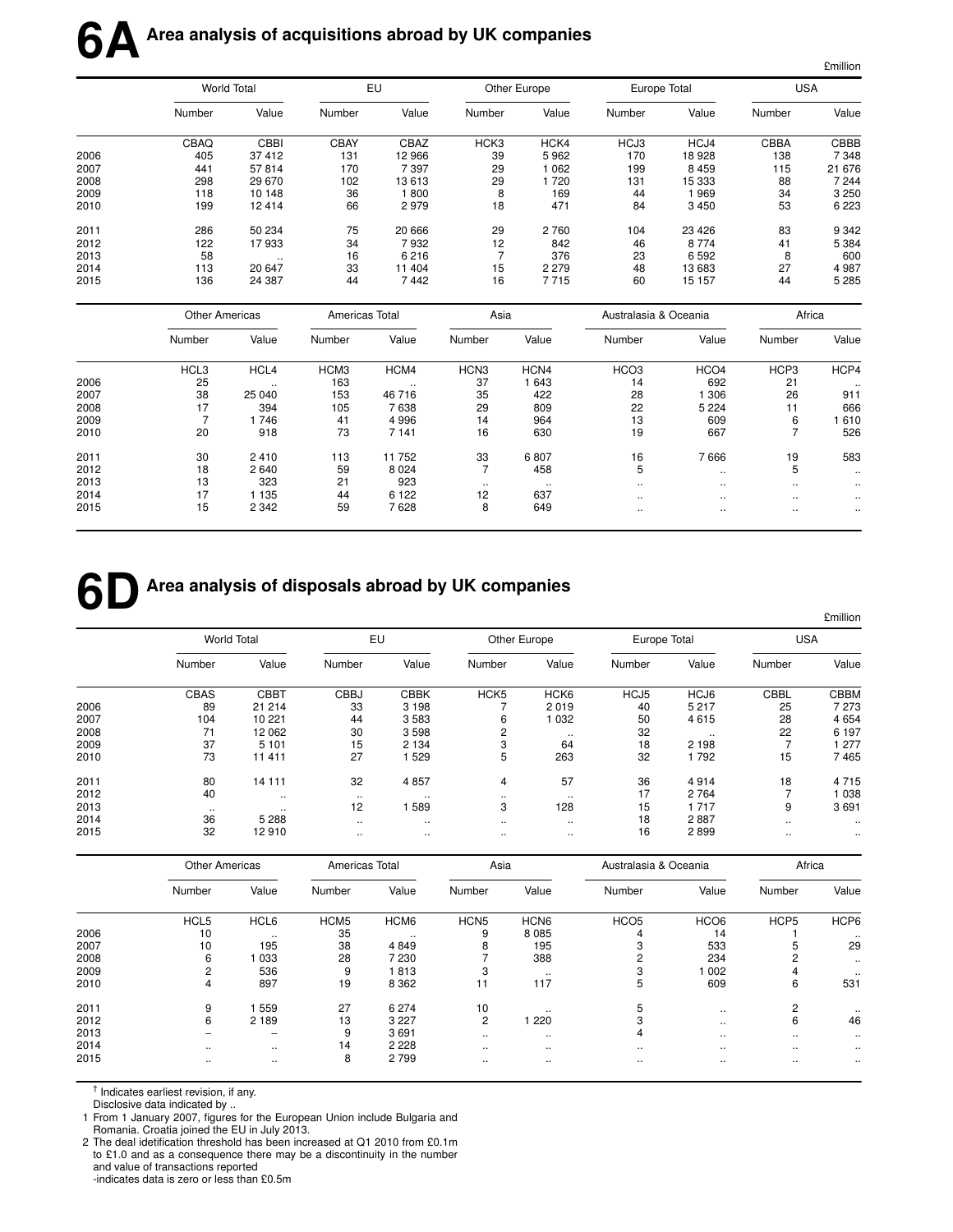|      |                       |                    |                |             |        |              |                       |                      |             | £million         |
|------|-----------------------|--------------------|----------------|-------------|--------|--------------|-----------------------|----------------------|-------------|------------------|
|      |                       | <b>World Total</b> |                | EU          |        | Other Europe | Europe Total          |                      | <b>USA</b>  |                  |
|      | Number                | Value              | Number         | Value       | Number | Value        | Number                | Value                | Number      | Value            |
|      | <b>CBAU</b>           | <b>CBCQ</b>        | <b>CBCG</b>    | <b>CBCH</b> | HCJ7   | HCJ8         | HCI7                  | HC <sub>18</sub>     | <b>CBCI</b> | <b>CBCJ</b>      |
| 2006 | 259                   | 77750              | 92             | 42 412      | 27     | 2619         | 119                   | 45 031               | 84          | 7606             |
| 2007 | 269                   | 82 121             | 94             | 27 489      | 33     | 12 407       | 127                   | 39 896               | 79          | 14 270           |
| 2008 | 252                   | 52 552             | 85             | 17918       | 40     | 11 063       | 125                   | 28 981               | 74          | 8 2 6 9          |
| 2009 | 112                   | 31 984             | 32             | 15 277      | 19     | 3939         | 51                    | 19 216               | 31          | 11 594           |
| 2010 | 212                   | 36 643             | 47             | 3856        | 29     | 4 0 7 9      | 76                    | 7935                 | 85          | 19 124           |
| 2011 | 237                   | 32 967             | 69             | 6 2 3 8     | 23     | 1 3 9 5      | 92                    | 7633                 | 87          | 21 489           |
| 2012 | 161                   | 17414              | 53             | 3533        | 21     | 1 0 9 4      | 74                    | 4 6 27               | 50          | 6 217            |
| 2013 | 141                   | 31839              | 35             |             | 18     |              | 53                    | 24 172               | 54          | 3 4 0 8          |
| 2014 | 110                   | 15 041             | 31             | 4681        | 14     | 700          | 45                    | 5 3 8 1              | 42          | 6318             |
| 2015 | 114                   | 31 745             | 23             | 5 5 5 0     | 11     | 882          | 34                    | 6 4 3 4              | 39          | 12 3 64          |
|      | <b>Other Americas</b> |                    | Americas Total |             | Asia   |              | Australasia & Oceania |                      | Africa      |                  |
|      | Number                | Value              | Number         | Value       | Number | Value        | Number                | Value                | Number      | Value            |
|      | HCK7                  | HCK8               | HCL7           | HCL8        | HCM7   | HCM8         | HCN7                  | HCN <sub>8</sub>     | HCO7        | HCO <sub>8</sub> |
| 2006 | 14                    | 3 2 6 8            | 98             | 10874       | 24     | 14 017       | 13                    |                      | 5           |                  |
| 2007 | 28                    | 5 2 4 5            | 107            | 19515       | 19     | 15 490       | 13                    | 6 900                | 3           | 320              |
| 2008 | 16                    | 9 3 0 7            | 90             | 17576       | 26     | 4839         | $\overline{7}$        |                      | 4           | $\ddotsc$        |
| 2009 | 14                    | 886                | 45             | 12 480      | 12     | 199          | $\overline{4}$        | 89                   | -           |                  |
| 2010 | 30                    | 5 1 5 6            | 115            | 24 280      | 16     | 4 2 1 0      | 3                     | 14                   | 2           | 204              |
| 2011 | 22                    | 1 6 9 0            | 109            | 23 179      | 18     | 1 3 6 7      | 14                    | 762                  | 4           | 26               |
| 2012 | 21                    | 4 2 5 6            | 71             | 10 473      | 12     | 2 2 7 7      | $\mathbf{1}$          | $\ddotsc$            | 3           | $\ddotsc$        |
| 2013 | 16                    | 1 5 2 9            | 70             | 4 9 3 7     | 13     | $\ldots$     | $\overline{c}$        | $\ddot{\phantom{a}}$ | 3           | $\ddotsc$        |
| 2014 | 8                     | 1 3 1 7            | 50             | 7635        | 12     | 1932         | $\ddot{\phantom{a}}$  | $\ddotsc$            | $\ddotsc$   |                  |
| 2015 | 21                    | 7 7 8 4            | 60             | 20 148      | 14     | 4619         | $\ddotsc$             | $\ddotsc$            | $\ddotsc$   | $\ddotsc$        |

# **7D** Area analysis of disposals in the UK by foreign companies

|      |                    |         |             |             |          |                      |                  |              |             | £million      |
|------|--------------------|---------|-------------|-------------|----------|----------------------|------------------|--------------|-------------|---------------|
|      | <b>World Total</b> |         | EU          |             |          | Other Europe         |                  | Europe Total | <b>USA</b>  |               |
|      | Number             | Value   | Number      | Value       | Number   | Value                | Number           | Value        | Number      | Value         |
|      | <b>CBAW</b>        | CBDB    | <b>CBCR</b> | <b>CBCS</b> | HCJ9     | HCK <sub>2</sub>     | HC <sub>I9</sub> | HCJ2         | <b>CBCT</b> | <b>CBCU</b>   |
| 2006 | 55                 | 14 208  | 16          | 8670        | 5        |                      | 21               |              | 22          | 953           |
| 2007 | 66                 | 7524    | 12          | 2851        | 4        | $\ddot{\phantom{0}}$ | 16               | $\ddotsc$    | 31          | 3 0 6 3       |
| 2008 | 49                 | 5 1 3 9 | 18          | 2628        | 9        | 447                  | 27               | 3075         | 12          | 359           |
| 2009 | 38                 | 7820    | 12          | 370         | 6        | $\ddotsc$            | 18               | $\cdot$ .    | 10          | 4 6 4 8       |
| 2010 | 58                 | 9891    | 19          | 6722        | 10       | 271                  | 29               | 6993         | 15          | 1 216         |
| 2011 | 69                 | 11748   | 26          | 6 5 3 9     | 9        | 394                  | 35               | 6933         | 18          | 2993          |
| 2012 | 27                 |         | 11          | 1054        |          | $\cdot$              | 18               | $\sim$       | 4           | $\cdot$ .     |
| 2013 | 26                 | 1913    | 9           | 862         | 3        | 36                   | 12               | 898          | 8           | $\sim$ $\sim$ |
| 2014 | 23                 | 2 7 9 4 |             | $\cdot$ .   | $\cdots$ |                      | 13               | 949          | $\cdot$ .   |               |
| 2015 | 31                 | 7020    | 8           | 617         | 8        | 2720                 | 15               | 4 3 3 8      | $\cdot$ .   | $\sim$ $\sim$ |

|      | <b>Other Americas</b> |                  | Americas Total   |                      | Asia      |                  | Australasia & Oceania |                          | Africa           |                  |
|------|-----------------------|------------------|------------------|----------------------|-----------|------------------|-----------------------|--------------------------|------------------|------------------|
|      | Number                | Value            | Number           | Value                | Number    | Value            | Number                | Value                    | Number           | Value            |
|      | HCK9                  | HCL <sub>2</sub> | HCL <sub>9</sub> | HCM <sub>2</sub>     | HCM9      | HCN <sub>2</sub> | HCN <sub>9</sub>      | HCO <sub>2</sub>         | HCO <sub>9</sub> | HCP <sub>2</sub> |
| 2006 | 3                     | 703              | 25               | 3656                 | 6         | 204              | c                     | $\cdot$ .                |                  |                  |
| 2007 | 13                    | 701              | 44               | 3764                 | 5         | $\ddotsc$        |                       | $\sim$                   |                  |                  |
| 2008 |                       | $\cdot$ .        | 16               | $\ddot{\phantom{a}}$ |           | $\cdots$         |                       | $\cdot$ .                | ∩                | 93               |
| 2009 |                       | 42               | 14               | 4690                 | C         |                  |                       | $\cdot$ .                | 3                |                  |
| 2010 | 8                     | 642              | 23               | 1858                 | 3         | 1033             | 3                     |                          |                  |                  |
| 2011 | 6                     | 687              | 24               | 3680                 | 8         | $\ddotsc$        | 2                     |                          |                  |                  |
| 2012 |                       | $\cdot$ .        |                  | 3601                 |           | $\cdot$ .        |                       | $\overline{\phantom{a}}$ | $\ddotsc$        |                  |
| 2013 | 2                     | $\ddotsc$        | 10               | 611                  | 3         | 328              |                       | $\sim$                   |                  |                  |
| 2014 | $\cdot$ .             |                  | 8                | 809                  | $\cdot$ . | $\cdots$         |                       |                          | $\ddotsc$        |                  |
| 2015 | $\cdots$              | $\ddotsc$        | 13               | 2657                 | $\ddotsc$ | $\ddotsc$        |                       |                          |                  |                  |

† Indicates earliest revision, if any

Disclosive data indicated by ..

-indicates data is zero or less than £0.5m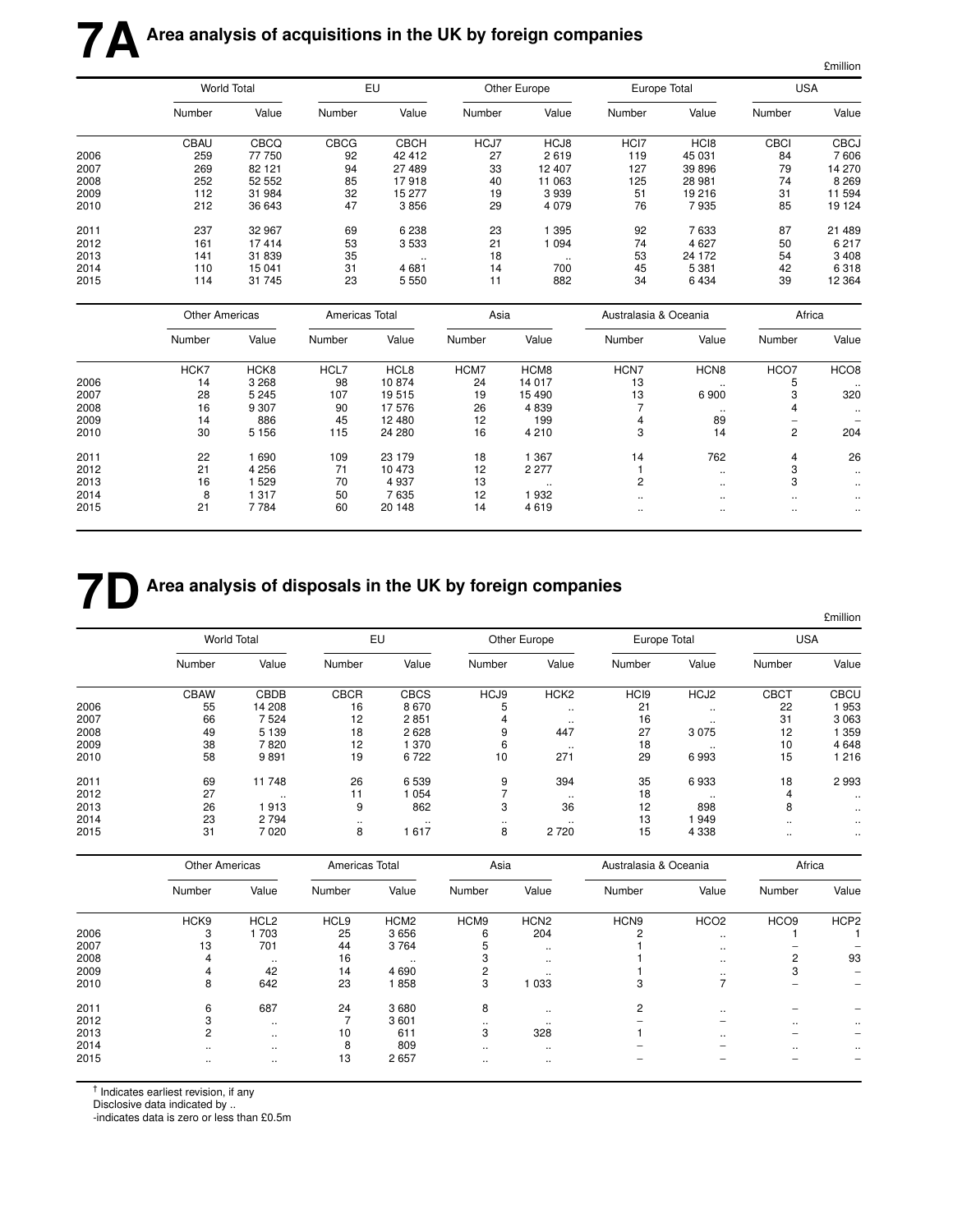|                | Total all mergers and<br>acquisitions |             | Mergers and acquisitions of<br>independent companies |                  | Sales of subsidiaries<br>between company groups |             |
|----------------|---------------------------------------|-------------|------------------------------------------------------|------------------|-------------------------------------------------|-------------|
|                | Number                                | Value       | Number                                               | Value            | Number                                          | Value       |
|                | AIHA                                  | <b>DUCM</b> | <b>DWVH</b>                                          | <b>HIKB</b>      | <b>DWVL</b>                                     | <b>HIKC</b> |
| 2006           | 779                                   | 28 511      | 628                                                  | 20 180           | 151                                             | 8 3 3 1     |
| 2007           | 869                                   | 26 778      | 698                                                  | 19779            | 171                                             | 6999        |
| 2008           | 558                                   | 36 469      | 445                                                  | 33 4 69          | 113                                             | 3 0 0 0     |
| 2009           | 286                                   | 12 195      | 198                                                  | 11 455           | 88                                              | 740         |
| 2010           | 325                                   | 12 605      | 243                                                  | 7775             | 82                                              | 4830        |
| 2011           | 373                                   | 8089        | 276                                                  | 5 2 6 5          | 97                                              | 2824        |
| 2012           | 266                                   | 3413        | 216                                                  | 2 5 3 6          | 50                                              | 877         |
| 2013           | 238                                   | 7665        | 175                                                  | 4 1 3 5          | 63                                              | 3530        |
| 2014           | 189                                   | 8 0 3 2     | 150                                                  | 5968             | 39                                              | 2 0 6 3     |
| 2015           | 197                                   | 6 2 5 5     | 156                                                  | 4 0 9 7          | 41                                              | 2 1 5 8     |
| 2012 Q1        | 62                                    | 1070        | 49                                                   | 871              | 13                                              | 199         |
| Q <sub>2</sub> | 81                                    | 1 0 4 1     | 65                                                   | 695              | 16                                              | 346         |
| Q3             | 62                                    | 610         | 55                                                   | 510              | $\overline{7}$                                  | 100         |
| Q <sub>4</sub> | 61                                    | 692         | 47                                                   | 460              | 14                                              | 232         |
| 2013 Q1        | 39                                    | 2825        | 23                                                   | 593              | 16                                              | 2 2 3 2     |
| Q <sub>2</sub> | 68                                    | 2438        | 53                                                   | 2 104            | 15                                              | 334         |
| Q3             | 72                                    | 1 1 6 6     | 55                                                   | 829              | 17                                              | 337         |
| Q4             | 59                                    | 1 2 3 6     | 44                                                   | 609              | 15                                              | 627         |
| 2014 Q1        | 40                                    | 1613        | 32                                                   | 1 4 9 1          | 8                                               | 122         |
| Q2             | 51                                    | 1 6 2 5     | 37                                                   | 490              | 14                                              | 1 1 3 6     |
| Q3             | 42                                    | 3 1 5 2     | 32                                                   | 2 4 8 7          | 10                                              | 664         |
| Q4             | 56                                    | 1642        | 49                                                   | 1 500            | $\overline{7}$                                  | 141         |
| 2015 Q1        | 45                                    | 1709        | 33                                                   | 1 2 4 7          | $\frac{12}{17}$                                 | 462         |
| Q2             | $56^{\dagger}$                        | $2720^{+}$  | 39 <sup>†</sup>                                      | $1656^{\dagger}$ |                                                 | $1064^1$    |
| Q3             | 55                                    | 1 1 5 6     | 47                                                   | 727              | 8                                               | 429         |
| Q <sub>4</sub> | 41                                    | 670         | 37                                                   | 467              | $\overline{4}$                                  | 203         |

#### **9 Mergers and acquisitions in the UK by UK companies: category of expenditure**

|                                                       |                                                     |                                            |                                               |                                                     |                                                            |                                                            |                                                          | <b>£million</b>                                                                         |
|-------------------------------------------------------|-----------------------------------------------------|--------------------------------------------|-----------------------------------------------|-----------------------------------------------------|------------------------------------------------------------|------------------------------------------------------------|----------------------------------------------------------|-----------------------------------------------------------------------------------------|
|                                                       |                                                     |                                            | Expenditure                                   |                                                     |                                                            |                                                            | Percentage of expenditure                                |                                                                                         |
|                                                       |                                                     |                                            | Cash                                          |                                                     |                                                            |                                                            |                                                          |                                                                                         |
|                                                       | Total                                               | Independent<br>companies                   | Subsidiaries                                  | Issues of<br>ordinary<br>shares <sup>2</sup>        | Issues of fixed<br>interest<br>securities <sup>2</sup>     | Cash                                                       | Issues of<br>ordinary shares                             | Issues of fixed<br>interest<br>securities                                               |
| 2006<br>2007<br>2008<br>2009                          | <b>DUCM</b><br>28 511<br>26 778<br>36 469<br>12 195 | <b>DWVW</b><br>13 671<br>31 333<br>2937    | <b>DWVX</b><br>8 1 3 1<br>6507<br>2851<br>709 | AIHD<br>4 9 0 9<br>1910<br>8 4 3 5                  | <b>AIHE</b><br>335<br>1 691<br>375<br>114                  | <b>DWVY</b><br>$\cdot\cdot$<br>76<br>94<br>$\overline{30}$ | <b>DWVZ</b><br>18<br>5<br>69                             | <b>DWWA</b><br>$\overline{\mathbf{c}}$<br>6<br>$\mathbf{1}$                             |
| 2010                                                  | 12 605                                              | 6 175                                      | 4520                                          | 1 560                                               | 350                                                        | 85                                                         | 12                                                       | 3                                                                                       |
| 2011<br>2012<br>2013<br>2014<br>2015                  | 8 0 8 9<br>3413<br>7665<br>8 0 3 2<br>6 2 5 5       | 4 4 3 2<br>1937<br>3690<br>3 2 4 9<br>2871 | 2667<br>789<br>3 4 7 5<br>1947<br>1740        | 719<br>419<br>353<br>2782<br>1 4 0 6                | 271<br>268<br>147<br>51 <sup>†</sup><br>238                | 87<br>82<br>$\frac{92}{65}$<br>74                          | 10<br>10<br>$\begin{array}{c} 6 \\ 35 \end{array}$<br>22 | $\begin{array}{c} 4 \\ 8 \\ 2 \end{array}$<br>$\overline{a}$<br>$\overline{\mathbf{4}}$ |
| 2012 Q1<br>Q2<br>$\overline{Q}$ 3<br>$\overline{Q}$ 4 | 1 0 7 0<br>1 0 4 1<br>610<br>692                    | 518<br>575<br>409<br>435                   | 199<br>269<br>100<br>221                      | 323<br>$\begin{array}{c} 54 \\ 8 \\ 34 \end{array}$ | 30<br>143<br>$\frac{93}{2}$                                | 67<br>81<br>84<br>95                                       | 30<br>5<br>1<br>5                                        | $\begin{array}{c} 3 \\ 14 \\ 15 \end{array}$                                            |
| 2013 Q1<br>Q2<br>Q3<br>Q <sub>4</sub>                 | 2825<br>2 4 3 8<br>1 1 6 6<br>1 2 3 6               | 567<br>992<br>587<br>544                   | 2216<br>316<br>332<br>611                     | 26<br>80<br>230<br>17                               | 16<br>50<br>17<br>64                                       | 98<br>95<br>79<br>94                                       | 3<br>20<br>1                                             | $\begin{array}{c} 1 \\ 2 \\ 1 \end{array}$<br>5                                         |
| 2014 Q1<br>Q2<br>Q3<br>Q <sub>4</sub>                 | 1613<br>1 6 2 5<br>3 1 5 2<br>1 642                 | 896<br>478<br>476<br>1 3 9 9               | 103<br>1 0 5 1<br>656<br>137                  | 612<br>50<br>2019<br>101                            | $rac{2}{45}$<br>$\overline{\phantom{m}}$<br>$\overline{4}$ | 62<br>$\frac{94}{36}$<br>94                                | 38<br>3<br>64<br>6                                       | 3                                                                                       |
| 2015 Q1<br>Q2<br>Q <sub>3</sub><br>Q4                 | 1709<br>$2720^{1}$<br>1 1 5 6<br>670                | $954^{\dagger}$<br>829<br>664<br>424       | $389^{\dagger}$<br>796<br>424<br>131          | 281<br>$1.019^{t}$<br>67<br>39                      | 84<br>77<br>$\overline{\mathbf{c}}$<br>75                  | 79<br>60 <sup>†</sup><br>94<br>83                          | 16<br>37 <sup>†</sup><br>6<br>6                          | $\frac{5}{3}$<br>$\overline{\phantom{0}}$<br>11                                         |

† Indicates earliest revision, if any

Disclosive data are indicated with ..

1 The deal identification threshold has been increased from q1 2010 from £0.1m to £1.0m and as a consequence there is a discontinuity in the number of transactions reported.

2 Issued to the vendor company as payment.

-indicates data is zero or less than £0.5m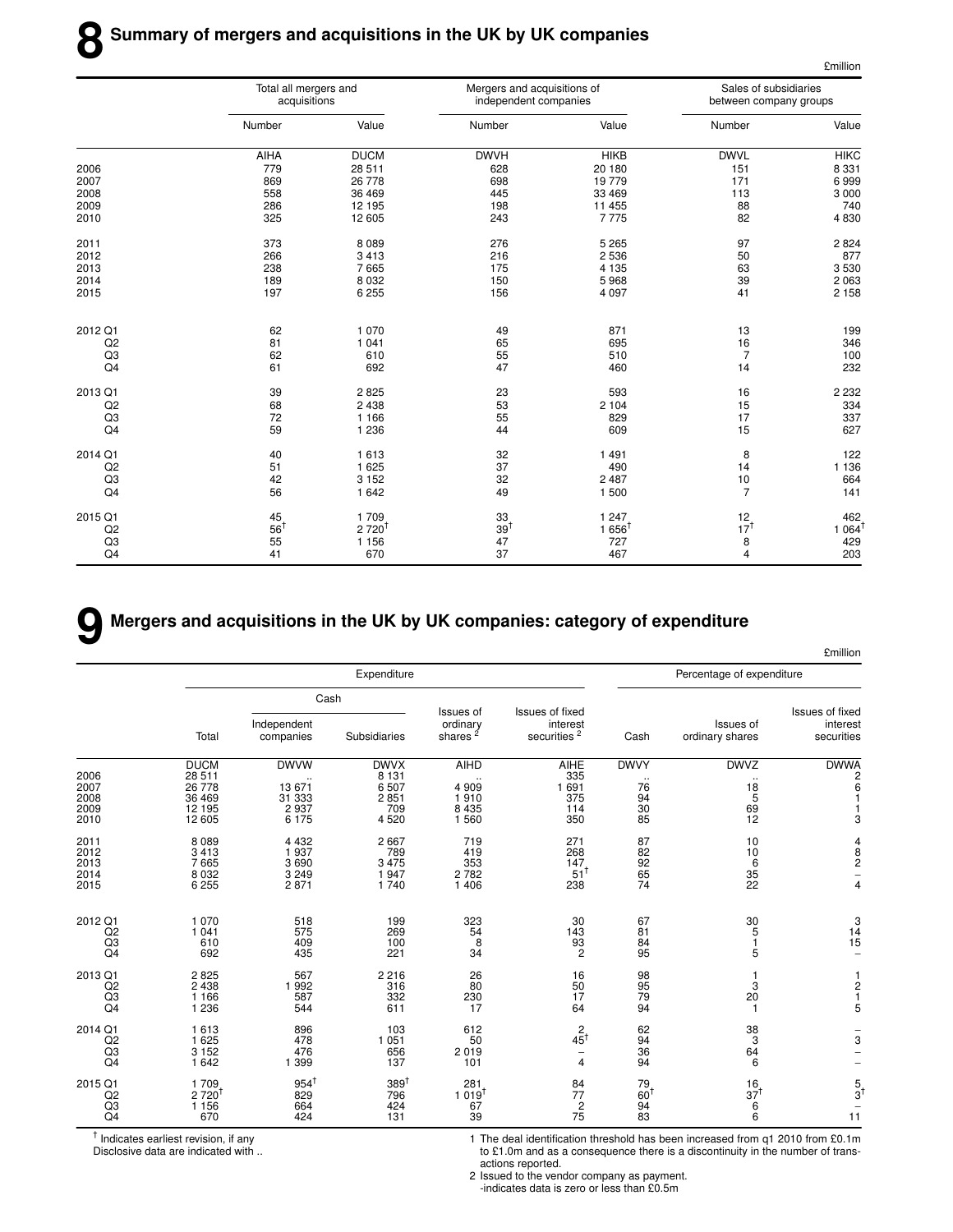# **10** Summary of net cross-border acquisitions and disposals

|         | Net transactions abroad<br>by UK companies |                      | Net transactions in the UK<br>by foreign companies <sup>1</sup> |                  | Net cross-border transactions<br>involving UK companies |           |  |
|---------|--------------------------------------------|----------------------|-----------------------------------------------------------------|------------------|---------------------------------------------------------|-----------|--|
|         | Number                                     | Value                | Number                                                          | Value            | Number                                                  | Value     |  |
| 2006    | 316                                        | 16 198               | 204                                                             | 63 542           | 112                                                     | $-47344$  |  |
| 2007    | 337                                        | 47 593               | 203                                                             | 74 597           | 134                                                     | $-27004$  |  |
| 2008    | 227                                        | 17608                | 203                                                             | 47 413           | 24                                                      | $-29805$  |  |
| 2009    | 81                                         | 5 0 4 7              | 74                                                              | 24 164           | $\overline{7}$                                          | $-19117$  |  |
| 2010    | 126                                        | 1 0 0 3              | 154                                                             | 26 752           | $-28$                                                   | $-25749$  |  |
| 2011    | 206                                        | 36 123               | 168                                                             | 21 219           | 38                                                      | 14 904    |  |
| 2012    | 82                                         | $\ddotsc$            | 134                                                             |                  | $-52$                                                   |           |  |
| 2013    | $\cdot$ .                                  | $\ddotsc$            | 115                                                             | 29 9 26          | $\ddot{\phantom{1}}$                                    |           |  |
| 2014    | 77                                         | 15 359               | 87                                                              | 12 247           | $-10$                                                   | 3 1 1 2   |  |
| 2015    | 104                                        | 11 477               | 83                                                              | 24 7 25          | 21                                                      | $-13248$  |  |
| 2012 Q1 | 17                                         | $-1350$              | 43                                                              |                  | $-26$                                                   |           |  |
| Q2      | 27                                         | 4868                 | 41                                                              |                  | $-14$                                                   |           |  |
| Q3      | 14                                         | 7599                 | 35                                                              |                  | $-21$                                                   |           |  |
| Q4      | 24                                         | $\ddotsc$            | 15                                                              | 737              | 9                                                       | $\ddotsc$ |  |
| 2013 Q1 | 17                                         | $-3569$              | 15                                                              | 3 4 3 9          | $\overline{\mathbf{c}}$                                 | $-7008$   |  |
| Q2      | $\overline{\phantom{m}}$                   | $-2527$              | 25                                                              | 22 796           | $-25$                                                   | $-25323$  |  |
| Q3      | $\overline{2}$                             | 35                   | 51                                                              | 2 1 6 0          | $-49$                                                   | $-2125$   |  |
| Q4      | $\ddotsc$                                  | $\ddotsc$            | 24                                                              | 1 5 3 1          | $\ddotsc$                                               |           |  |
| 2014 Q1 | $\ddotsc$                                  | $\cdot$ .            | $\ldots$                                                        | $\ddotsc$        | $\ddotsc$                                               |           |  |
| Q2      | 5                                          | 59                   | $\bullet$ .                                                     |                  |                                                         |           |  |
| Q3      | $\ldots$                                   |                      | 16                                                              | 2 3 8 8          | $\ddotsc$                                               |           |  |
| Q4      | 31                                         | 10 4 29              | 22                                                              | 3 3 3 9          | 9                                                       | 7090      |  |
| 2015 Q1 | $41^{\dagger}$                             | $5942^{\dagger}$     |                                                                 |                  |                                                         |           |  |
| Q2      | $\ddotsc$                                  |                      | 19 <sup>†</sup>                                                 | $7232^{\dagger}$ |                                                         |           |  |
| Q3      | $\ddotsc$                                  | $\ddot{\phantom{a}}$ | 23                                                              | 4 6 7 7          | $\ddotsc$                                               |           |  |
| Q4      | 24                                         | $-2518$              | $\ldots$                                                        | $\ddotsc$        | $\ddotsc$                                               |           |  |

† Indicates earliest revision, if any.

2 The deal identification threshold has been increased at Q1 2010 from £0.1m to £1.0m and as a consequence there is a discontinuity in the number of transactions reported.

£million

Disclosive data indicated by .. 1 Includes acquisitions by foreign companies routed through their UK subsidiary companies.